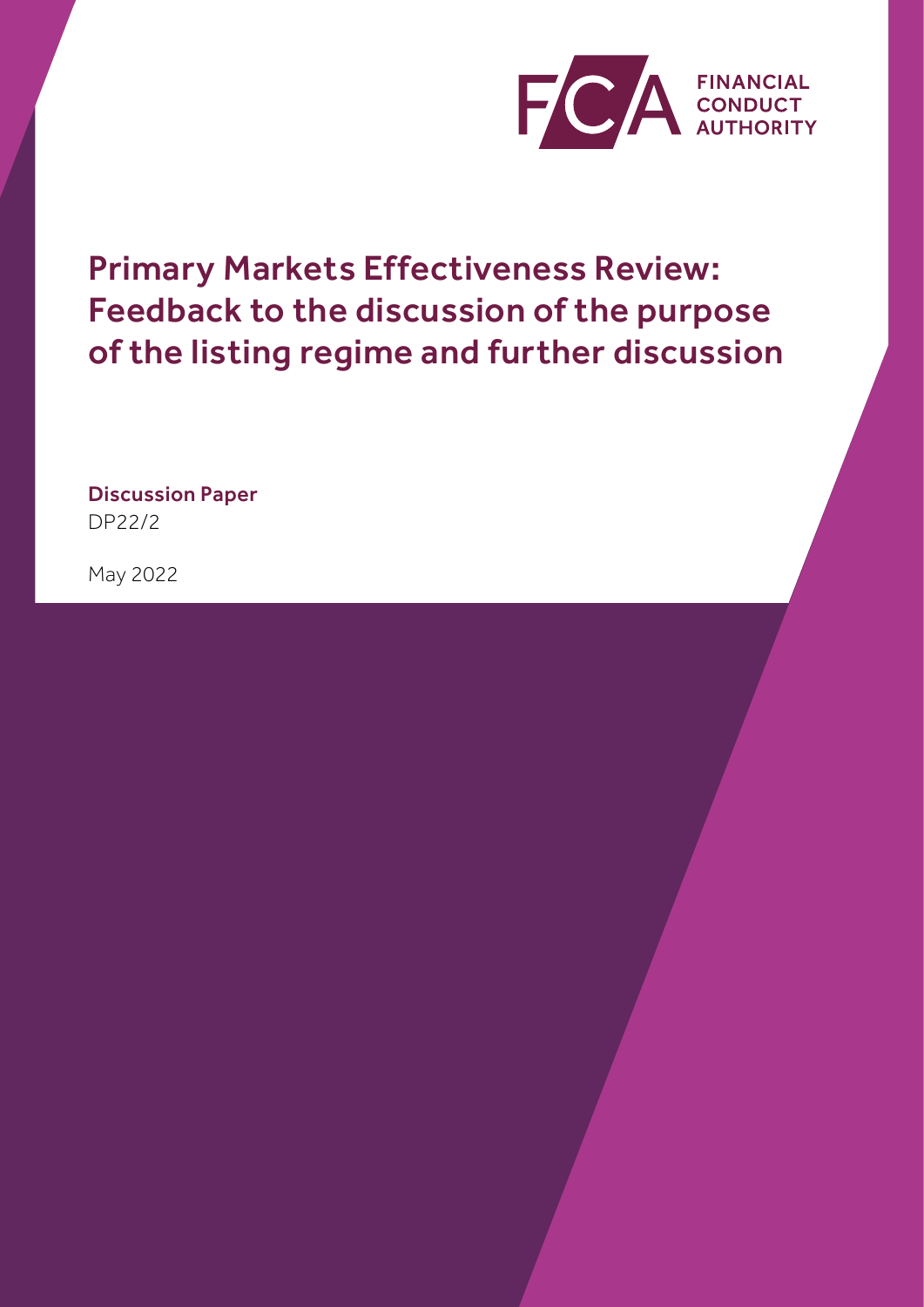# How to respond

We are asking for comments on this Discussion Paper (DP) by 28 July.

You can send them to us using the link to our website at: [https://www.fca.org.uk/publications/](https://www.fca.org.uk/publications/discussion-papers/dp22-2-primary-markets-effectiveness-review) [discussion-papers/dp22-2-primary](https://www.fca.org.uk/publications/discussion-papers/dp22-2-primary-markets-effectiveness-review)[markets-effectiveness-review](https://www.fca.org.uk/publications/discussion-papers/dp22-2-primary-markets-effectiveness-review)

#### Or in writing to:

Capital Markets Policy Financial Conduct Authority 12 Endeavour Square London E20 1JN

# **Contents**

| $\mathbf{1}$ | Introduction                                                                          | 3  |
|--------------|---------------------------------------------------------------------------------------|----|
| $\mathbf{2}$ | Summary of feedback and our response                                                  | 8  |
| 3            | The structure of the listing regime                                                   | 20 |
| 4            | The sponsor regime – forward looking approach                                         | 39 |
|              | <b>Annex 1</b><br>List of non-confidential respondents to chapter<br>three of CP21/21 | 47 |
|              | <b>Annex 2</b><br>Questions in this paper                                             | 49 |
|              | <b>Annex 3</b><br>Abbreviations used in this paper                                    | 52 |



#### Moving around this document

Use your browser's bookmarks and tools to navigate.

To search on a PC use Ctrl+F or Command+F on MACs.

### **[Sign up](https://www.fca.org.uk/news-and-publications-email-alerts?doc=#utm_source=signup&utm_medium=document&utm_campaign=newsandpubs)** for our news and publications alerts

See all our latest press releases, consultations and speeches.

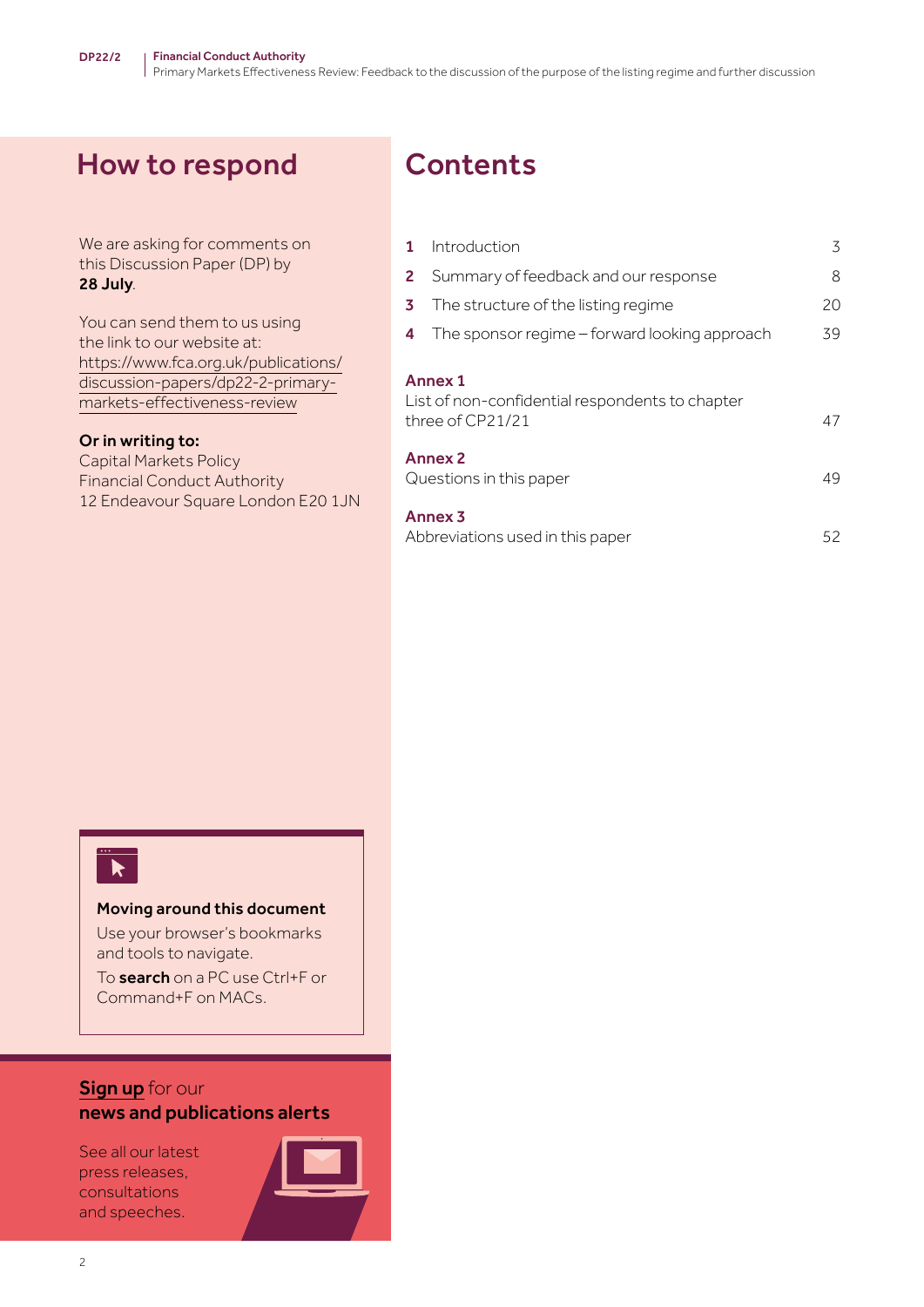# <span id="page-2-0"></span>1 Introduction

- 1.1 As part of the FCA's wider [strategy](https://www.fca.org.uk/publication/corporate/our-strategy-2022-25.pdf) to promote competition and positive change with greater regulatory open-mindedness, we are continuing our work reviewing the effectiveness of our primary markets. Well-functioning public markets enable companies to finance their businesses, which in turn create growth and jobs for the UK economy.
- 1.2 Trusted public markets provide opportunities for investors in a well understood environment with high standards of disclosure and FCA oversight. More companies listing at an earlier stage in their life cycle means more opportunities for investors to share in the returns of those companies as they grow.
- 1.3 Following publication of Policy Statement (PS) 21/22, which brought in new rules including those on dual class shares structures in the premium listing segment and reducing free float, this Discussion Paper (DP) summarises the feedback we received to elements of Consultation Paper (CP) 21/21 (chapter three).
- 1.4 We now want to continue the discussion by setting out our response to that feedback and by seeking views on how the listing regime could be further reformed.

## What we are seeking views on

- **1.5** Numerous industry studies, independent reviews and feedback from a broad range of issuers, advisors and investors cite concerns around the complexity of the UK Listing regime, as well as the on-going costs associated with being listed. While investors recognise the benefit of investing in listed companies and appreciate the additional transparency, corporate governance and shareholder engagement in comparison with investing in private companies, reform is needed to better align the costs of being listed with these benefits.
- 1.6 The objectives of the reforms discussed in this DP are:
	- to ensure that the value of being listed is simpler to understand by removing complexity that is not serving a genuine and defined purpose
	- to promote broad **access** to listing for a wider range of companies, while continuing to set clear, simple and robust minimum ongoing standards for listed companies, providing greater investment opportunities for investors on UK markets
	- to empower investors to conduct their own decision-making over the suitability of listed issuers to meet their investment needs through clear, high-quality disclosures
	- to allow issuers and investors flexibility to agree where additional shareholder engagement, overseen by the FCA, is appropriate
- 1.7 To deliver these objectives we have developed a possible regime based on having a single segment for equity shares in commercial companies where issuers would list under a single set of eligibility criteria, and would require a sponsor. Issuers would then have to follow one set of mandatory continuing obligations. They would choose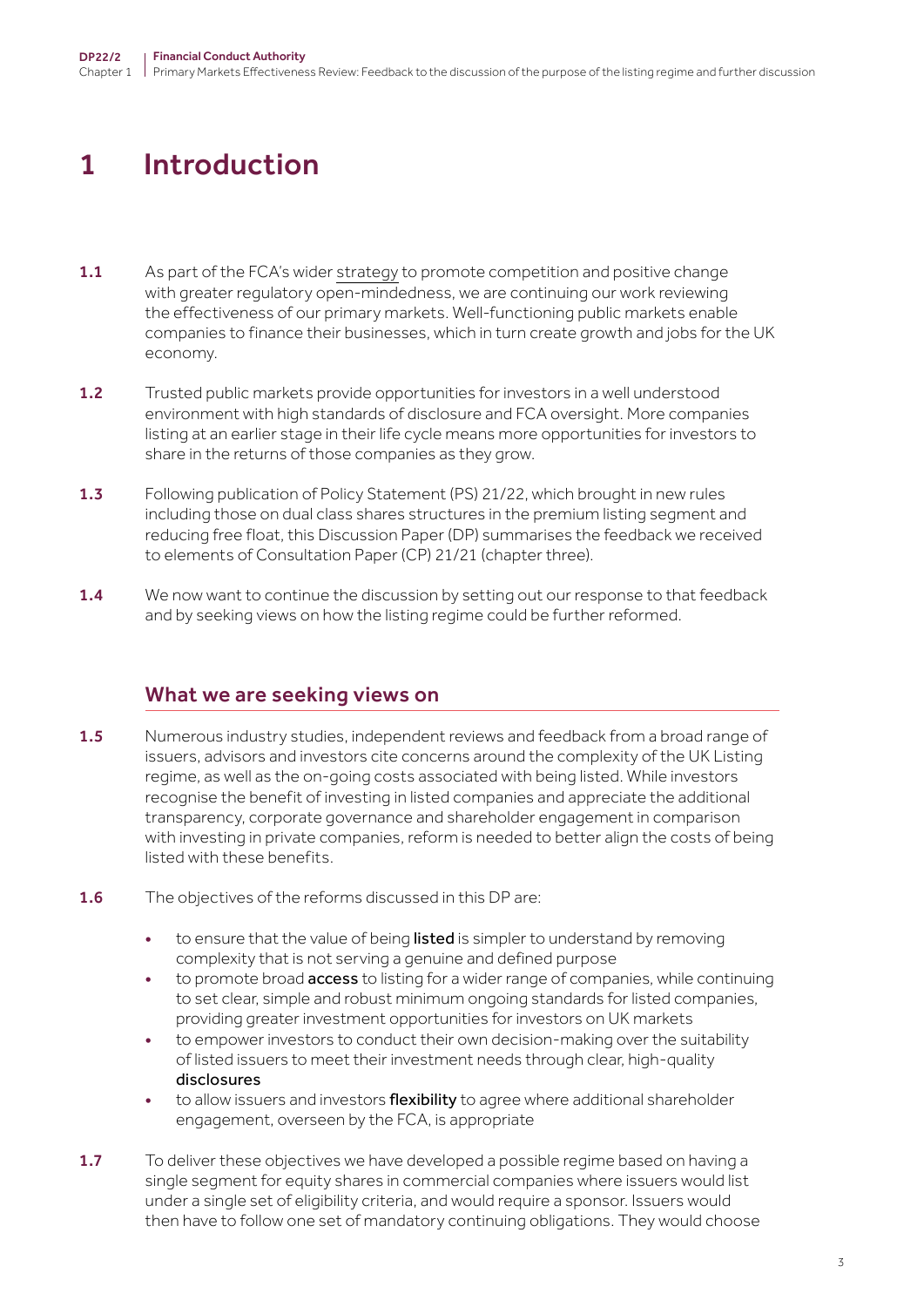whether to opt into a second set of supplementary continuing obligations. Whether the supplementary continuing obligations were appropriate to each issuer would be decided by them, following discussion and input from their shareholders.

**1.8** We also set out our view of the role and purpose of the sponsor regime, along with further questions for discussion designed to explore if inefficiencies exist in the current regime and, if they do exist, if changes to the current rules and guidance could be made. We also explore how the sponsor regime could fit within the wider reforms we are considering.

## The wider context

### Market Trends

- 1.9 In CP21/21, we presented analysis that showed a reduction in the number of companies being admitted to both the LSE Main Market and the Alternative Investment Market (AIM) over the past two decades. We also noted that, while this trend was common globally, other markets had continued to attract larger numbers of new entrants to their public markets. Most notably we cited [research by New Financial](https://newfinancial.org/wp-content/uploads/2020/10/2020.10-Beyond-Brexit-the-future-of-UK-banking-finance.pdf) that showed that the UK's share of global IPOs had reduced from 10% in 2006, to just 5% in 2018.
- 1.10 The importance of access to public markets was shown when private capital became constrained during the pandemic, when those companies that were public were able to raise emergency funding swiftly. In the first half of 2020, £23.7 billion was raised in new capital with 327 transactions in the UK, more than three times the next busiest European markets in both volume and number. Immediately following this, in 2021, £16.9 billion was raised in UK IPOs, more than in any year since 2007, including 126 companies admitted to the London Stock Exchange.
- 1.11 This increase in fundraising activity on public markets has shown how useful they are but also increased the focus on the barriers that exist for certain companies accessing markets, and some inherent inefficiencies. Both the [UK Listing Review](https://www.gov.uk/government/publications/uk-listings-review) and the [Kalifa](https://assets.publishing.service.gov.uk/government/uploads/system/uploads/attachment_data/file/978396/KalifaReviewofUKFintech01.pdf)  [Review of UK FinTech](https://assets.publishing.service.gov.uk/government/uploads/system/uploads/attachment_data/file/978396/KalifaReviewofUKFintech01.pdf) highlighted specific elements of our listing regime that act as barriers to companies listing especially for high growth and fintech companies. This reduces the diversity of investment and opportunities available on UK markets for investors.
- **1.12** Many different factors influence a companies' decision on whether and when to go public. These range from access to enough capital in private markets and biases in taxation policy, to macro-economic conditions and the wider geopolitical context. Similarly, the decision on where to list can be driven by non-regulatory factors such as depth and liquidity of markets, access to an investor base with specific expertise, developed over time or presence of competitors. Nonetheless regulation clearly does play a part in those decisions.

## The UK Listing Review chaired by Lord Hill

**1.13** The UK Listing Review made 14 recommendations as well as noting broader reforms related to the wider financial ecosystem. Of these recommendations, we acted at pace to introduce those related to Special Purpose Acquisition Companies (SPACs) in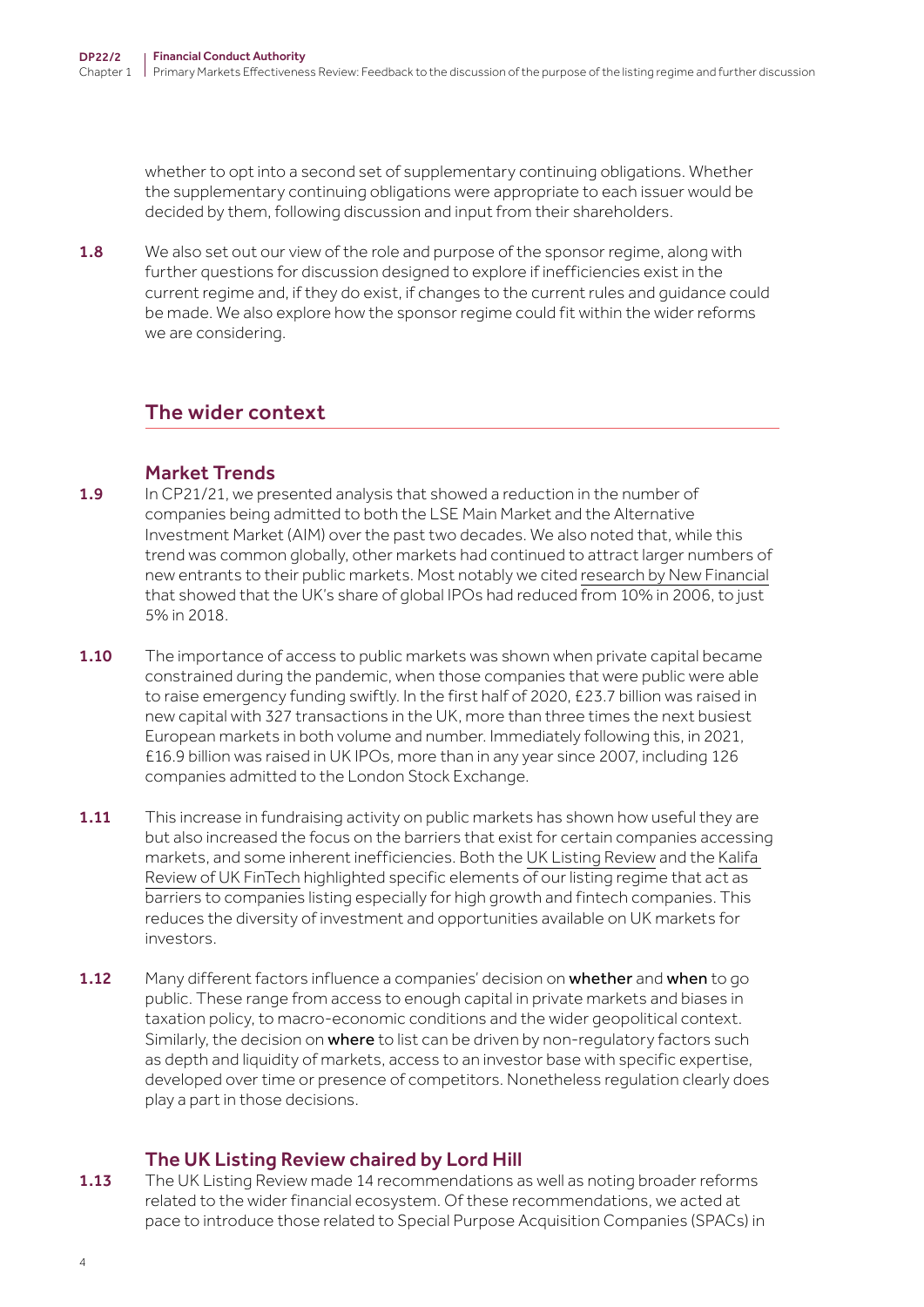CP21/10 and PS21/10. We then acted to make targeted changes to our Listing Rules for dual class share structures in the premium listing segment and a reduction in the required level of shares in public hands (or free float) in CP21/21 and PS21/22. This was alongside other reforms to improve the effectiveness of primary markets.

1.14 Of Lord Hill's recommendations, the fourth related to the structure of the listing regime:

> Recommendation four: Rebrand and re-market the standard listing segment. Its name should be changed, for example to the Main Segment, or by simply referring to companies being admitted to the Official List either by way of a Chapter 6 listing (current premium) or a Chapter 14 listing (current standard). Encourage investor groups to develop guidelines on areas they see as particularly important to allow for companies on the rebooted segment to be index-eligible.

- 1.15 Underpinning recommendation four, was an intention that listing should be open to all types of companies, that the FCA should set minimum standards of eligibility for listing to ensure quality is maintained and pointed to a need for flexibility. Further it noted the importance of index inclusion in driving the behaviour of issuers.
- 1.16 As a result of this recommendation, we opened a wider discussion on the purpose of listing in CP21/21, to understand what features a rebranded standard listing segment should have. Feedback from that CP is included in chapter two. We have taken on board this feedback and, following stakeholder engagement, expanded upon the central principles behind the recommendation of the UK Listing Review.
- 1.17 We now want to continue that discussion and are seeking views on an alternative structure for the listing regime in this paper.

### Recent Developments

- 1.18 There are several other regulatory initiatives that are currently being undertaken that interact with the reforms considered in this discussion paper. These relate to the [review of the UK Prospectus Regime](https://www.gov.uk/government/consultations/uk-prospectus-regime-a-consultation) by HM Treasury, the independent [UK Secondary](https://www.gov.uk/government/publications/uk-secondary-capital-raising-review)  [Capital Raising Review,](https://www.gov.uk/government/publications/uk-secondary-capital-raising-review) the ongoing [Wholesale Markets Review](https://www.gov.uk/government/consultations/uk-wholesale-markets-review-a-consultation) as well as reforms being considered by BEIS to [restore trust in audit and corporate governance.](https://www.gov.uk/government/consultations/restoring-trust-in-audit-and-corporate-governance-proposals-on-reforms)
- 1.19 We continue to work closely with all relevant parties as these initiatives progress and will consider any interactions if we proceed to consult further as a result of the feedback to this DP.

### How it links to our three year [strategy](https://www.fca.org.uk/publication/corporate/our-strategy-2022-25.pdf) and the outcomes we are seeking

1.20 In our recently published [strategy](https://www.fca.org.uk/publication/corporate/our-strategy-2022-25.pdf), under focus three: Promoting competition and positive change, we set out how we intend to strengthen the UK's position in wholesale markets. We seek a UK wholesale market which supports both the domestic economy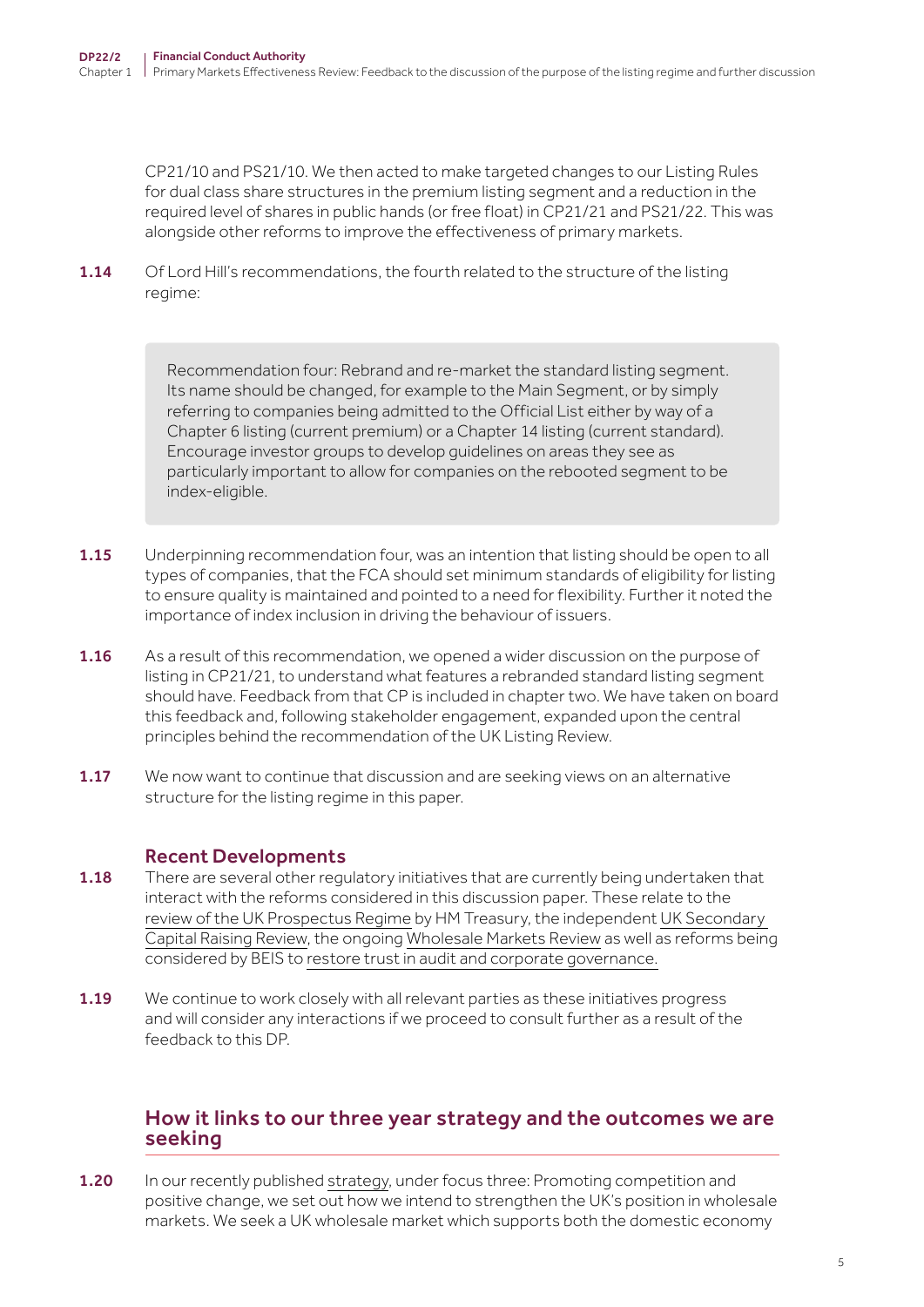and growth and is open to innovation, underpinned by high standards of market integrity and consumer protection. This will be achieved if the UK continues to be regarded as one of the leading global markets of choice for issuers, intermediaries and investors, when compared to other high-quality markets.

- 1.21 The reforms considered here are linked to this broader vision for regulating wholesale markets. Improving the effectiveness of primary markets helps us to protect and enhance the integrity of the UK financial system through greater liquidity and greater stability. We aim to support markets that are:
	- **Open and accessible** A market that supports the real UK economy by providing access to capital for a wide range of issuers and their financing needs, and opportunities for a range of participants to use capital efficiently.
	- High standards focussed on outcomes A market that is characterised by robust proportionate standards that are focused on outcomes rather than prescriptive rules. These standards are effectively enforced, setting the international example without unnecessary friction and costs.
	- Transparent and trusted A market where the quality of information supports capital raising and liquidity. Market participants can operate within it with confidence in the market's integrity and cleanliness.
	- World-leading and innovative  $A$  market that is at the forefront of positive, global capital market trends, such as sustainability, and supports and adapts to entrepreneurship and technology which allows for competition across market functions.
	- Serves the public interest A market that helps support sustainable growth, jobs and wealth generation across society including Environmental, Social and Governance (ESG) considerations.
	- Accountable A market that protects shareholder rights, promotes stewardship, and encourages good corporate governance by companies publicly traded in the UK.

# Who should respond to this Discussion Paper?

- 1.22 This DP will be of interest to:
	- listed companies
	- companies considering a UK listing
	- existing and prospective investors in listed companies, including institutional and individual investors
	- law firms, investment banks and other advisors, including sponsors, who may assist issuers
	- exchanges or venue operators
	- intermediaries who may facilitate, including providing execution and/or marketing of, investments into listed companies, whether at initial public offering (IPO) or in secondary markets
	- trade associations representing the various market participants above
	- wider financial market participants, such as research analysts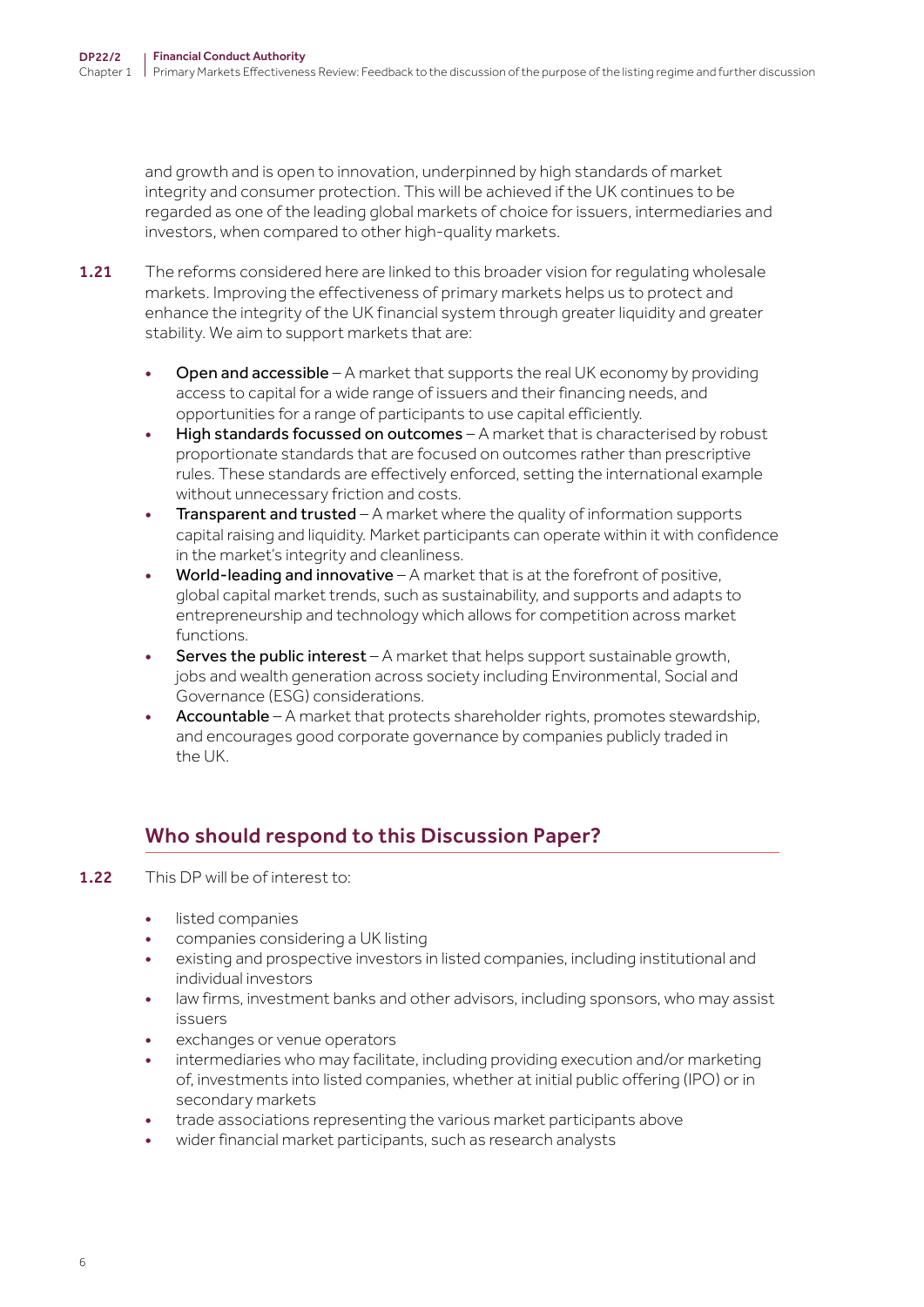# Equality and diversity considerations

1.23 We have considered the equality and diversity issues that may arise from this DP. We do not consider that it adversely impacts any of the groups with protected characteristics ie age, disability, sex, marriage or civil partnership, pregnancy and maternity, race, religion and belief, sexual orientation and gender reassignment. We will keep this under review as we develop any proposals for consultation.

# Next steps

- 1.24 We welcome feedback on the topics discussed by 28 July 2022.
- 1.25 We will then provide feedback and consider whether to issue a consultation paper in due course or whether a further discussion paper is appropriate.
- 1.26 Please respond by completing the form on our website.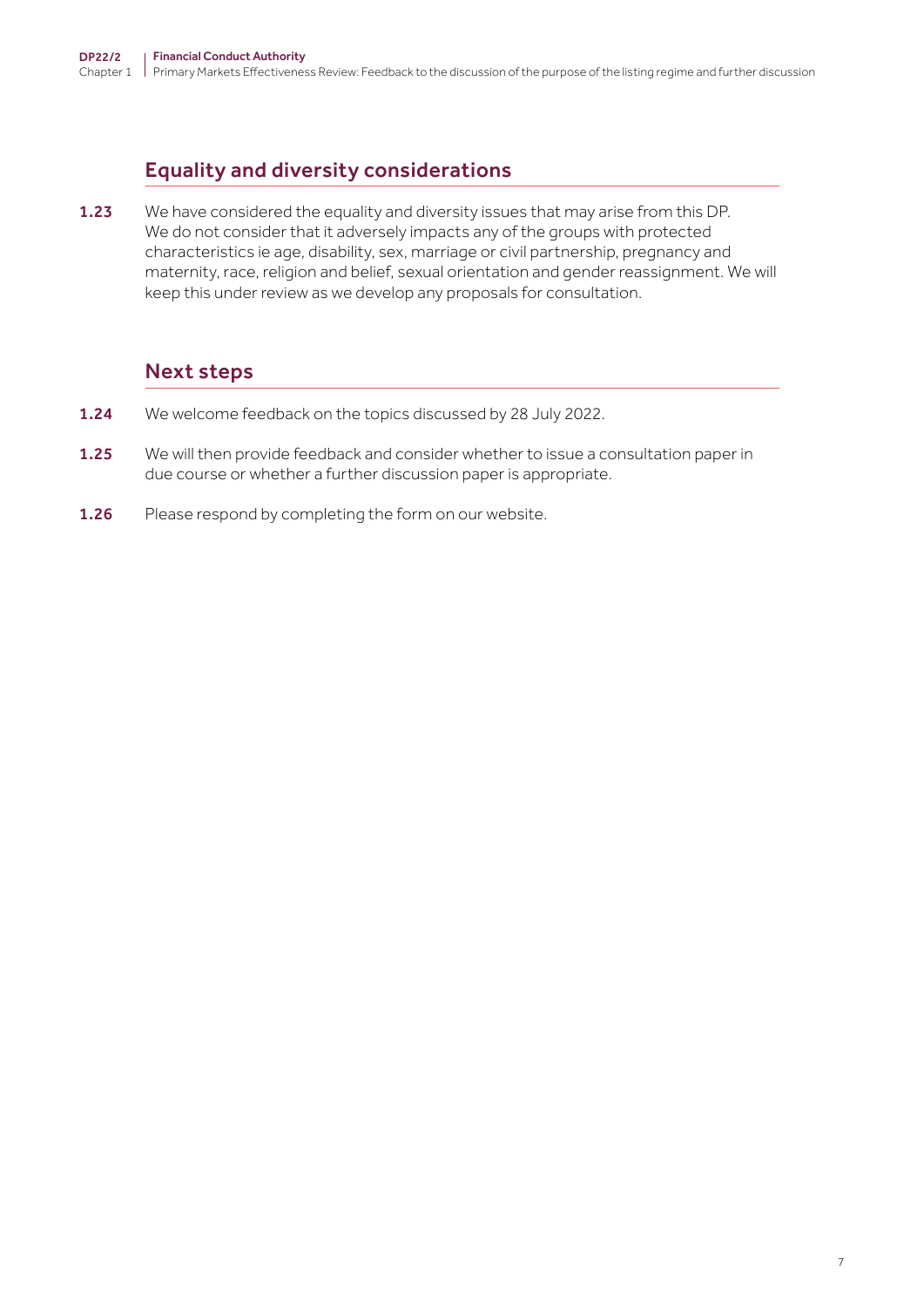# <span id="page-7-0"></span>2 Summary of feedback and our response

- 2.1 In this chapter we provide a summary of the feedback received regarding the structure of listing regime in the discussion chapter of CP21/21 and our response to that feedback.
- 2.2 We are still considering our response to feedback with regards to removing duplication between admission to the Official List and admission to a trading venue, it will therefore be dealt with separately.
- 2.3 For ease of understanding we have used the term 'company' to refer to all companies, 'issuer' to refer to companies that are listed and applicants for listing and 'listed company' to refer to companies that are already listed.

## Discussion on the purpose of the UK listing regime

- 2.4 In chapter three of CP21/21 we opened a discussion on the purpose of the UK listing regime. We provided an overview of the UK's primary markets regulatory framework including how it had evolved from being operated by the London Stock Exchange until the early 2000s and had then been influenced by various EU Directives and Regulations since then.
- 2.5 Our intention in opening the discussion was to establish how we could maximise the effectiveness of the listing regime for both companies and investors, with a particular focus on equity shares in commercial companies. We set out that we wanted to understand:
	- what companies and investors value in the current listing regime
	- the balance between our role and oversight, versus that of operators of trading venues
	- the benefits and weaknesses of our regime as currently structured
- 2.6 Most of the 40 respondents to questions 1-18 of CP21/21 chose to submit their views as one reply rather than answer individual questions. We have therefore grouped feedback to the discussion chapter across a number of themes, highlighting which questions relate to each theme.

# Segmentation in the structure of the listing regime

2.7 We described four different models of how the listing regime could be structured. These models were not intended to be discrete 'options'; instead, they sought to draw out views on what value the listing regime and our oversight of listed companies currently has for investors, companies and wider market participants.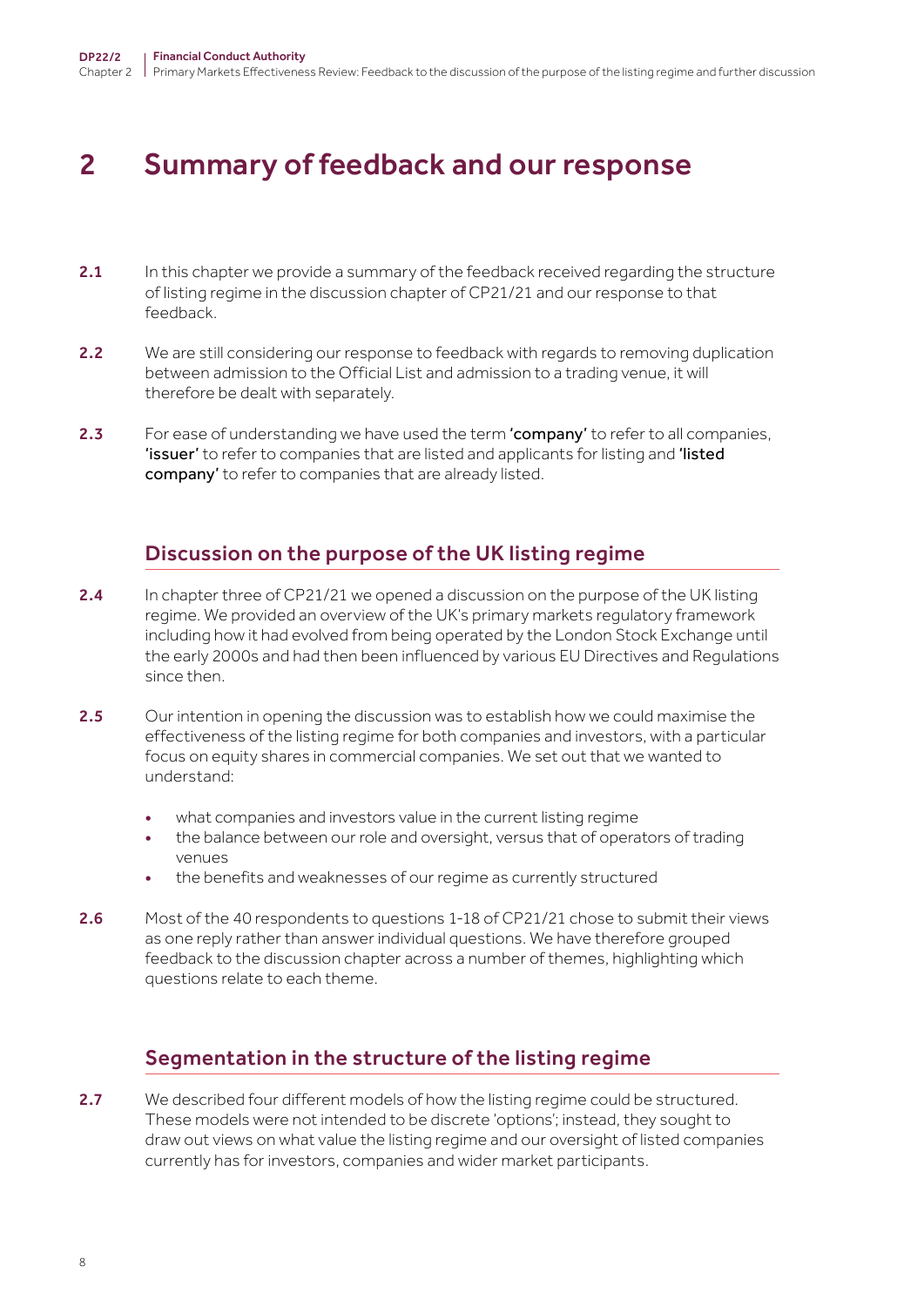#### 2.8 The below table summarises the four models:

| <b>Model</b>                                                                                                                                        | <b>Comparison</b><br>existing<br>regime                                   | <b>Benefits</b>                                                                                                                                                                                         | <b>Negatives</b>                                                                                                                                                                                                                                                                                                                                                       |
|-----------------------------------------------------------------------------------------------------------------------------------------------------|---------------------------------------------------------------------------|---------------------------------------------------------------------------------------------------------------------------------------------------------------------------------------------------------|------------------------------------------------------------------------------------------------------------------------------------------------------------------------------------------------------------------------------------------------------------------------------------------------------------------------------------------------------------------------|
| Model 1: Create a<br>single segment for<br>UK listed companies<br>and set the minimum<br>possible requirements<br>for eligibility for listing.      | Requirements<br>set at current<br>level in the<br>Standard<br>Segment     | Easier access by issuers to<br>listing and less ongoing cost<br>(sponsors) or FCA intervention<br>Minimum standards maintained                                                                          | Trading venues may compete to<br>offer lower admission requirements<br>risking shareholder protections<br>Lower corporate governance<br>standards and FCA influence to<br>encourage other higher standards<br>(eg climate-related financial<br>reporting)<br>Removes a defining feature of the<br>UK as a listing destination of choice<br>for international companies |
| Model 2: Create a<br>single segment for UK<br>listed companies and<br>raise standards for all<br>UK listed companies<br>to that in premium.         | Requirements<br>set at current<br>level in the<br>Premium<br>Segment      | High standards of shareholder<br>protection and governance<br>Simple and clear for issuers and<br>investors                                                                                             | May reduce the number of<br>companies listing<br>Reduces choice for issuers should<br>alternative unlisted markets be<br>inappropriate<br>Increase rigidity in the system                                                                                                                                                                                              |
| Model 3: Maintain 2<br>broad segments for<br>UK listed companies                                                                                    | Enhanced version<br>of the status quo                                     | Strong role of the FCA<br>Strong shareholder protection<br>and governance<br>Alternative listing segment for<br>issuers                                                                                 | Difficult for issuers to understand<br>the purpose of different segments<br>Rigidity of approach by trading<br>venues/indices                                                                                                                                                                                                                                          |
| Model 4: Maintain<br>2 segments for UK<br>listed companies but<br>allow the market to set<br>minimum standards<br>for the 'alternative'<br>segment. | Similar to the<br>status quo<br>Based on UK<br>Listing Review<br>proposal | Strong role of the FCA in<br>premium segment<br>Strong shareholder protection<br>and governance<br>Choice for issuers between the<br>listing segments<br>More flexibility in structures for<br>issuers) | May be difficult for issuers to<br>understand the purpose of different<br>segments<br>Additional flexibility brings less<br>predictability ie what investors will<br>require of them, reaction of trading<br>venues/indices in introducing<br>additional rules<br>Lack of certainty on how the market<br>will develop                                                  |

#### 2.9 We asked:

- Q1: *Would a single segment for equity shares in commercial companies meet the needs of both issuers and investors?*
- Q6: *What types of issuers would find it hard to comply with the standards within the existing premium listing segment and why?*
- Q7: *Do unlisted markets provide a suitable alternative to listed markets? Would a gap emerge for any particular type of issuer? Do you consider there would be any particular benefits or drawbacks to this approach?*
- Q8: *What types of companies or strategies should the 'alternative' segment be aimed at?*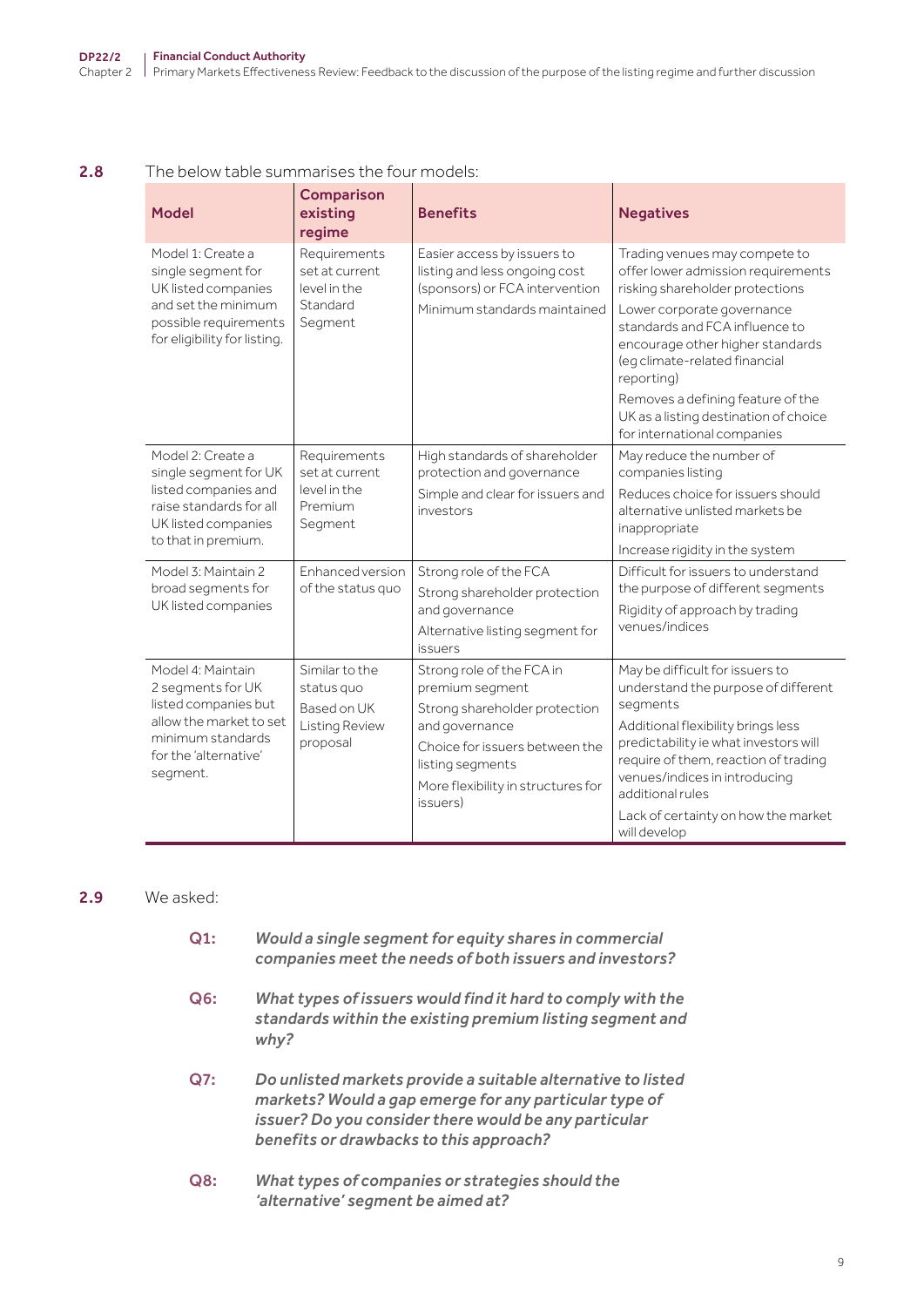- Q9: *Do the existing provisions in the standard segment need to be changed to suit these companies, either through relaxation or to provide additional shareholder protections?*
- Q11: *Do you consider the alignment between admission to the index and admission to the 'senior' segment to be important? Should the indices consider setting more objective admission criteria?*

## Summary of feedback received

- 2.10 As intended, the description of four different, extreme models elicited strong reactions from respondents.
- 2.11 Investor groups tended to prefer a two segment model. They highlighted the existing flexibility provided by the standard listing segment. They saw it as a suitable second segment that issuers could choose to list in as an alternative if they were unable to meet the high standards required in the premium listing segment. However, many respondents stated that the standard listing segment needed to be rebranded and given clarity of purpose and scope.
- 2.12 While there was considerable support for such rebranding of the standard listing segment among both investors and some trade associations to make it more attractive to high growth and innovative companies, only one respondent put forward a proposal for what this rebranding would look like. They suggested 'a new and reinvigorated middle-tier format would act as a competitive alternative to the premium listing segment and would supress the stigma that currently surrounds the standard listing regime'. However, the only practical change from the existing standard listing regime was to suggest requiring a 'light touch sponsor' to provide greater investor confidence.
- 2.13 Some exchanges highlighted the flexibility that currently exists between the listed and unlisted space but also highlighted concerns about the requirements in the standard listing segment as being too lax, for example by not requiring the appointment of an advisor which is required by the unlisted junior markets.
- 2.14 Two representatives of groups of issuers made a case for additional differentiation by different standards of corporate governance, noting that this could be achieved either via multiple segments or differentiation within a single segment via an opt in approach.
- 2.15 The concept of opting into additional standards or requirements was supported by two additional groups from the advisory and exchange community. They asserted that this would be a more flexible approach for issuers.
- 2.16 One respondent noted that other globally respected venues had multiple segments with different sets of requirements that did not cause confusion to investors. They cited the example of Nasdaq that has three distinct market segments, the Nasdaq Global Select market, which has the most stringent listing requirements, the Nasdaq Global Market, and the Nasdaq Capital Market, which has the least stringent listing requirements.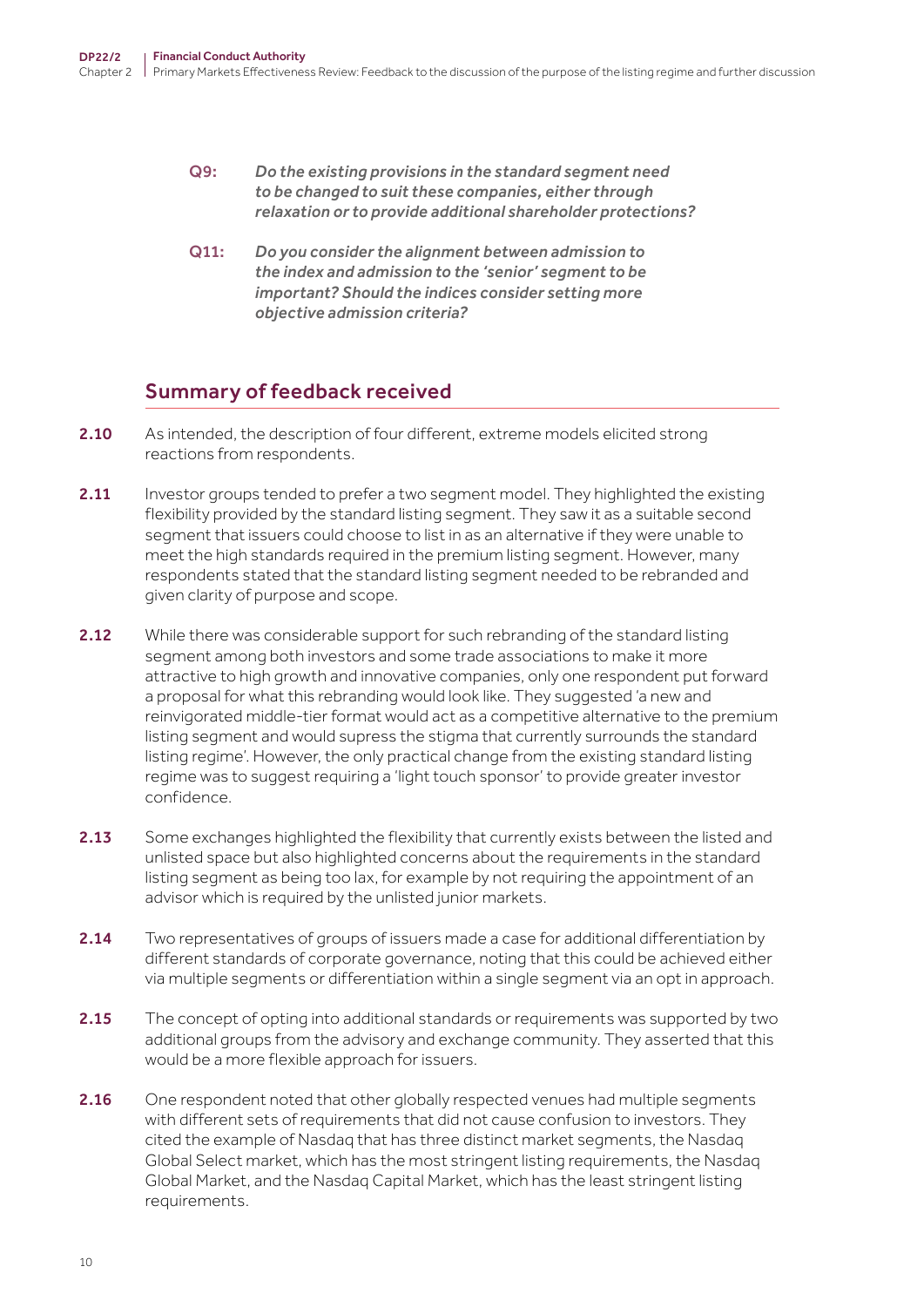- 2.17 Three advisory firms raised strong concerns regarding investor protection within a single segment model based upon the requirements in the standard listing segment. This was generally echoed in almost all responses. One investor trade association thought one listing segment model would necessarily result in the lowest common denominator of standards, out of step with recent developments which are in line with investor expectations (eg on climate change reporting and diversity targets). They believed that lower standards could lead to less capital flowing into the UK, meaning less liquid markets and fewer issuers attracted to the UK.
- 2.18 One trade body went into detail of the types of issuers that found it most difficult to meet the eligibility requirements of the premium listing segment. They noted that those issuers who used the standard listing segment did so due to eligibility requirements regarding revenue track record, a need for additional flexibility in governance structures, acquisitive issuers, complex related party arrangements, being issuers of Global Depository Receipts, and international issuers more broadly. Similar points were raised by one investor group that noted international small cap, growth (start-up), and acquisitive companies find certain aspects of the premium listing requirements difficult to comply with.
- 2.19 Two listed companies and one technology trade association noted strong concerns about a multiple segment model and its use by indices. They stated clearly that, as long as indices continued to use premium listing as an entry criterion, a rebranded standard listing segment would continue to be unattractive.
- 2.20 One group that represents retail investors strongly disagreed with the assertion that multiple segments or additional flexibility within the requirements would be difficult for investors to understand.
- 2.21 Two further respondents cited the flexibility of the standard listing segment as being essential to international issuers.
- 2.22 Two respondents stated that no change was needed to the existing segments.

#### **Our response**

We took seriously the recommendation put forward by the UK Listing Review and supported by some respondents of rebranding the standard listing segment.

We first considered the nature of those entities that are currently listed in the standard segment, so as to understand what such branding might need to encapsulate.

At the end of Q1 2022, of the nearly 14,000 securities listed in the standard listing segment, over 10,000 are debt securities. Just over 300 are shares and, of these, just over a third are ordinary shares and many of these are secondary listings. Just over 30 were ordinary shares in commercial companies.

We went on to consider what was necessary to make such a segment attractive to both companies and investors. We considered rebranding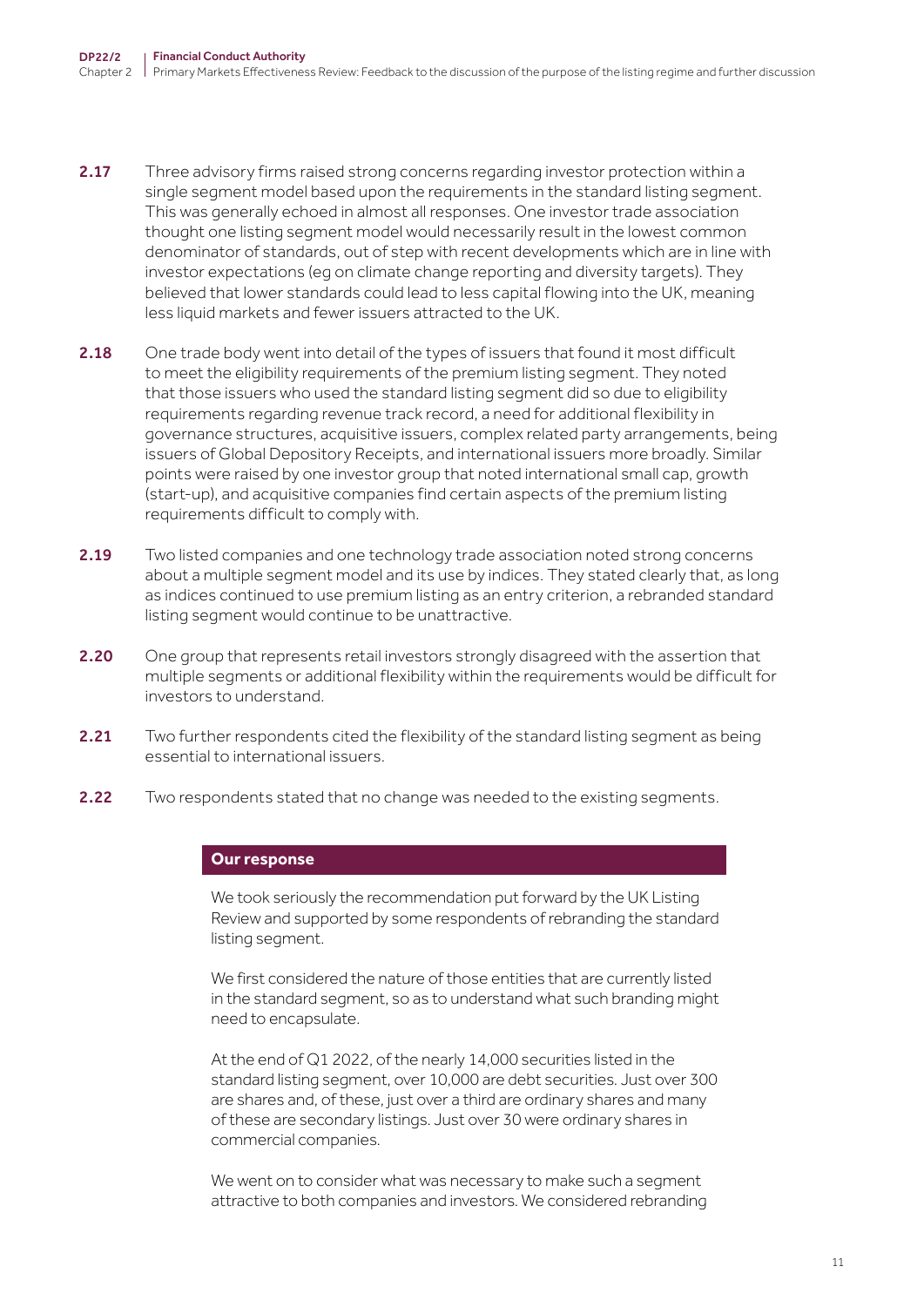the segment as being for 'dynamic companies' focusing in on high growth and/or innovative companies.

However, we found no practical way of making changes in our existing regulatory regime for standard listing that would address the key reasons cited by these types of companies for disliking existing arrangements – for example, the lack of index inclusion and the poor perception of issuers who choose to list in the standard segment rather than the premium segment.

In our Listing Rules we explain the difference between standard listing and premium listing simply as: 'a standard listing sets requirements that are based on the minimum standards set out in the United Kingdom's provisions which implemented the Consolidated Admissions and Reporting Directive (CARD) and the Transparency Directive (TD). A listing that is described as a premium listing will include requirements that exceed those required under the United Kingdom's provisions which implemented CARD and the TD.' Since leaving the EU, this no longer seems relevant to a future 'brand' for the standard listing segment.

We therefore considered other possible purposes for the standard listing segment for equity shares in commercial companies, perhaps as a steppingstone to premium listing for less mature companies. However, analysis shows that only six issuers of equity shares in commercial companies have moved from standard to premium listing since 2017.

In the UK we have vibrant junior markets in the form of AIM and Aquis. These markets are regulated by the FCA as Multilateral Trading Facilities and set their own admission requirements, typically setting higher standards in some respects than that of the standard listing segment, for example, by requiring Nominated Advisors (NOMADs) or Corporate Advisers. These already provide a public market alternative to listing, that is a suitable steppingstone to the listed markets.

For this reason, we have taken on board the feedback from respondents and developed a regime based on having a single segment for discussion that addresses the key conclusions from this:

- first, that high growth/innovative companies need flexibility to accommodate different business strategies as exemplified by the difficulties they face in meeting premium listing eligibility criteria such as revenue track record, a point that was further confirmed in responses to chapter eight of CP21/21 as noted in the feedback contained within PS21/22.
- second, that both issuers and investors value the high standards of corporate governance that characterise the premium listing regime and would consider it a considerable loss in investor protection standards if these were not retained.
- third, that flexibility within the regime is important to companies and complexity can be managed via transparency and clear labelling to ensure investors are aware of nuances within the regime.
- finally, that international companies, may struggle to meet the same requirements as UK companies.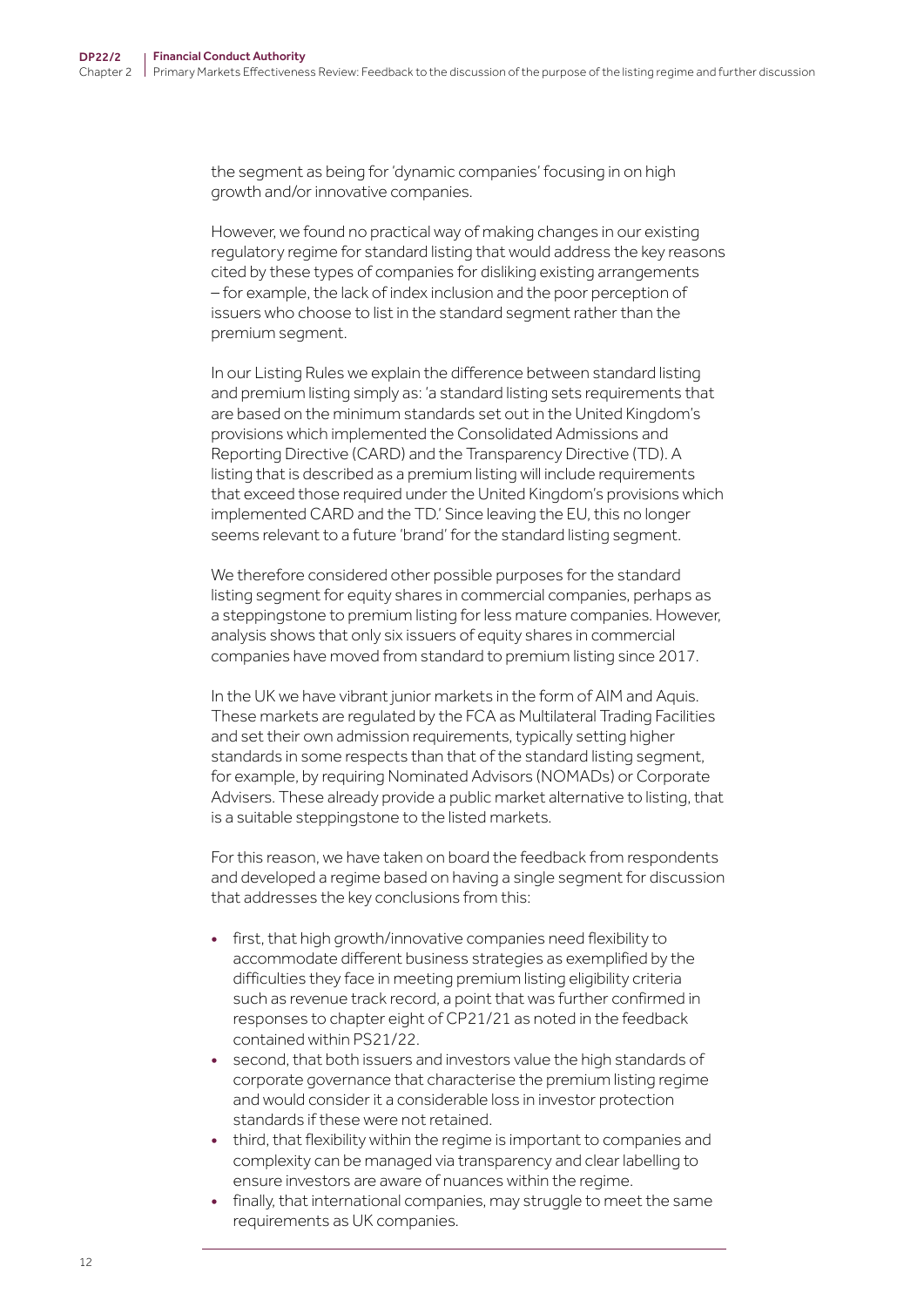## The role of the FCA versus the market in setting standards for listing

- 2.23 In two of the models we described (model one and model four), it was put forward that trading venues and indices combined with market discipline would set minimum standards for eligibility rather than the FCA. Under model one this was for the entire listed market, for Model four it was only for a second 'alternative' segment.
- 2.24 Rather than the FCA setting and policing eligibility criteria in model one, we suggested that this could be done by trading venues setting their own admission criteria. This could involve the establishment of specific market segments for certain types of companies with admission requirements tailored to their needs and those of their investors.
- 2.25 Under model four, we suggested that market discipline would likely set the standard for a second 'alternative' segment, citing the example of the Pre-emption Rights Group's guidelines that have become a market convention. Under this model, issuers would voluntarily adopt elements of the premium listing regime into their own articles of association to show higher levels of governance.
- 2.26 We cited the reaction of indices as of more relevance to this model than to the others as by highlighting that companies listed in the 'alternative' segment may include additional corporate governance measures and may ultimately be similar to the 'senior' segment, we suggested that admission to the 'senior' segment might no longer be a suitable criterion for index inclusion.
- 2.27 We asked:
	- Q4: *What would be the benefit of being admitted to the Official List rather than just admission to a trading venue?*
	- Q5: *Should we have a role in approving the admission criteria set by trading venues and/or indices? Could adequate investor protection be maintained if different trading venues compete on admission requirements?*
	- Q10: *How important is our role in setting additional admission standards to listing in the 'alternative' segment? Are there any benefits to this role being performed by us rather than a trading venue, or market discipline?*

# Summary of feedback received

- 2.28 No respondents explicitly supported the idea of a more market-based approach to setting standards. Instead, most respondents highlighted various ways in which the role of the FCA should be maintained within the listing regime.
- 2.29 Beyond this, investor groups cited concerns that further competition on admission requirements by trading venues was unlikely to be in the best interest of investors. One trading venue agreed with this approach making clear that they saw the FCA's role as ensuring that admission criteria set by trading venues did not fall below a certain level.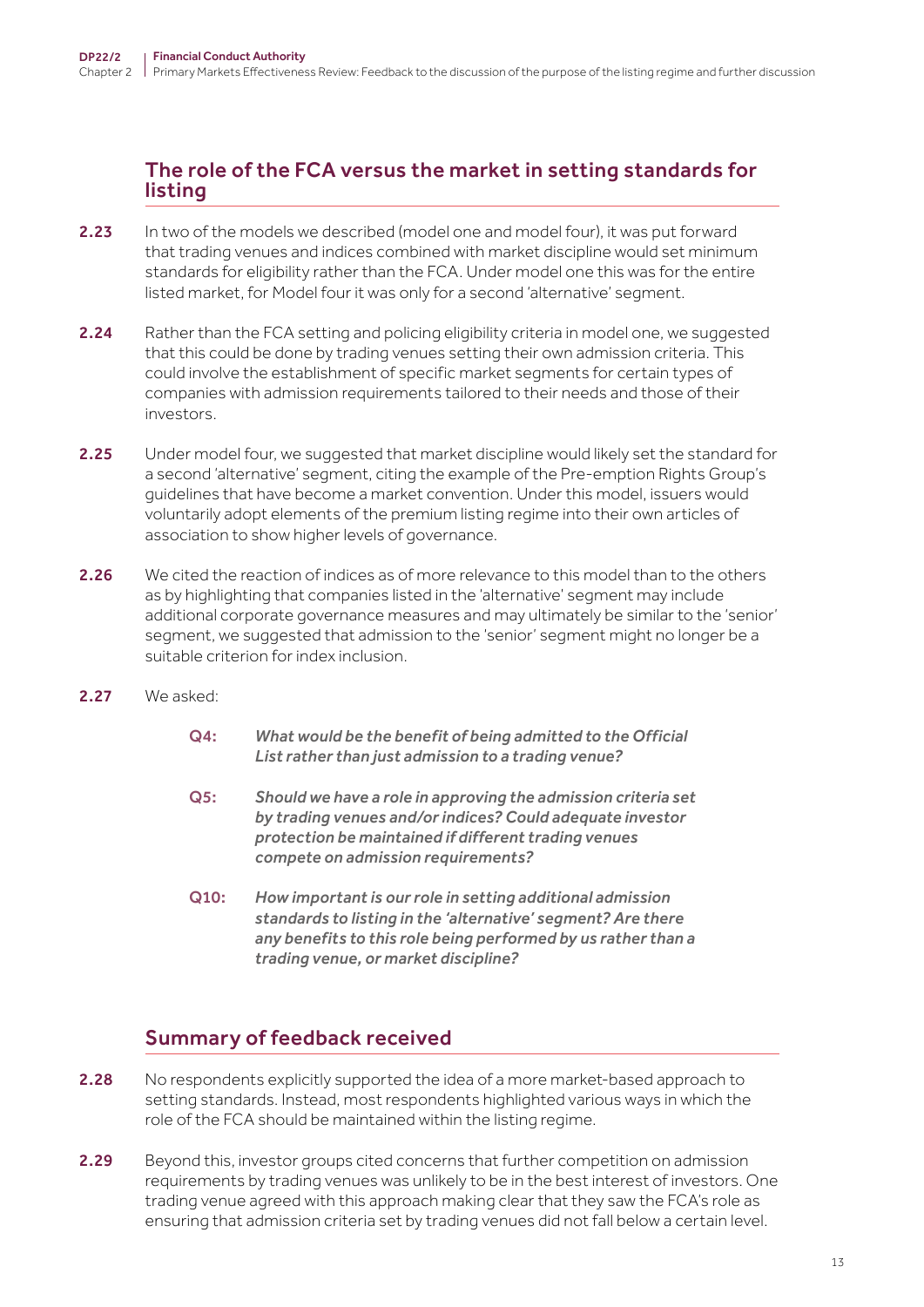#### **Our response**

We wanted a wider discussion on the FCA's role within the listing regime due to representations made that some issuers were listing in other jurisdictions but voluntarily including provisions that aimed to replicate the shareholder protections in the premium listing regime. These would obviously not be monitored by a securities markets regulator.

Due to the feedback received, we do not intend to pursue a route in which trading venues or industry groups set standards. Instead, we intend to find ways to allow additional flexibility within a regime that is still set and monitored by the FCA.

## Views on the existing premium listing segment requirements

- 2.30 In putting forward one model that only contained the premium listing requirements we were keen to understand from both companies and investors whether any areas of our existing regime could be adapted or removed to improve the efficiency of the regime.
- 2.31 We asked:
	- Q2: *Which elements of the existing listing regime would you consider it most difficult or least desirable for companies and/ or investors to operate without? Are there any particular elements you would reinstate? ie, the controlling shareholder regime, or the free float requirements*

## Summary of feedback received

- 2.32 There was wide support from most respondents for most of the features of the premium listing regime. One issuer trade association noted that it enhances London's reputation as a prestigious international listing venue that upholds the highest standards of governance, investor protection and market integrity.
- 2.33 One investor trade association placed high value on disclosures related to both the prospectus regulation and transparency rules, the related party transactions regime, the ability to vote on significant transactions, the controlling shareholder regime, the UK corporate governance code comply or explain regime as well as climate change reporting.
- 2.34 However, many respondents noted the difficulties high growth companies had in meeting the revenue track record requirements. One noted that these did not tend to be sector specific aside from the view that most high growth companies in recent years have been in the technology sector.
- 2.35 The most cited premium listing requirement that was seen to introduce a competitive disadvantage to the regime, was the significant transactions regime, with five respondents including various trade associations citing concerns. It was noted that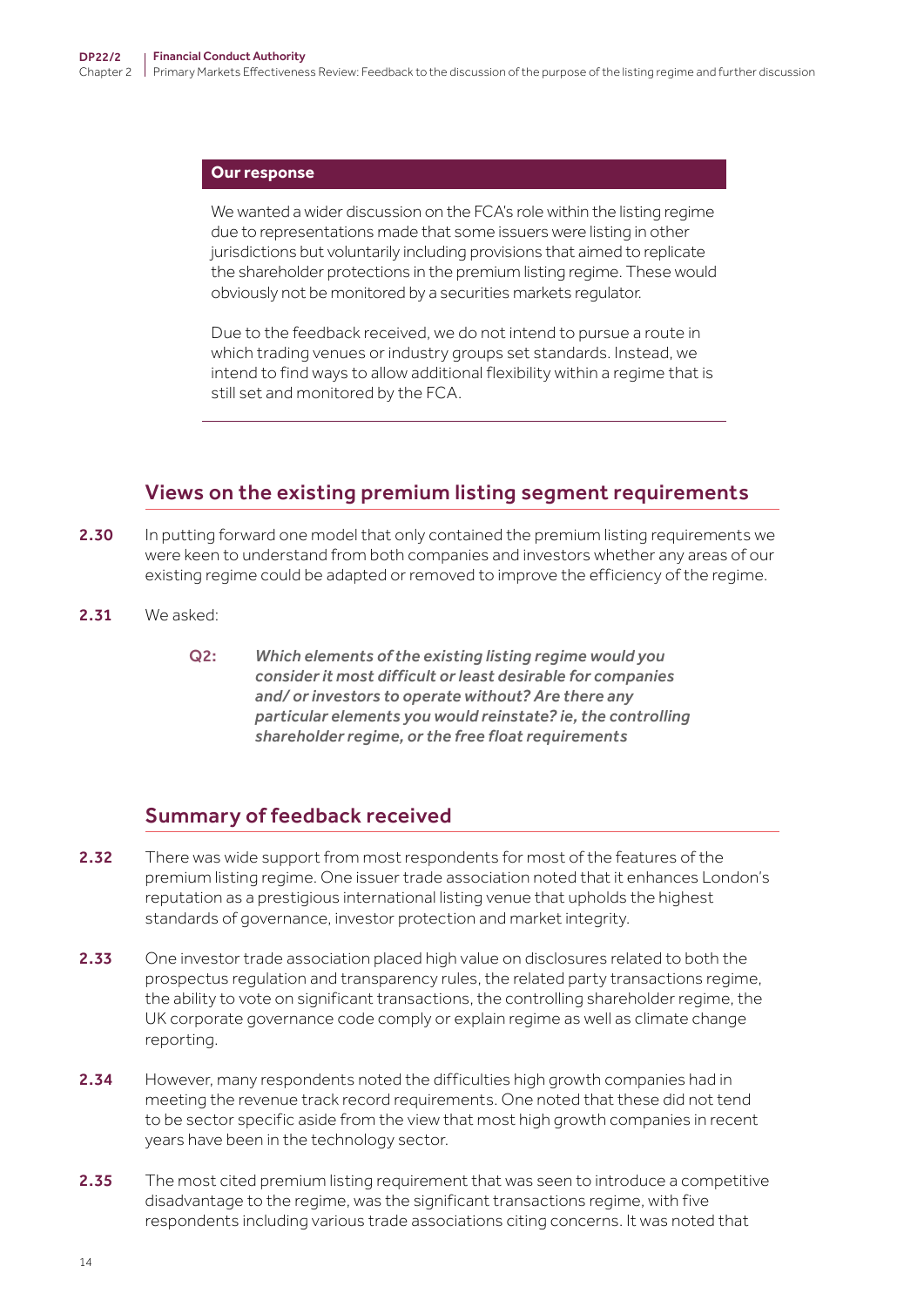premium listed companies are often at a disadvantage compared to international competitors in acquisitions that involve a competitive auction process. This is due to the conditionality that is introduced into these transactions by the requirement for shareholder approval of Class 1 transactions. Others noted that the Class 1 transaction rules are too wide in scope, too complex and found the contents of a Class 1 circular too onerous, requiring significant time and cost to produce.

- 2.36 One trade association cited data from its members showing that, since September 2013, around 17% of the Class 1 transactions they were involved in fell within the 25% to 34% class test range. Their members were therefore of the view that there would be significant flexibility offered to listed companies in raising the threshold for Class 1 transactions from 25% to 33% while still offering substantive protection to shareholders.
- 2.37 Another trade association suggested that, while both the controlling shareholder regime and the related party transaction regime were valuable, they could both be simplified.

#### **Our response**

We have considered these responses when developing the discussion that follows in chapter three as well as those responses to chapter eight of CP21/21 that considered the appropriateness of existing requirements around track record. In particular, we have recognised and reflected in our thinking the potential benefit of having additional flexibility both in eligibility requirements and in how the continuing obligations operate.

In response to concerns regarding the significant transactions regime, we are interested in understanding further whether the levels of the class test thresholds should be revised.

## Other securities

- 2.38 Following on from our more detailed discussion of the listing regime for equity shares, we made clear we were keen to understand whether additional measures were needed to take into account the features of different kinds of securities such as debt and debtlike securities, but also for other types of securities.
- 2.39 We asked:
	- Q12: *How can the process for listing debt and debt-like securities be improved for issuers without jeopardising investor protection?*
	- Q13: *Should there be a separate listing segment for debt and debt-like securities?*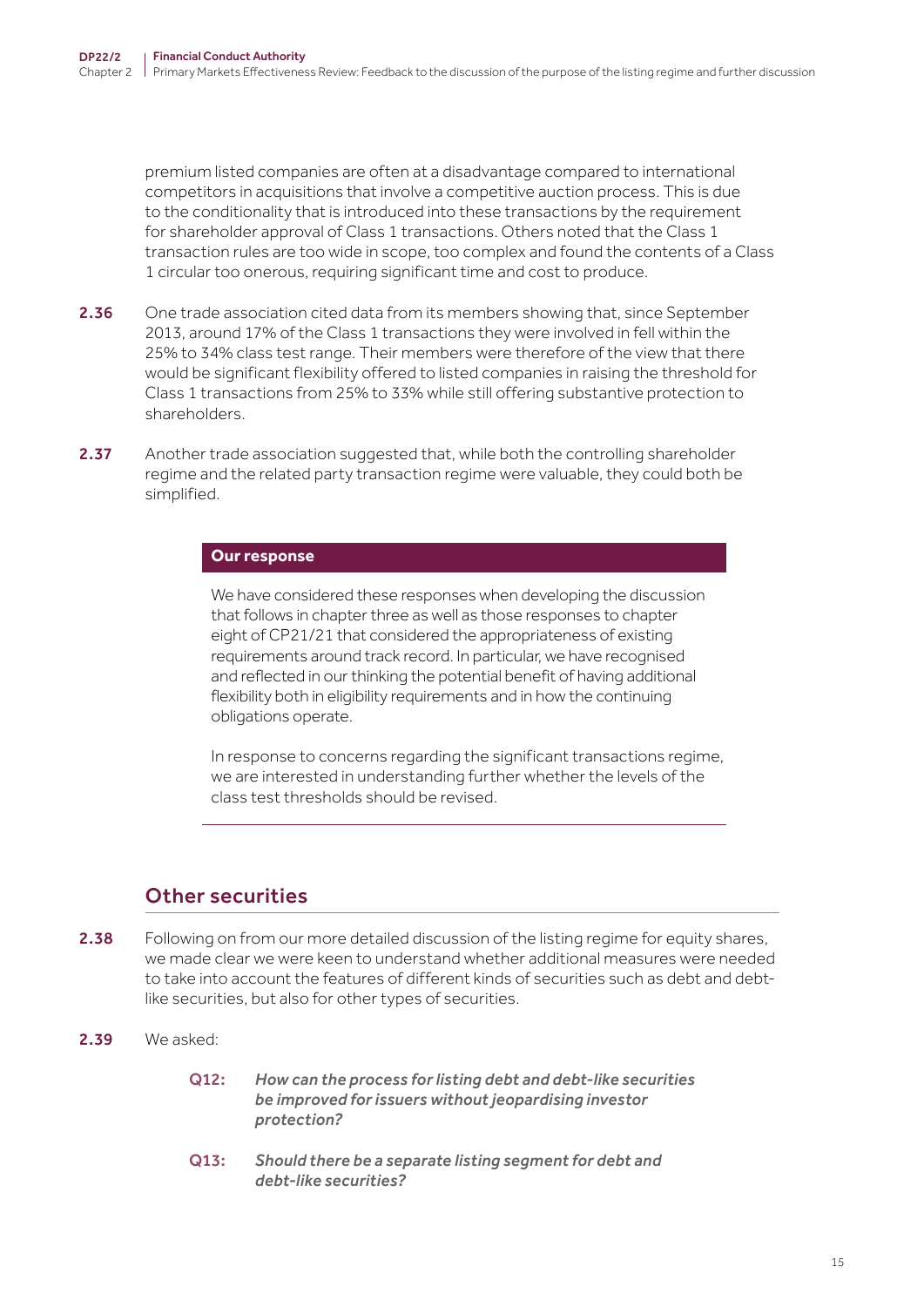#### Q14: *Which particular elements of the listing regime could be tailored to improve their effectiveness for other types of securities? In what way?*

## Summary of feedback received

- 2.40 Of the 40 respondents to chapter three of CP21/21, only seven addressed these questions in their responses.
- 2.41 No respondent thought there were any specific issues with the current arrangements for debt and debt-like securities that would be addressed by creating a separate listing segment. However, four respondents thought there could be benefit in creating one in order to consolidate rules applicable to debt into one area of the rulebook thereby creating a greater focus on debt with distinct disclosure requirements.
- 2.42 Two respondents noted that, should any measures be taken for debt, it would be important to ensure that the quoted eurobond exemption from UK withholding tax continued to be available for debt securities listed in such a segment.
- 2.43 One respondent cited concerns about the proliferation of segments, stating that it may lead to a lack of clarity on the market. For this reason, they preferred to minimise segmentation.
- 2.44 Another respondent questioned whether given the legal nature of securitised derivatives they could be included within a future separate debt segment, in that they create indebtedness in the issuer.
- 2.45 Few respondents raised concerns regarding other non-equity securities. However, three respondents commented on Depository Receipts (DRs).
- 2.46 Three respondents commented on 2018 reforms allowing DRs to be listed in the premium listing segment in connection with shares in sovereign controlled commercial companies. They noted various issues with converting standard listed DRs into a premium listing that they saw as costly, time consuming and of adverse impact to DR investors. One suggested establishing an international segment of the premium listing segment that would be open to all issuers irrespective of product type to achieve the listing.
- 2.47 Another respondent raised concerns about specific rules made under MiFID II and changes to the Prospectus regime that had adversely impacted the use of DRs also noting that admission to the premium listing segment may be appropriate for these instruments.

#### **Our response**

While acknowledging the points raised by respondents with regards to the benefits of a separate segment for debt, we consider that as the disclosure requirements are predominately set under the Prospectus regime that further action in this area should be taken in parallel to future reforms of the Prospectus regime.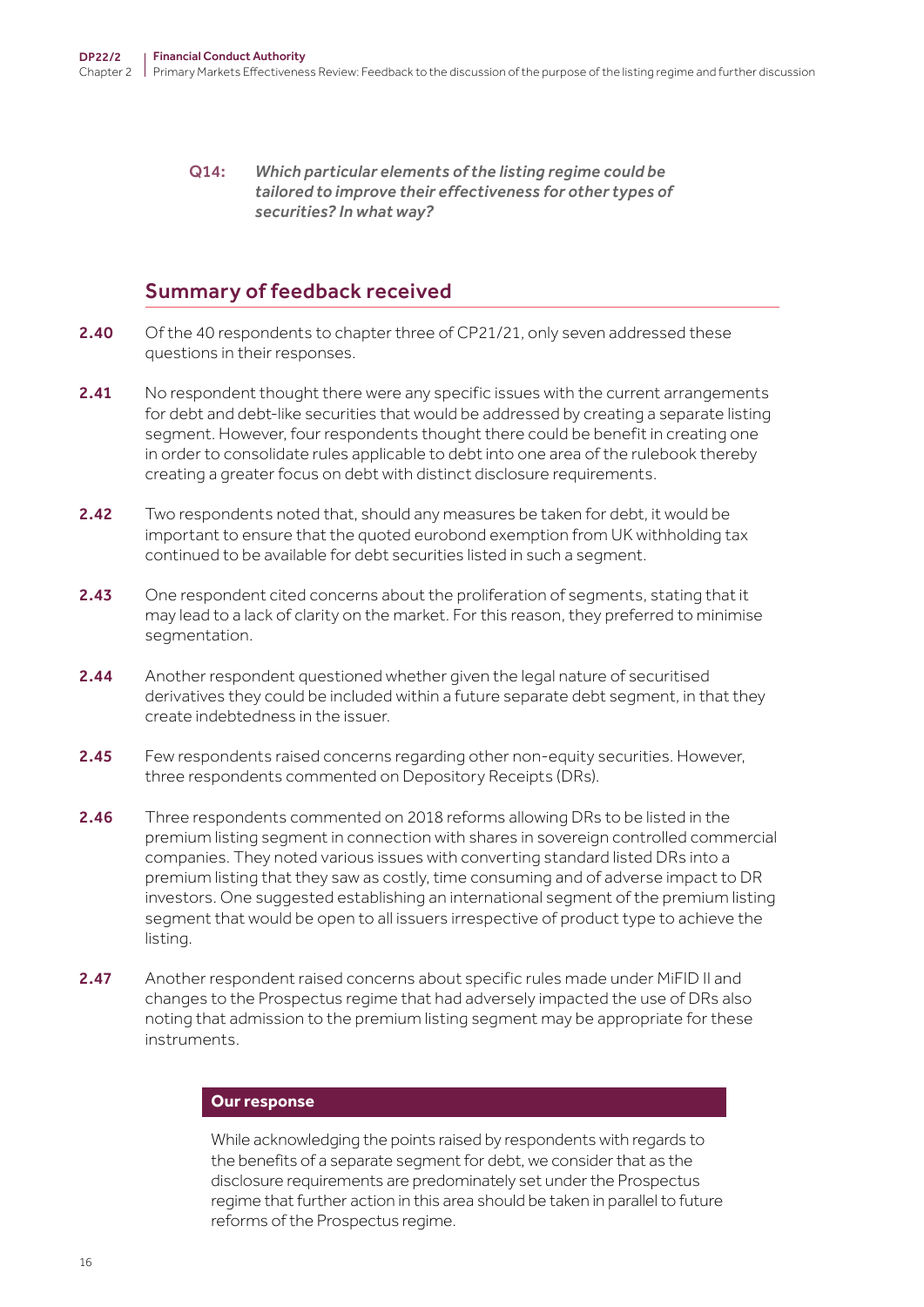Noting only a small group of respondents raised issues with regards to Depository Receipts, we are keen to get further feedback on this and have included additional questions in chapter three.

## The sponsor regime

2.48 In CP21/21, we asked the following general question about the sponsor regime:

Q3: *Would the role of the sponsor be a significant loss? Is their role under any specific element of existing requirements considered significantly beneficial to issuers or investors currently?*

## Summary of feedback received

- **2.49** We received 18 responses to this question from a range of investment companies, law firms, trade bodies, industry groups and market participants. Most respondents were supportive of the sponsor regime and were of the view that it does add value. Broadly, the feedback received can be summarised as follows:
	- Six respondents (consisting primarily of trade associations and industry groups) felt that the sponsor regime provides value to investors and issuers. Especially with overseas companies and small/mid-cap companies.
	- A further ten respondents (including companies, trade associations, market participants and law firms) also thought the regime added value but felt there was scope for it to be more efficient, proportionate, or principles based. Some of these responses also felt that a sponsor regime, or something similar to it, could add value beyond premium listing.
	- Three respondents (two investment companies and a law firm) said the benefits provided by the regime did not outweigh the costs to issuers.
- 2.50 More detailed suggestions made by respondents included the following:
	- Five respondents (including law firms, an industry group, and a market participant) highlighted the need for the role and purpose of the sponsor regime to be better understood, especially by investors. In addition, it was queried how this might change within the context of any wider reforms to the listing regime.
	- Five respondents (including law firms and an investment bank) highlighted that, in the absence of the sponsor regime, due diligence would be required to be undertaken by alternative means, with the FCA potentially needing to undertake that function itself.
	- Three respondents (a market participant and trade associations) suggested removal and/or clarification of some of the record keeping obligations, where they consider FCA's approach to be overly burdensome.
	- Two respondents (a trade association and a market participant) mentioned sponsor fees. One suggested there should be better alignment of sponsors' fees with the long-term interests of an issuer to help avoid conflict of interests, with the fee based on the success of the IPO for the market and company share price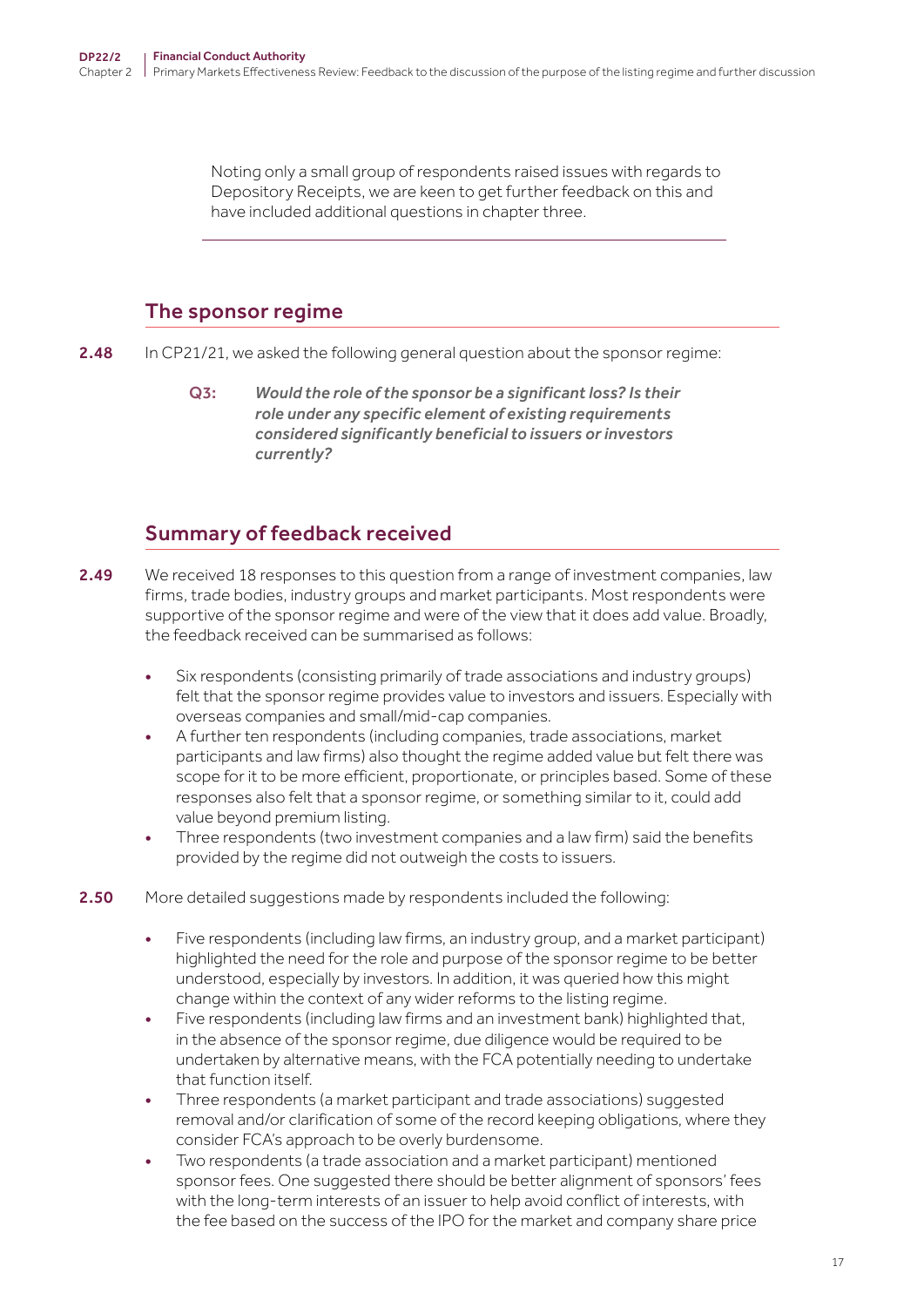(as opposed to being based, for example, on money raised at IPO for the seller). The other suggested that sponsor firms providing multiple services to a company should differentiate the sponsor and non-sponsor fees for transparency.

- One respondent suggested that summary information on the themes and conclusions arising from individual guidance provided by the FCA be published on an anonymised basis, with the purpose of reducing the risk of duplication of guidance requests and information asymmetries amongst sponsors.
- 2.51 A small number of respondents also suggested other areas where we could focus our attention to improve the efficiency of the sponsor regime and where additional guidance would be helpful.

#### **Our response:**

Feedback generally supported the sponsor regime as a key aspect of the premium-listed segment rules that helps support its reputation as having high standards of governance and compliance with regulatory obligations, including with the Market Abuse Regulation. We have suggested it be applied in the single segment regime, set out in chapter three for discussion, in generally the same way it currently applies to the premium listed segment. We discuss this further in chapter four.

We do not consider there is sufficient evidence from the feedback received to suggest the sponsor regime should be removed or its role and purpose materially changed. It provides important investor protections, which increase confidence and participation in the market by reducing the risk of harm to investors from market misconduct.

However, we will consider the suggestions of efficiencies that could be gained under the current regime, while maintaining the benefits it provides. We explore this further in chapter four, and specifically discuss record keeping, conflict of interests and fees structures. We have also sought to clarify the role and purpose of the sponsor regime in chapter four, given some feedback highlighted that this is not well understood by some.

Finally, we do clarify our rules or provide guidance, through Primary Market Bulletins and Technical Notes, to address generic themes arising from individual guidance requests. We will continue to consider where benefits can be gained from doing this. However, in some cases individual guidance provided will not be relevant or beneficial more generally, as it will be based on a specific set of circumstances.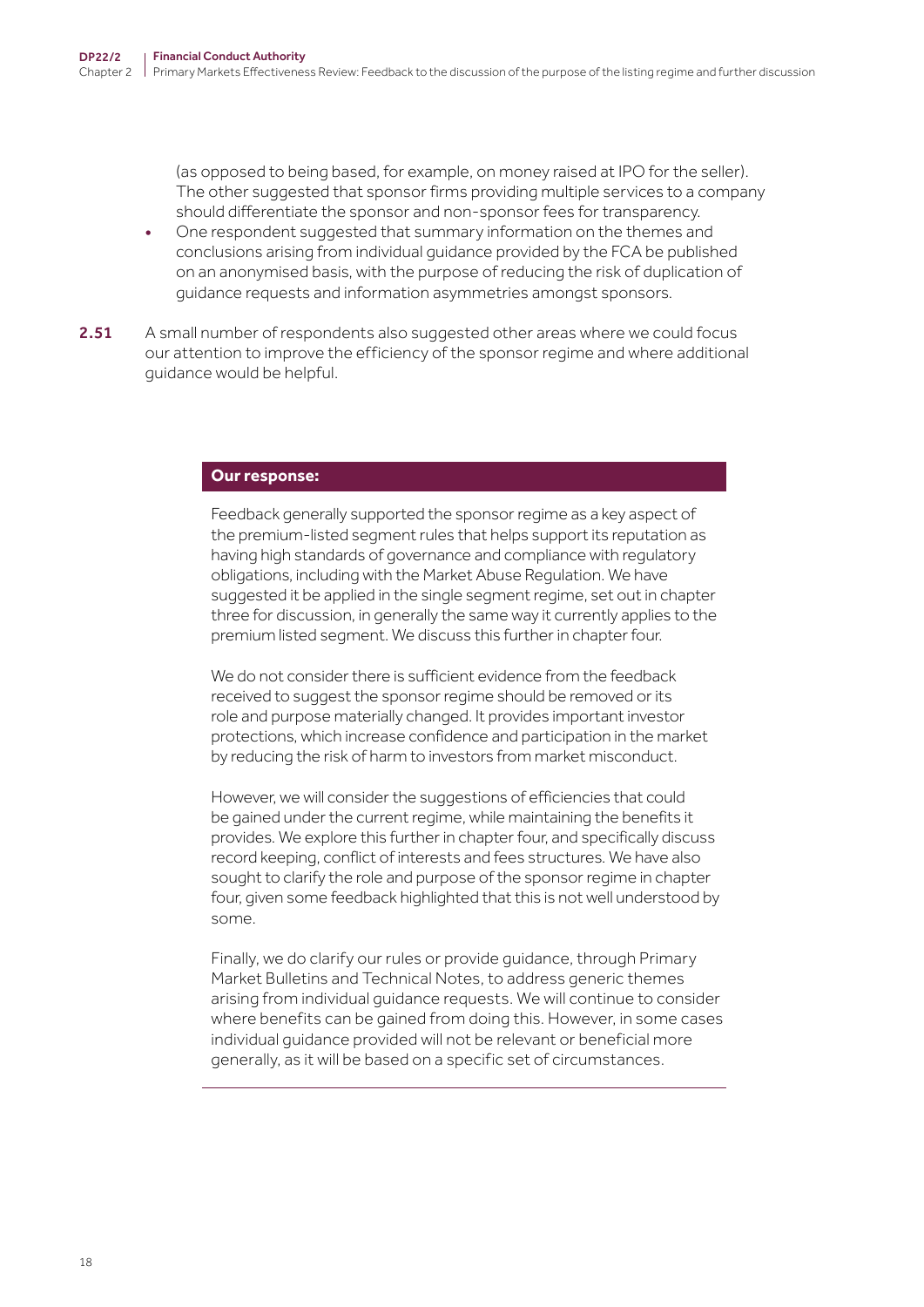## Actions and next steps on the purpose of the UK listing regime

- 2.52 Having considered the varied and wide range of responses on the purpose of the listing regime we have developed a clearer understanding of what is valued by companies and investors in the current regime and where barriers are arising.
- 2.53 We have used this input, as well as extensive additional engagement with stakeholders directly, to develop the desired outcomes of any reform of the listing regime. These are discussed in the next chapter along with consideration of more specific possible reforms.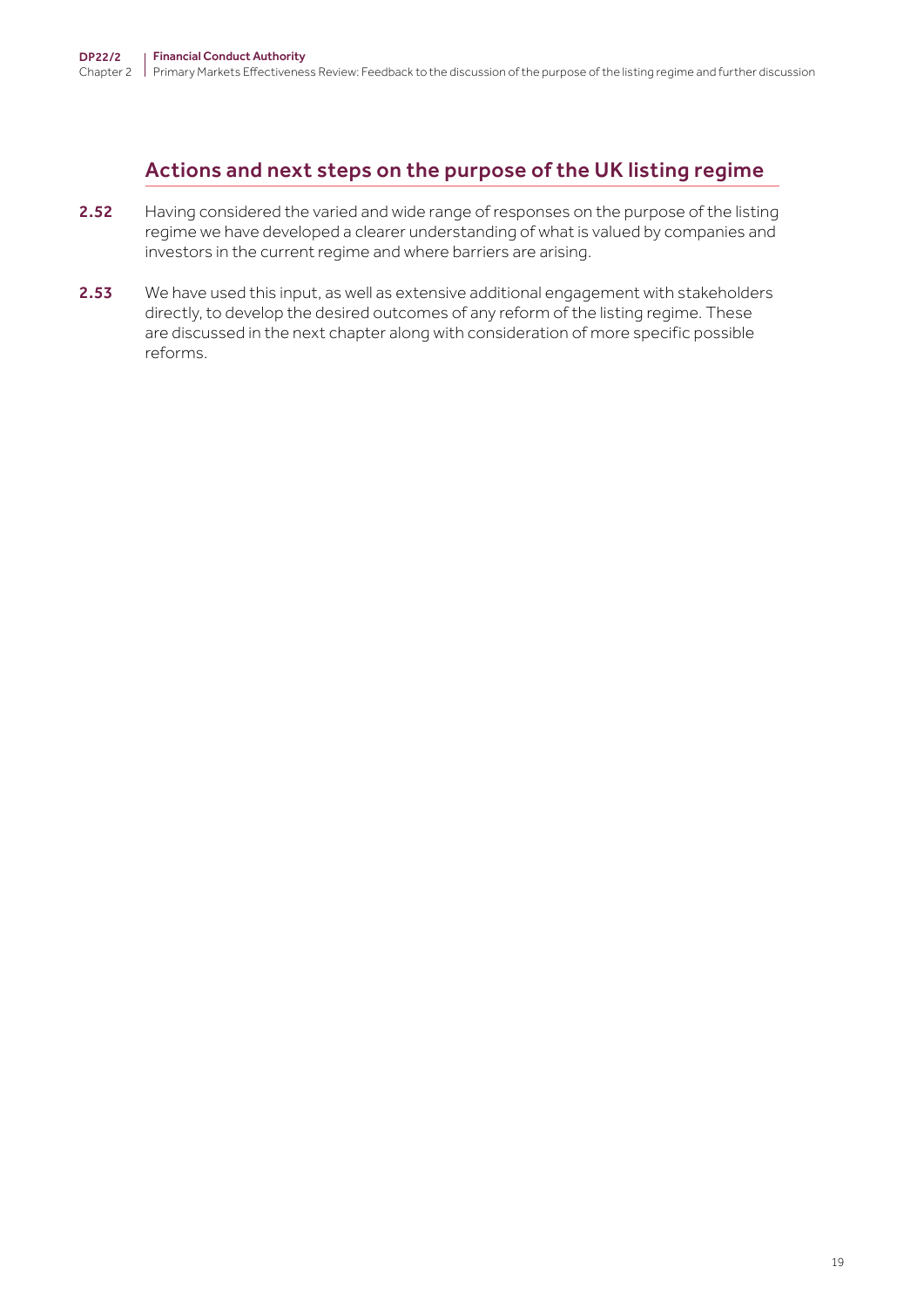# <span id="page-19-0"></span>3 The structure of the listing regime

**3.1** This chapter sets out a discussion on a regime for a single segment for equity shares in commercial companies. We are seeking views on the possible reforms we describe.

## Current Listing Framework

- **3.2** In CP21/21, we gave an overview of how the listing regime fits within the broader range of primary markets in the UK, noting that these are extremely diverse, catering for the needs of a wide range of companies and investors, ranging from crowdfunding platforms to premium listed IPOs by mature issuers.
- 3.3 Admission to the FCA's Official List (also referred to as 'listing') is distinct from admission to a trading venue. We set the Listing Rules and admit securities to the Official List – in either the premium segment or the standard segment. In parallel, for securities to be publicly traded they need to be admitted to trading on a regulated market or a Multilateral Trading Facility (MTF). In some cases, this admission requires admission to the Official List, but it is not required for admission to all markets.
- **3.4** When we refer to the structure of the listing regime, it is the divisions, or segments, within the FCA's Official List that we are referring to. These are set out in the Listing Rules.

| Segment         | <b>Securities</b>                                                                                                 | Listing<br>rules |
|-----------------|-------------------------------------------------------------------------------------------------------------------|------------------|
|                 | Equity Shares in commercial companies                                                                             | LR <sub>6</sub>  |
| Premium         | Equity shares in closed-ended investment funds                                                                    | LR 9-13<br>LR 15 |
|                 | Sovereign controlled commercial companies (equity shares or DRs)                                                  | LR 21            |
|                 | Shares in companies, subject to some exceptions for investment<br>entities and certain types of preference shares | LR 14            |
|                 | Equity shares in OEICs                                                                                            | <b>LR 16A</b>    |
|                 | Debt and Debt-like securities                                                                                     | LR 17            |
| <b>Standard</b> | Certificates representing securities                                                                              | <b>LR18</b>      |
|                 | Securitised derivatives                                                                                           | <b>LR19</b>      |
|                 | Miscellaneous securities - includes warrants and options and other<br>similar securities                          | LR 20            |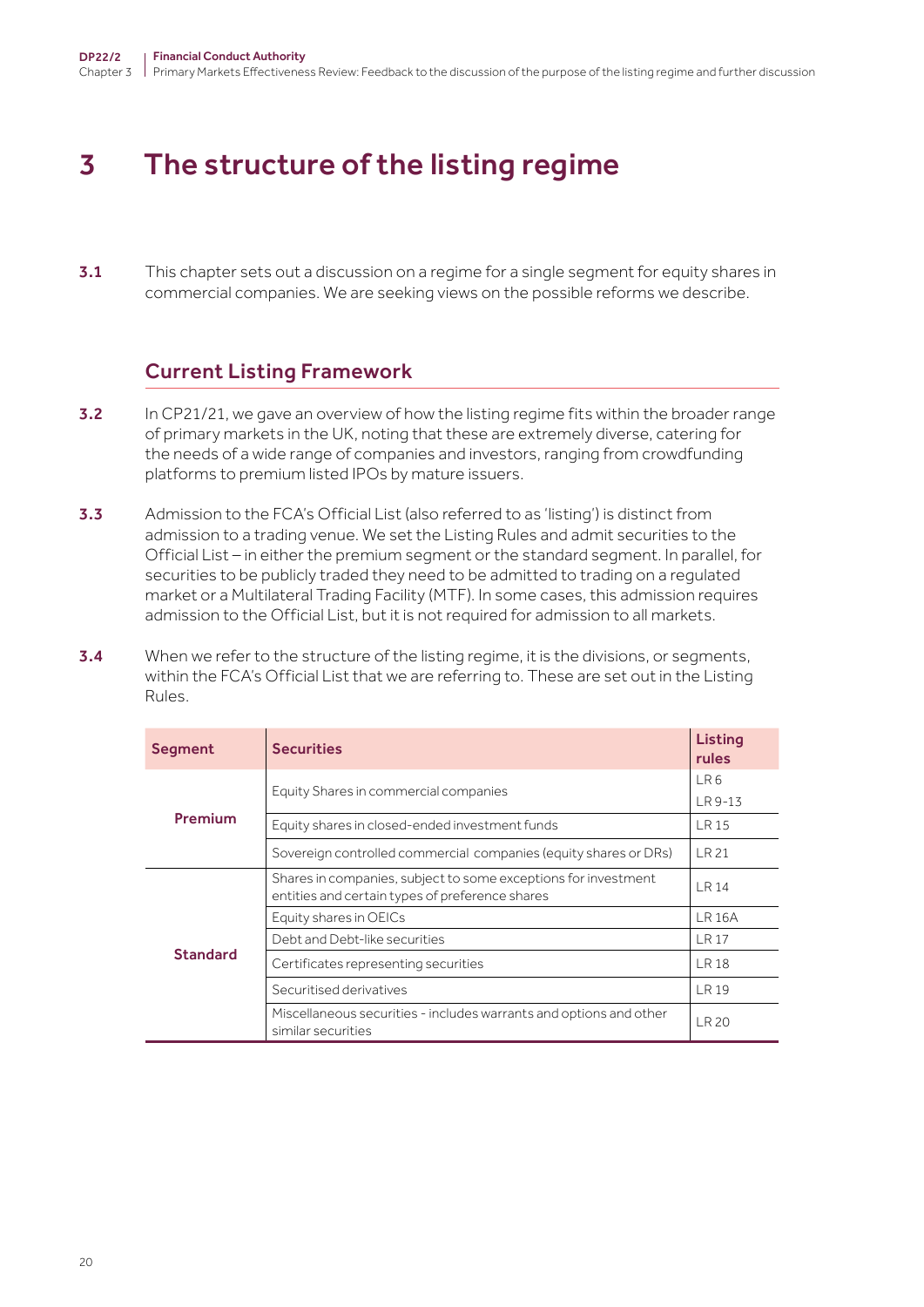- **3.5** Currently, we divide the Official List into two segments. However, within each segment there are also a number of listing categories. Different rules govern these different categories and set both eligibility criteria for being admitted to the Official List for the first time and additional obligations that are applicable on an ongoing basis. For example, the continuing obligations for commercial companies with a premium listing are set out in chapters 9-13 of the Listing Rules. These rules, as well as those that apply to standard listed companies also cross refer to additional obligations in the Disclosure Guidance and Transparency Rules sourcebook (DTRs).
- 3.6 Under the existing framework equity shares in commercial companies can be listed in either the premium or the standard segment. Most other instruments can only list in one of the two listing segments.
- 3.7 As noted, the primary reason for having two listing segments is as result of EU minimum standards that were set under the Consolidated Admissions and Reporting Directive (CARD) and the Transparency Directive (TD). When the two segment model was introduced there was strong support for the super equivalent standards that characterised a so-called 'London listing', and so these were retained within the premium listing segment.

## Identified concerns with the existing structure of the listing regime

- 3.8 Having two listing segments available for one type of security as well as multiple unlisted public markets for the same type of security creates complexity. This is not necessarily a bad thing if each market and segment has a specific and defined purpose with a regulatory framework that reflects that purpose. However, attempts to define a purpose for the standard listing segment quickly cross into the space occupied by unlisted junior markets.
- 3.9 Junior markets in the UK have low (or no) minimum market capitalisation requirements and require advisors to assist less mature companies in following all of the regulation and obligations that go along with being a public company. This assists them in complying with their obligations regarding the Market Abuse Regulation in particular. It is accepted by both companies and investors that these markets are designed to support a specific type of company at a specific stage in its growth cycle.
- 3.10 In the absence of a requirement to have a listing venue that is based on EU mandatory minimum standards it is no longer clear what purpose multiple listing segments serve for equity shares in companies.
- **3.11** Although many elements of the premium listing regime are valued by investors for promoting good corporate governance and shareholder engagement, some of the requirements lack the flexibility required by high growth and/or innovative companies to accommodate different and evolving valuation methods as well as different business structures.
- 3.12 Eligibility requirements that have been in place since the early 1980s, subject to minor revisions in response to certain market circumstances, may no longer meet the needs of new economy companies or more sophisticated investors. This is clear when compared with listing requirements in other jurisdictions.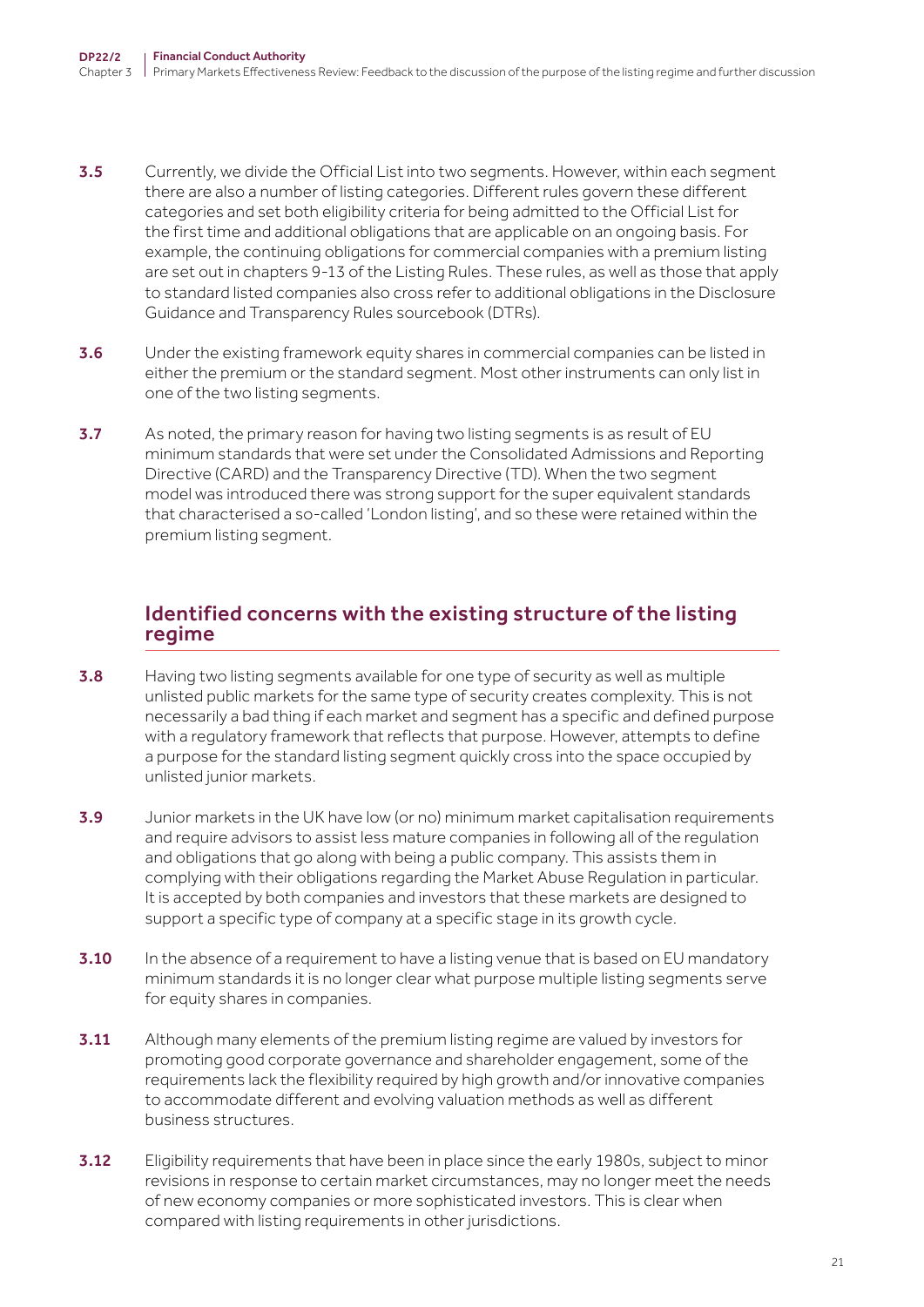3.13 Beyond this, any multiple segment model suggests a hierarchy within listed markets, where one segment is considered superior to another. It should be possible for the flexibility that companies see as lacking in the existing premium listing segment to be accommodated alongside the high level of shareholder protection that investors expect in the listed space.

## Outcomes for reform of the structure of the listing regime

- 3.14 In considering reforms, we intend to uphold the principle that listed markets should represent the highest standards of transparency, corporate governance and shareholder engagement available on UK public markets.
- 3.15 However, we intend to address the concerns identified with the existing structure of listed markets to:
	- ensure that the value of being listed is simpler to understand by removing complexity that isn't serving a genuine and defined purpose
	- promote broader access to listing for a wider range of companies, by continuing to set clear, simple and robust minimum ongoing standards for listed companies, providing greater investment opportunities for investors on UK markets
	- empower investors to conduct their own decision-making over the suitability of listed companies to meet their investment needs through clear, high quality disclosures
	- allow issuers and investors flexibility to agree where additional shareholder engagement, overseen by the FCA, is appropriate
- **3.16** We consider that these outcomes could be achieved through a regime based on having a single segment for equity shares in commercial companies, sitting alongside unlisted markets.
- 3.17 In some cases, this would mean reaffirming features of the existing listing regime and broadening their application - for example the sponsor regime. In others, like the financial information required at the point of listing, it would mean considering whether different methods, like disclosure, can be used to provide additional flexibility but still maintain high standards.

## A single segment for equity shares in commercial companies

### Overview of a single segment regime

- 3.18 We are considering whether to reform the listing regime by establishing one listing segment for equity shares of commercial companies, which would feature:
	- a. a single set of eligibility criteria, and
	- **b.** a robust, minimum set of continuing obligations ('mandatory') with issuers having a choice to adopt further additional obligations ('supplementary')
- 3.19 We are seeking to broaden access to listing for a wider range of companies but we would still expect high standards of disclosure and for companies to be capable of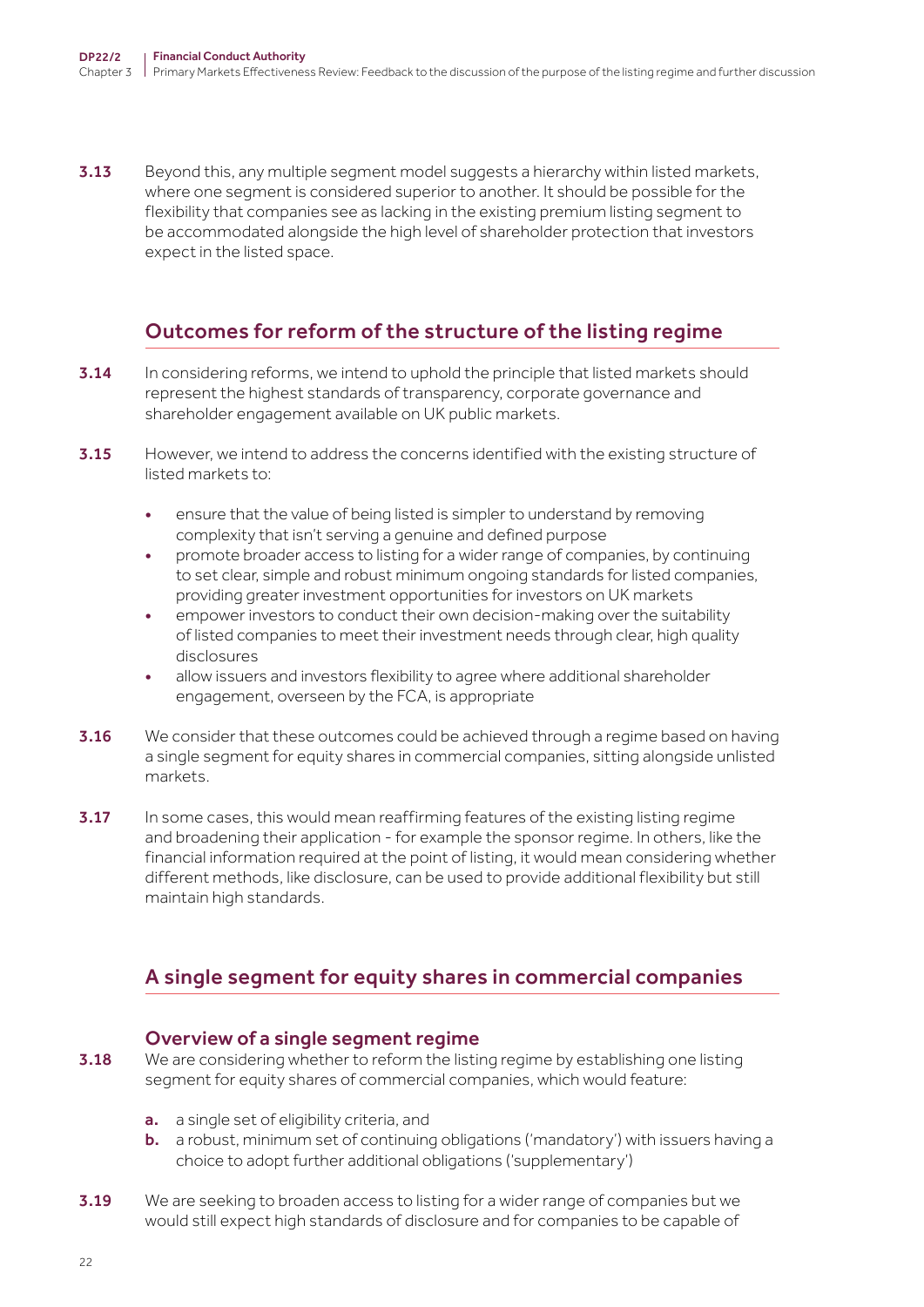meeting continuing obligations under the Listing Rules, with sponsors providing a key assurance role over a company's documentation and capability at the gateway. We would intend that all listed companies in the new segment would require a sponsor in the same way as the current premium listing regime. Chapter four discusses the application of the sponsor regime in a single segment regime in more detail.

- **3.20** The eligibility criteria would be accompanied by two sets of continuing obligations for listed companies: one that is mandatory and one that is supplementary, opted into by the listed company. These would be based upon the existing continuing obligations for premium listed companies. The mandatory obligations would be set at such a level as to ensure an appropriate level of investor protection was maintained for all listed companies.
- 3.21 Issuers would decide at the point of listing whether the supplementary continuing obligations were suitable for them and their prospective shareholders. Whether they choose to use the flexibility within the regime would be a decision they would take based on what suits the specific characteristics of their business or the needs of their shareholders. Once listed, moving in and out of the supplementary regime would be analogous to moving listing segments currently, and require shareholder approval where appropriate.
- 3.22 We would retain the regime that currently applies to standard listed companies for securities other than equity shares in commercial companies, as well as for secondary listings of equity shares in commercial companies that are incorporated overseas. We would include transitional provisions for companies currently listed in the standard segment so they would not be obligated to move to the single segment (see the section on 'Transition to a single segment regime' below for further details).

|                                                    | Eligibility                                                                                                                                                                                                                                              | <b>Continuing Obligations</b>                                                                                                                                                                                                                                                                                |                                                                                                                                                                                         |                                      |
|----------------------------------------------------|----------------------------------------------------------------------------------------------------------------------------------------------------------------------------------------------------------------------------------------------------------|--------------------------------------------------------------------------------------------------------------------------------------------------------------------------------------------------------------------------------------------------------------------------------------------------------------|-----------------------------------------------------------------------------------------------------------------------------------------------------------------------------------------|--------------------------------------|
|                                                    | • One set of eligibility                                                                                                                                                                                                                                 | Mandatory                                                                                                                                                                                                                                                                                                    | Supplementary                                                                                                                                                                           |                                      |
|                                                    | criteria so there is no<br>"quality" differential                                                                                                                                                                                                        |                                                                                                                                                                                                                                                                                                              | • Transparency                                                                                                                                                                          | · Issuers would<br>choose whether to |
| <b>Equity Shares</b><br>in commercial<br>companies | between different<br>issuers.<br>• Prospectus<br>Disclosures to allow<br>investors to set their<br>own quality criteria on<br>revenue track record<br>etc.<br>• Sponsor required to<br>provide assurance,<br>maintain standards<br>and protect investors | • Protecting<br>shareholders: where<br>management or a<br>significant<br>shareholder's<br>interests may be<br>different to that of<br>ordinary<br>shareholders.<br>• In particular where<br>lack of transparency<br>and accountability<br>could result in<br>investor detriment<br>-for example<br>dilution. | opt into this part of<br>the regime.<br>• These provisions<br>would provide an<br>enhanced role for<br>shareholders in<br>holding the<br>company to account<br>on an on-going<br>basis. |                                      |

#### Indicative overarching structure of the single segment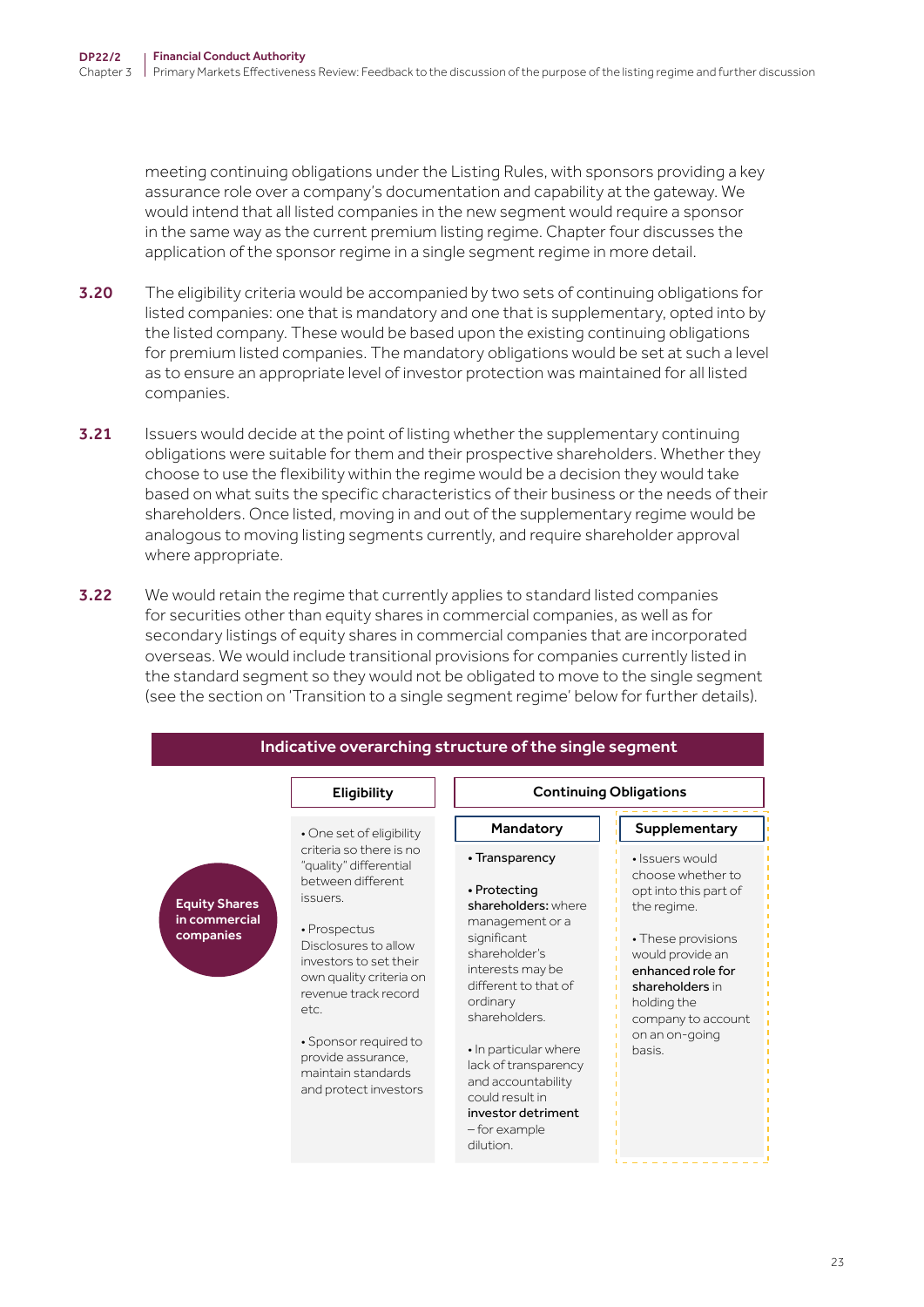Q1: Do you think that a single segment regime would meet the outcomes we have described? Are there any changes or enhancements that could be included to enhance the effectiveness of a future regime?

## Overview of the eligibility criteria for a single segment regime

- 3.23 Some companies, often in technology and bioscience, who would benefit from the value that listing provides, including the additional corporate governance features, are unable to meet the financial eligibility criteria of the premium listing segment, described further below. This can mean these companies list on other markets with different ways of assessing companies' financial positions on admission often making it more difficult for UK investors to access these companies.
- **3.24** We are considering removing these financial eligibility requirements and, instead, moving to a regime based upon disclosure, allowing investors to decide whether to invest based on the disclosures in the prospectus about the quality of the issuer. This is not intended to reduce standards but instead allow investors to consider the characteristics of each issuer on an individual basis, setting their own criteria. It may still be that these requirements continue to be identified as important by investors, but this regime would allow for investors to make the decision.
- 3.25 These requirements are:
	- a three year representative revenue earning track record (LR 6.3)
	- three years' of audited historical financial information that represents at least 75% of the issuer's business (LR 6.2)
	- a 'clean' or unqualified working capital statement (LR 6.7)
- 3.26 LR 6.10, LR 6.11 and LR 6.12 provide for alternatives to the three year revenue track record and/or three years' historical financial information for certain types of specialist companies ie mineral companies, scientific research based companies and property companies.
- **3.27** Other existing differentiating requirements between the eligibility requirements for the premium and standard segments relate to how an issuer and its business is structured and how the issuer operates on an ongoing basis. These aim to ensure shareholders are able to hold the company to account in the way they would expect of a public company.
- 3.28 These include requirements relating to control of the business, carrying on an independent business, controlling shareholders, externally managed companies and constitutional arrangements related to the company's share structure and the rights associated with it.
- **3.29** Currently the Listing Rules duplicate these requirements as both eligibility criteria and continuing obligations. This leads to unnecessary complexity in our rulebook – especially as an issuer has to be able to comply with the continuing obligations as soon as they are listed. In order to eliminate the duplication and complexity in our rulebook, we are considering whether to remove as explicit eligibility criteria those existing premium eligibility requirements which are also continuing obligations.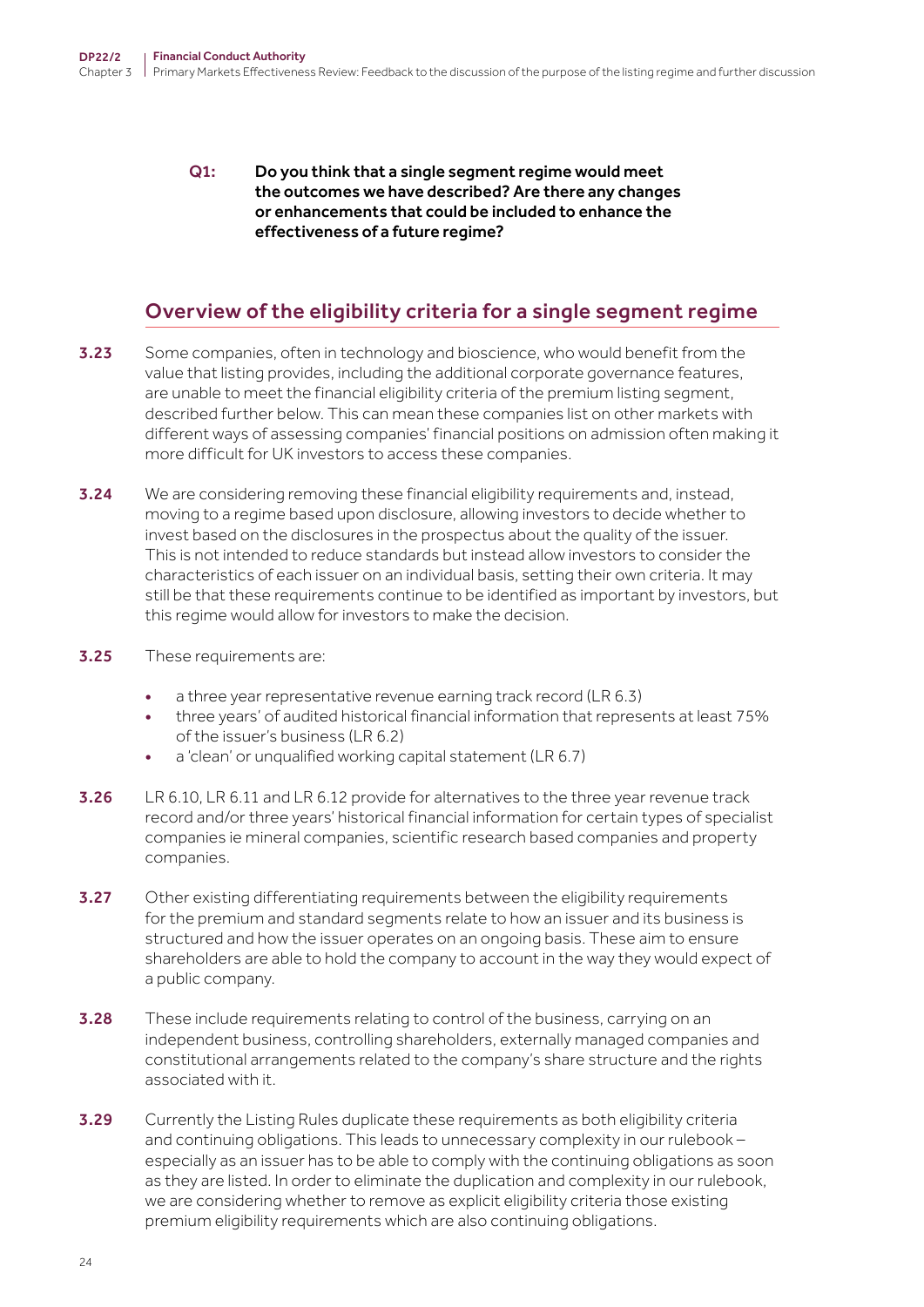3.30 We would instead incorporate them into the two sets of continuing obligations and add an explicit eligibility requirement that the company must confirm its ability to comply with the applicable continuing obligations. This is not intended to change the eligibility process an issuer goes through with the FCA. For example, although control of business would no longer explicitly be an eligibility criterion, a company would need to confirm its ability to comply with this continuing obligation in order to be eligible. This approach would not apply to the financial eligibility criteria which we discuss below.

### Revenue Earning Track Record

- 3.31 The UK Listing Review recommended that we review the track record requirements, especially the provisions for scientific research-based companies, noting that the existing provisions are not fit for purpose, notably for biotech companies. It suggested we broaden the existing exemptions to include 'other high growth innovative companies from other sectors, who are also able to show they are sufficiently mature in ways other than having positive revenue earnings.' It also raised the proposition that we consider moving to a more disclosure-based system when reforming the prospectus regime.
- 3.32 The Listing Rule requirements regarding track record do not just state that there must be a three year revenue track record, but also require it to be representative of the business for which admission is sought so that an investor can make an informed assessment of that business and a reasonable assessment of what the future prospects of that business might be. This means it is not just pre-revenue companies that may be ineligible, but also high growth companies.
- 3.33 In assessing these recommendations, we considered recent admissions to other markets where it is possible to list without a revenue track record. In the last three months of 2021, approximately 13 companies, that were not SPACs, were admitted to Nasdaq without revenue track record. Of these, 11 were biotechnology companies and two were electric car/battery companies. This gives us insight into the types of companies that would be prevented from listing in the premium listing segment. Such companies may decide not to list on the standard segment under the current regime because in their view standard does not offer the same reputational advantage as premium listing.
- **3.34** Nasdaq maintains a complex set of different combinations of financial requirements for admission to its different markets, allowing for multiple different ways of companies meeting them. On its market for the most developed companies, Nasdaq Global Select Market, it has four sets of alternative entry standards with upwards of half a dozen criteria, these offer alternatives based on:
	- earning<sub>s</sub>
	- capitalisation with cash flow
	- capitalisation with revenue
	- assets with equity
- 3.35 While it may be possible to review the existing exemptions to the revenue track record requirements and develop suitably tailored criteria for specific sectors, using a complex combination of criteria as Nasdaq does, the existing tailored requirements in the Listing Rules for scientific research-based companies have not been used since 2018. We therefore considered more fundamentally whether we, the FCA, are best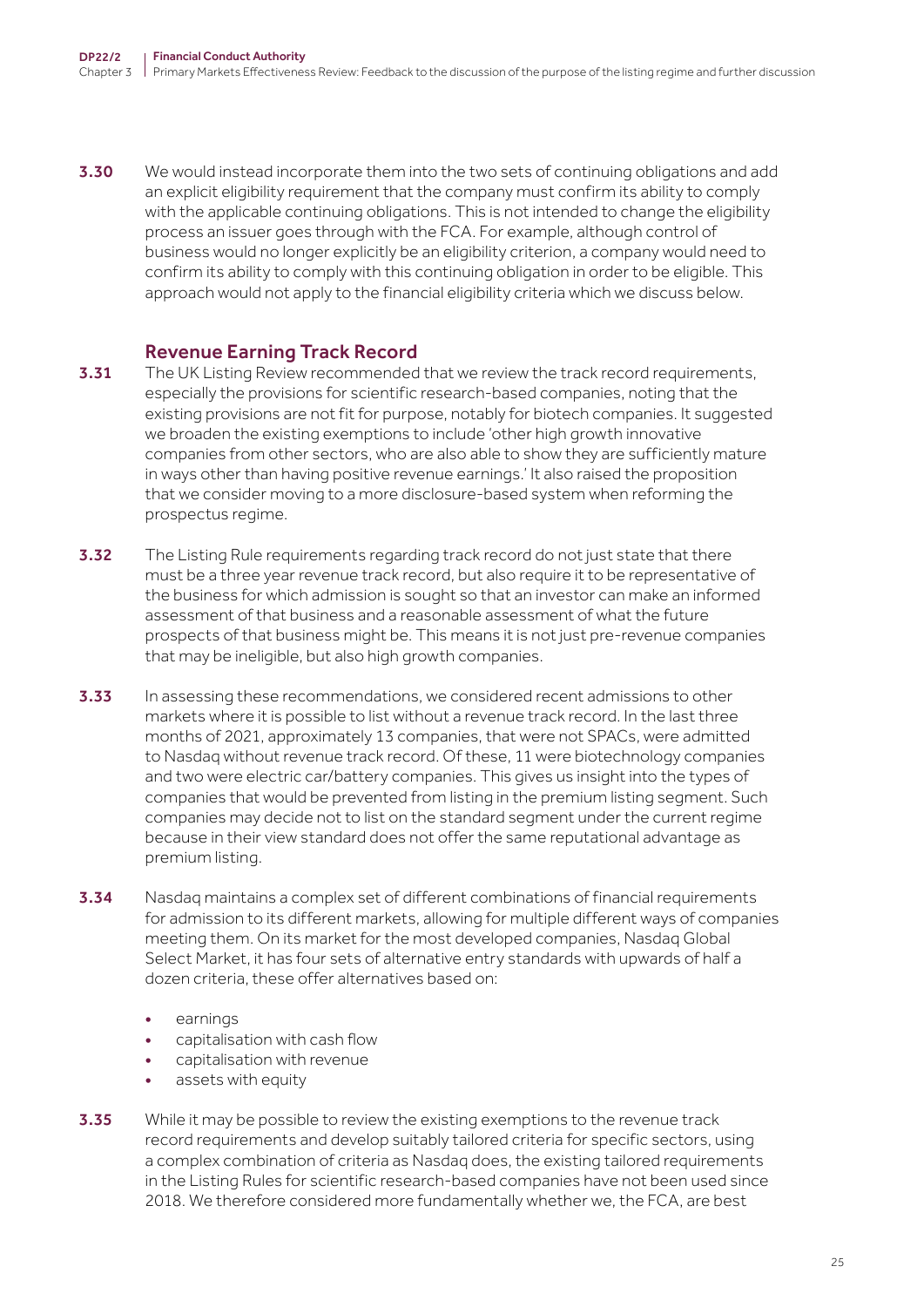placed to do this and whether we have enough specialised knowledge of existing and emerging technologies to appropriately consider the specificities of each sector.

- 3.36 Any requirements we set would be based upon current perceptions of what constitutes a 'quality' company that may not be appropriate for more unique and unusual companies or be easily adapted as this view changes over time. For example, the requirements around consistent growth and revenue generation were last reviewed at the time of the dot-com bubble and seen as important to keep start-ups out of the listed space (this occurred prior to UK companies being allowed to list in what became the standard listing segment). While this was considered important at that time, it has had the effect of excluding companies that could have provided beneficial investment opportunities for the public in more recent years.
- 3.37 A suitable disclosure regime should allow for investors who do have such expertise to make these judgements – rather than the FCA. We consider that the appropriate place for such disclosures would be in the prospectus regime.

#### Historical Financial information

- **3.38** We received considerable feedback from CP21/21 on acquisitive companies that supported another of the UK Listing Review recommendations on the requirement for historical financial information covering at least 75% of an issuer's business over a three-year period.
- 3.39 Both cited overlap and uncertainty around the interaction between the Listing Rule requirements regarding historical financial information and the Prospectus Regulation requirements for complex financial histories. The intention behind both regimes is similar, ensuring that investors have adequate information about an issuer, yet considerable complexity is added by the two different methods that are applied under the two regimes and how they interact. Further, as noted in PS21/22, we have considered the concerns raised regarding the requirement for coverage of 75% of the business.
- 3.40 While the UK was a member of the EU, prospectus requirements were harmonised and did not generally allow for member states to require additional disclosures. For this reason, the UK listing regime included certain requirements that acted to supplement the EU prospectus regime. Since leaving the EU, HM Treasury have announced their intention to give the FCA rule making powers over the admission of securities to trading on a regulated market. This will allow us to streamline these requirements, where our rules require a prospectus for admissions to trading on a regulated market and develop a more appropriate disclosure regime, in one place.
- **3.41** For a disclosure-based regime to function effectively we would need to ensure that investors receive adequate information in order to allow them to make an informed investment decision. We consider the most appropriate place to do this to be under the new regime relating to admissions to trading, reducing the current complexity where similar rules are in two different sets of requirements.
- **3.42** This is likely to require a review of the financial disclosure requirements in the prospectus regime. As part of this review, we would consider specific places where the Listing Rules currently necessitate different materials being disclosed than the current prospectus requirements. These include: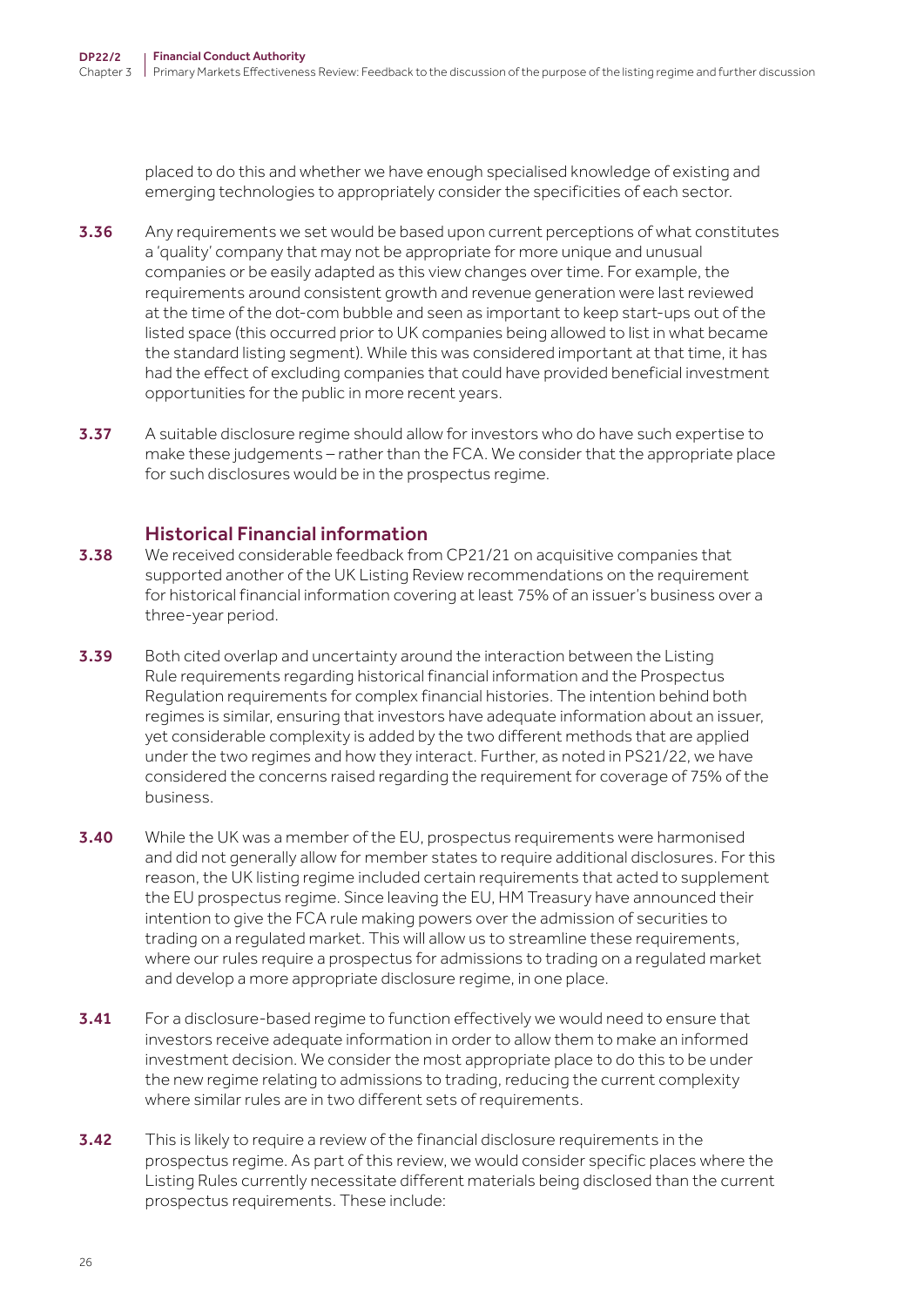- age of audited financial information, where prospectus requirements allow for information to be up to 16 months old at the time of issue of the prospectus and the prospectus is valid for 12 months. This means the audited financials could be significantly out of date at the time of listing, whereas premium listing rules require that the balance sheet date be not more than six months before the date of the prospectus, and nine months before the shares are listed.
- the prospectus disclosure provisions surrounding historical financial information, and in particular, the regime regarding the issuers with a complex financial history.
- **3.43** These areas would be considered as part of the wider ongoing review of the prospectus regime.

### 'Clean' Working Capital Statement

- **3.44** The requirement for a working capital statement is an important part of the prospectus regime. This includes provisions that set out what should be considered when assessing whether an issuer can state without qualifying wording that it has sufficient working capital to meet its present requirements and is therefore 'clean'. However, the eligibility criteria for the premium listing segment in LR 6.7 includes a requirement for it to be unqualified or 'clean'. As with revenue earning track record, it is included in the listing regime as an indicator of quality.
- **3.45** While we did not receive any specific feedback that the requirement for a 'clean' working capital statement was a barrier to issuers listing, it is possible for commercial companies to list with a qualified working capital statement in the standard listing segment currently.
- 3.46 It is unusual for issuers to seek a listing without a 'clean' working capital statement, but some issuers do use the current option under the standard listing regime to do so – for example pre-revenue mineral companies. So, consistent with the approach of a more disclosure-based regime and leaving investors to determine if they are willing to invest in a company coming to market, we are seeking views on whether to remove the requirement for a 'clean' working capital statement as part of the eligibility criteria for a single segment regime.
	- Q2: Do you agree that revenue track record, historical financial information and the requirement for a 'clean' working capital statement can be replaced by disclosure in listing documentation such as prospectuses?
	- Q3: Under a disclosure-based regime, are there any elements of the listing regime that should be incorporated into future changes to the prospectus regime to ensure that investors receive appropriate information upon which to base their investment decisions?

## Listing Principles

**3.47** While removing elements of the current listing regime that act as barriers to companies listing meets our objective of broadening the accessibility of listing to a wider range of companies, we remain committed to ensuring high standards on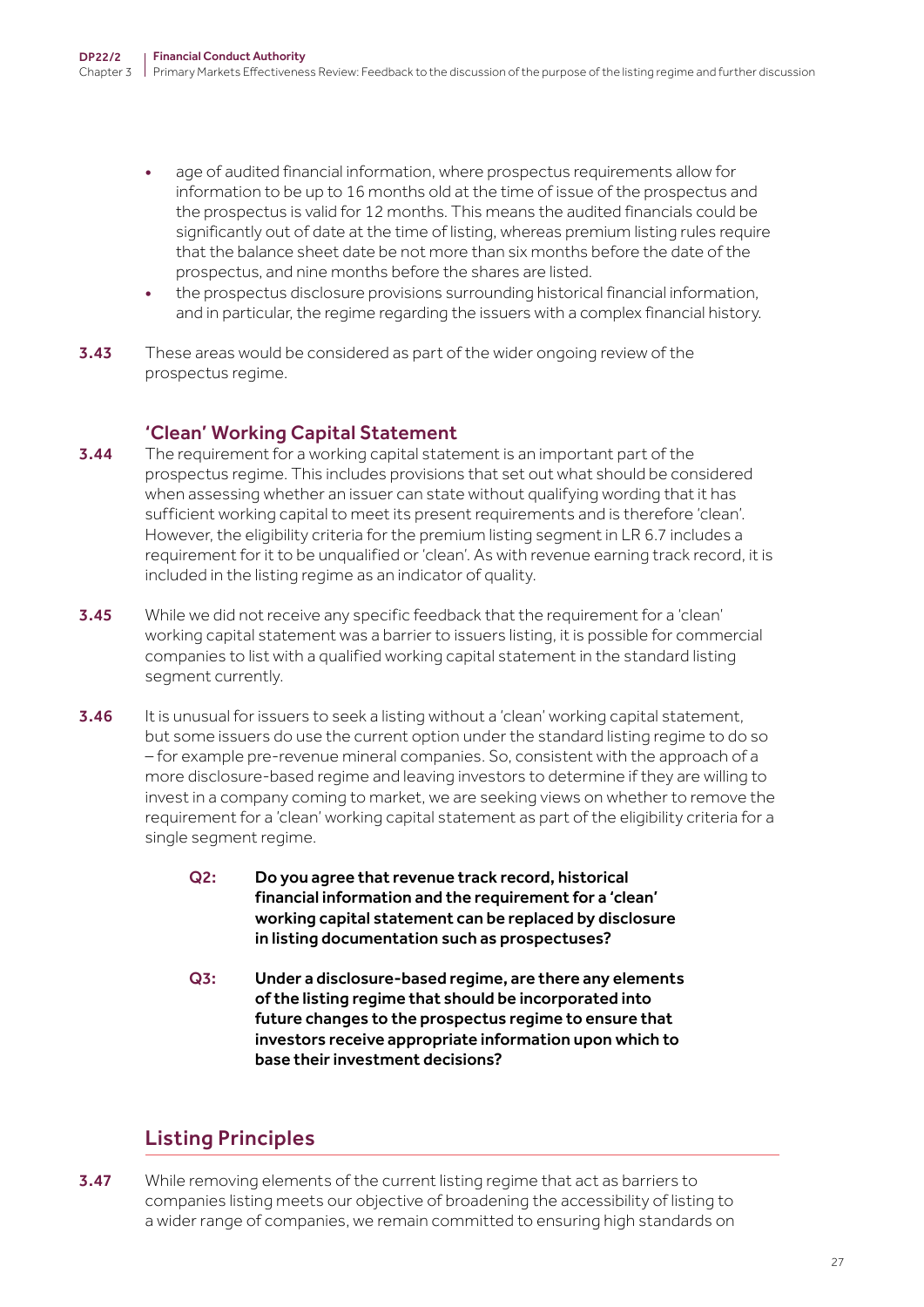listed markets. We are therefore seeking views on whether to apply the Premium Listing Principles to all listed companies in a single segment regime. This would set one common set of listing principles that all issuers of equity shares in commercial companies must adhere to. This was the situation when the Listing Principles were first introduced.

- 3.48 Currently, standard listed companies must take reasonable steps to establish and maintain adequate procedures, systems and controls to enable them to comply with their obligations, and deal with the FCA in an open and cooperative manner. The addition of the Premium Listing Principles would extend this, first to make sure that the principle of 'one shareholder one vote' is respected, but also with:
	- taking reasonable steps to enable their directors to understand their responsibilities and obligations as directors
	- acting with integrity towards the holders and potential holders of their listed equity shares
	- communicating information to holders and potential holders of their listed equity shares in such a way as to avoid the creation or continuation of a false market in those listed equity shares
	- ensuring that they treat all holders of the same class of their listed equity shares that are in the same position equally in respect of the rights attaching to those listed equity shares
- 3.49 This addition would be intended to maintain high standards for all issuers of equity shares in commercial companies and continue to maintain the principles that underpin our approach to the listing regime.
	- Q4: Do you agree with extending the Premium Listing Principles to all issuers of equity shares in commercial companies under a single segment regime? Would any specific changes to the principles be necessary to do so?

# Dual class share structures (DCSS)

- **3.50** We are seeking views on how companies with dual class share structures should be treated under the new regime. One option, that would be in line with feedback we received to CP21/21, would be to permit the form of dual class share structure that we recently introduced in PS21/22 in the single segment, and therefore subject to the below conditions:
	- a maximum weighted voting ratio of 20:1
	- may only be held by directors of the company or beneficiaries of such a director's estate
	- weighted voted rights only to be available in two limited circumstances:
		- a vote on the removal of the holder as a director, and
		- following a change of control, in relation to a vote on any matter (to operate as a strong deterrent to a takeover)
	- time-limited to a five year period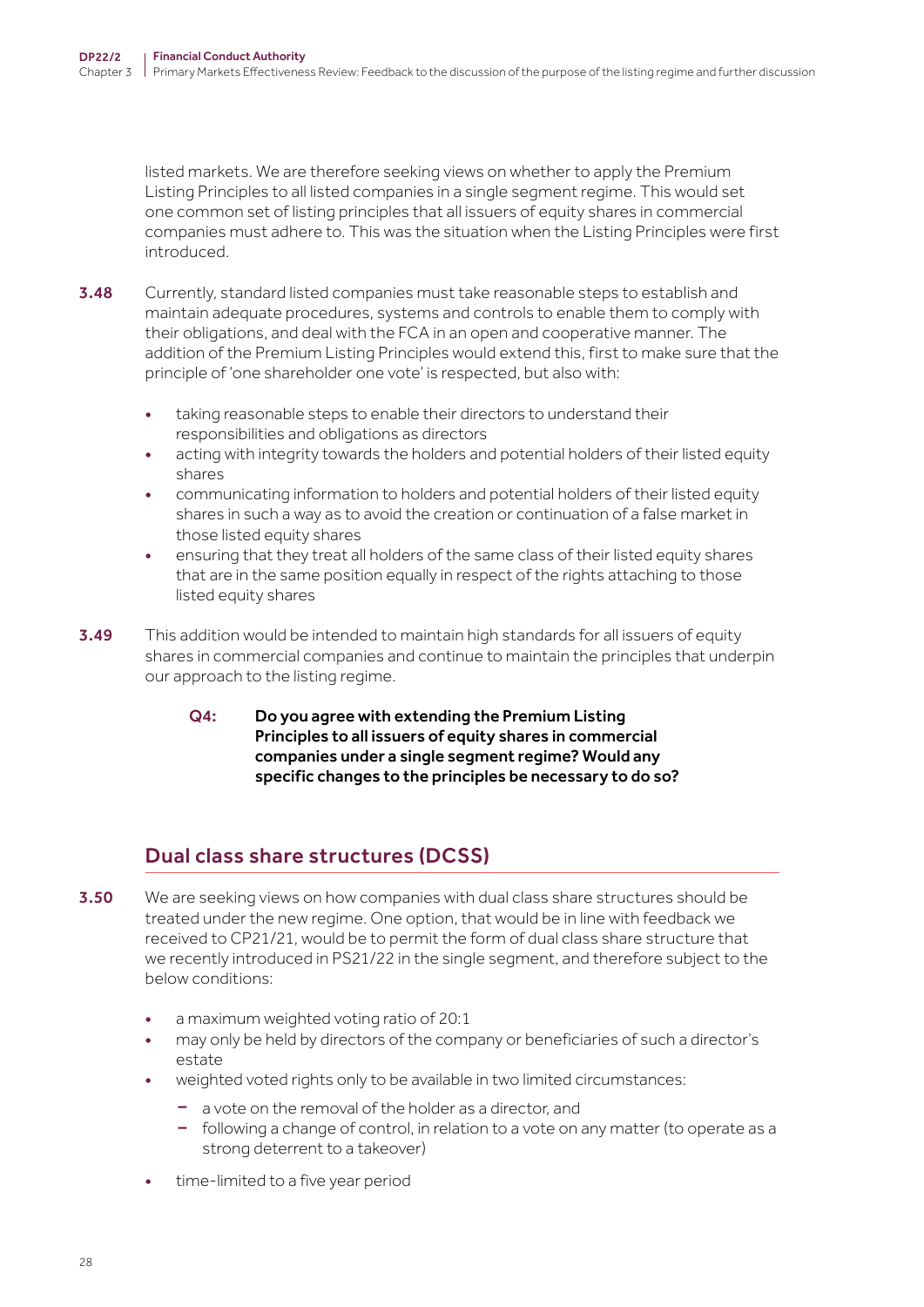- **3.51** However, this would remove some of the existing flexibility in the eligibility requirements of the standard listing segment.
- **3.52** While we recognise that some issuers may prefer to have the ability to implement different voting structures, we consider that feedback to CP21/21 on the targeted form of dual class share structures we proposed to include in the premium listing segment was very negative towards having fewer safeguards than those proposed and then implemented.
- 3.53 As our intention with the single segment regime described here would be to continue to maintain the high levels of transparency, corporate governance and shareholder protections that characterise the UK listing regime, it may not be appropriate to move to a more permissive form of DCSS.
- 3.54 Companies would still be able to use different share structures on other public, unlisted markets in the UK, subject to their rules.
	- Q5: Do you agree that we should consider allowing dual class share structures in the single segment? Do you agree that the only form of dual class share structure that should be permitted within a single segment regime should be the regime recently introduced in PS21/22?

#### Summary of key eligibility criteria for the single segment regime (in addition to the requirements for all securities in LR 2 and LR 3)



Q6: Do you think the eligibility requirements for the single segment regime described will broaden access to listing to a wider range of companies? Please provide any evidence and examples where possible.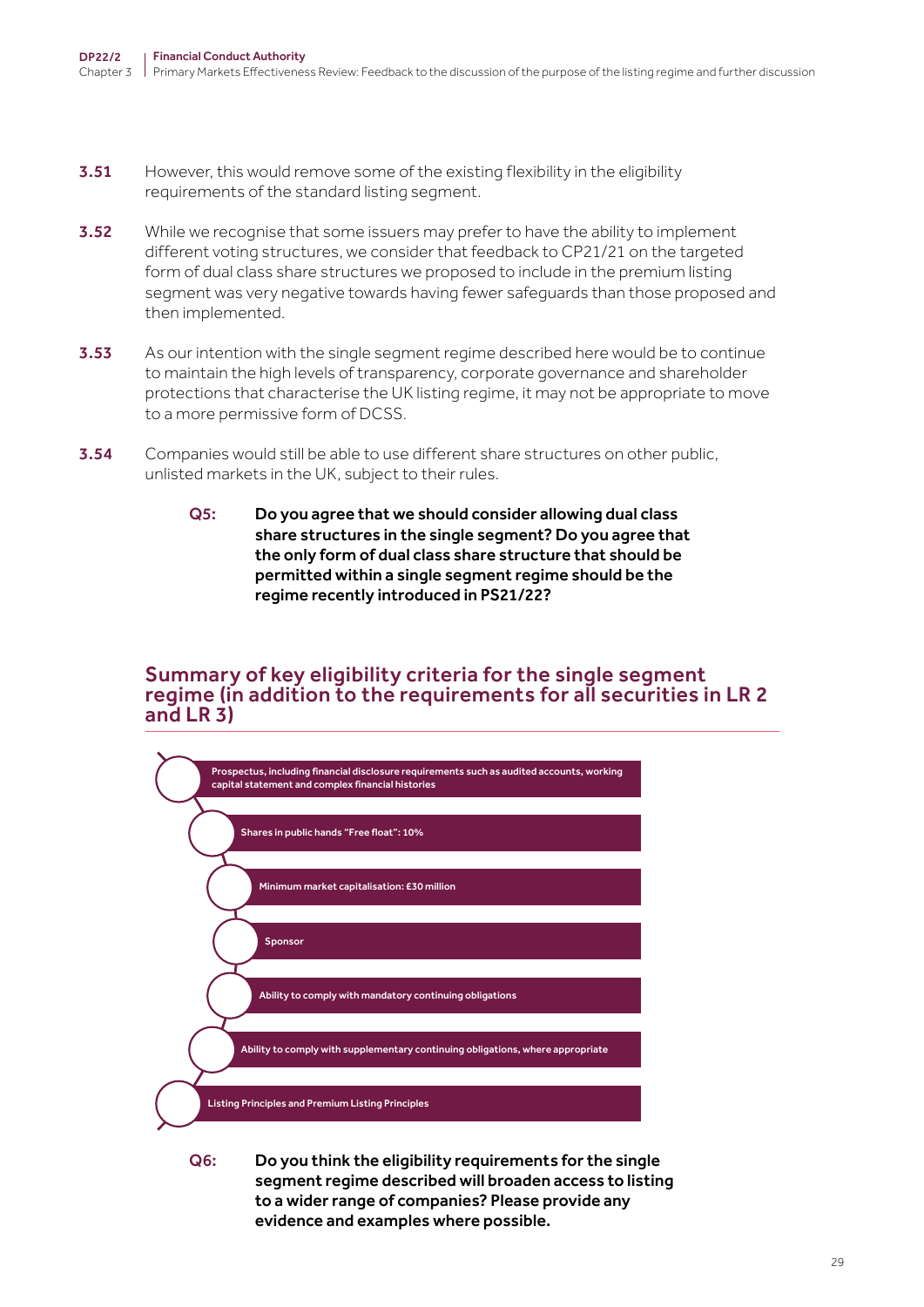# Continuing Obligations - Mandatory and Supplementary

- **3.55** Currently both premium and standard listed issuers are subject to continuing obligations once they are listed. These include those specified within the Listing Rules for different listing categories but also the Market Abuse Regulation (MAR) and all or relevant parts of the Disclosure Guidance and Transparency Rules sourcebook (DTRs).
- 3.56 Under the single segment regime described here, we would recategorise the continuing obligations in the existing Listing Rules into two groups: one mandatory for all issuers, the second would be supplementary. Obligations under MAR and the DTRs would continue to apply as part of the wider continuing obligations requirements. The FCA would monitor and enforce against listed companies in relation to their adherence to all requirements that are applicable to the listed company, including the supplementary continuing obligations, where appropriate.
- **3.57** The supplementary continuing obligations would aim to address feedback that while some of the existing continuing obligations, and the FCA's oversight of compliance with them, is valued by investors, they can hinder certain business models. We would therefore seek to preserve these elements of value but consider introducing additional flexibility by allowing issuers to choose whether the supplementary continuing obligations are appropriate for them and their shareholders.
- **3.58** During its IPO process, an issuer would decide whether to opt into the supplementary continuing obligations. We would expect that issuers would make that decision based on the specific characteristics of their business and ownership, whether the supplementary obligations were suited to them and taking into account feedback from their existing and potential shareholders.
- **3.59** To avoid complexity, we consider that issuers would not be able to opt into individual parts of the supplementary continuing obligations. They would need to opt into all of them or none. An alternative to this would be to allow additional flexibility by allowing issuers to opt in and out of a wider range of requirements. However we have some concerns that this has the potential to lead to a lack of transparency over which shareholder protections apply to different issuers and could cause harm to investors. We would be interested in further views on this aspect of the regime discussed here.
- **3.60** Under this regime we would intend to make things clear for investors over whether an issuer is opted into the supplementary continuing obligations or not, by requiring disclosure in Annual Reports. This could be enhanced by a requirement for trading venues to include appropriate labelling, as well as clear demarcation on the Official List.

## The division between the mandatory and supplementary continuing obligations

**3.61** In order to facilitate discussion of the different elements of a possible single segment regime, the section that follows sets out one way that we could consider dividing the continuing obligations between those that are mandatory and those that are supplementary. We are seeking views on both the principles that we describe as underling this delineation, as well as the resulting division and any other aspects of the single segment regime described here.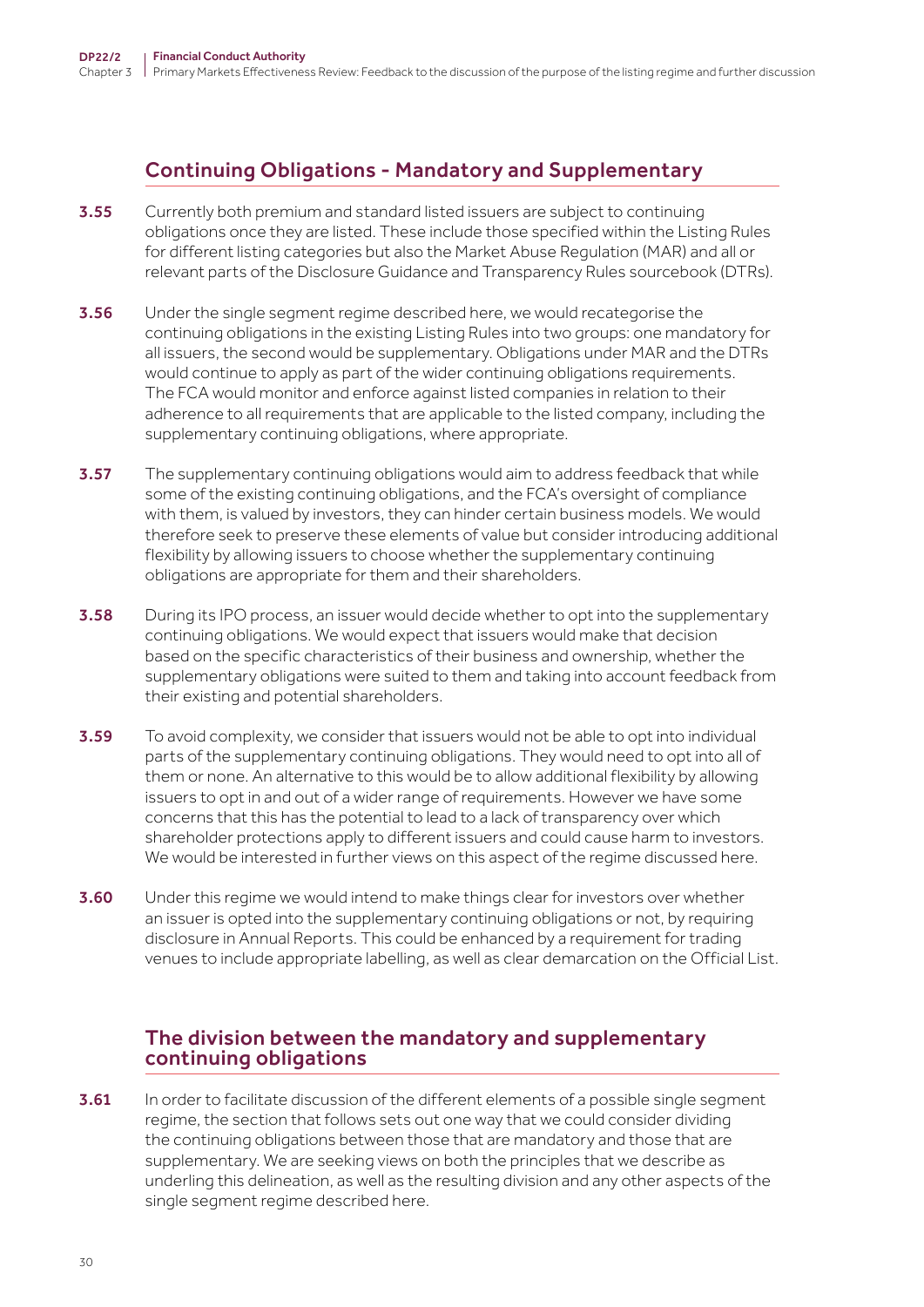#### Mandatory

**3.62** We consider that the mandatory continuing obligations would consist of requirements that focus on:

- a. transparency
- b. protecting shareholders where management's, or a significant shareholder's, interests may be different to that of ordinary shareholders
- 3.63 These two principles would combine to cover areas where we consider transparency to be important to support market integrity and investor decision-making, and where we consider robust accountability is necessary to mitigate potential harm to investors – for example dilution. The mandatory standards should ensure markets work well for both issuers and investors.
- **3.64** We consider that the mandatory requirements would include those parts of the listing regime that already allow for flexibility for issuers in that they are 'comply or explain' provisions, such as the corporate governance code, diversity and inclusion provisions as well as climate change reporting.
- 3.65 In considering which requirements should be mandatory, in some cases we have prioritised investor protection notwithstanding that a more flexible approach would be welcomed by issuers. This is particularly the case with the related party transactions regime. Currently, standard listed issuers of equity shares have to make disclosures regarding related parties under the DTRs and LR 14, whereas related party transactions conducted by premium listed companies are subject to a broader set of provisions requiring FCA approved circulars and shareholder votes.
- 3.66 In responses to CP21/21, while many respondents pointed out the value of the premium listing provisions on related party transactions, few respondents cited them as a barrier to listing or as an area that needed reform. This contributed to our initial view that the premium listing related party requirements should be included as a mandatory continuing obligation.

### **Supplementary**

- **3.67** The supplementary continuing obligations would be those premium listing requirements that provide an enhanced role for shareholders to have a greater role in holding the company to account on an on-going basis.
- **3.68** These obligations should be areas where potential shareholders are in a position to decide, when they invest, as to whether they are willing to accept a lower standard of shareholder involvement. So, for example, an investor would know when investing in a company that was not opted into the supplementary continuing obligations that, even if there was no controlling shareholder at that point, should one emerge in the future, they would not gain the additional protections of the controlling shareholder regime. This decision would be of more or less relevance for different types of investors.
- 3.69 Beyond this, the supplementary continuing obligations should also be those where an issuer is able to explain why they are choosing not to apply the additional requirements in the context of their overall business strategy to inform the potential shareholder's decision as to whether to invest. This is relevant to the significant transactions regime. An acquisitive issuer would need to be able to explain clearly what the principles are that underpin its overarching acquisition strategy to the extent that investors agree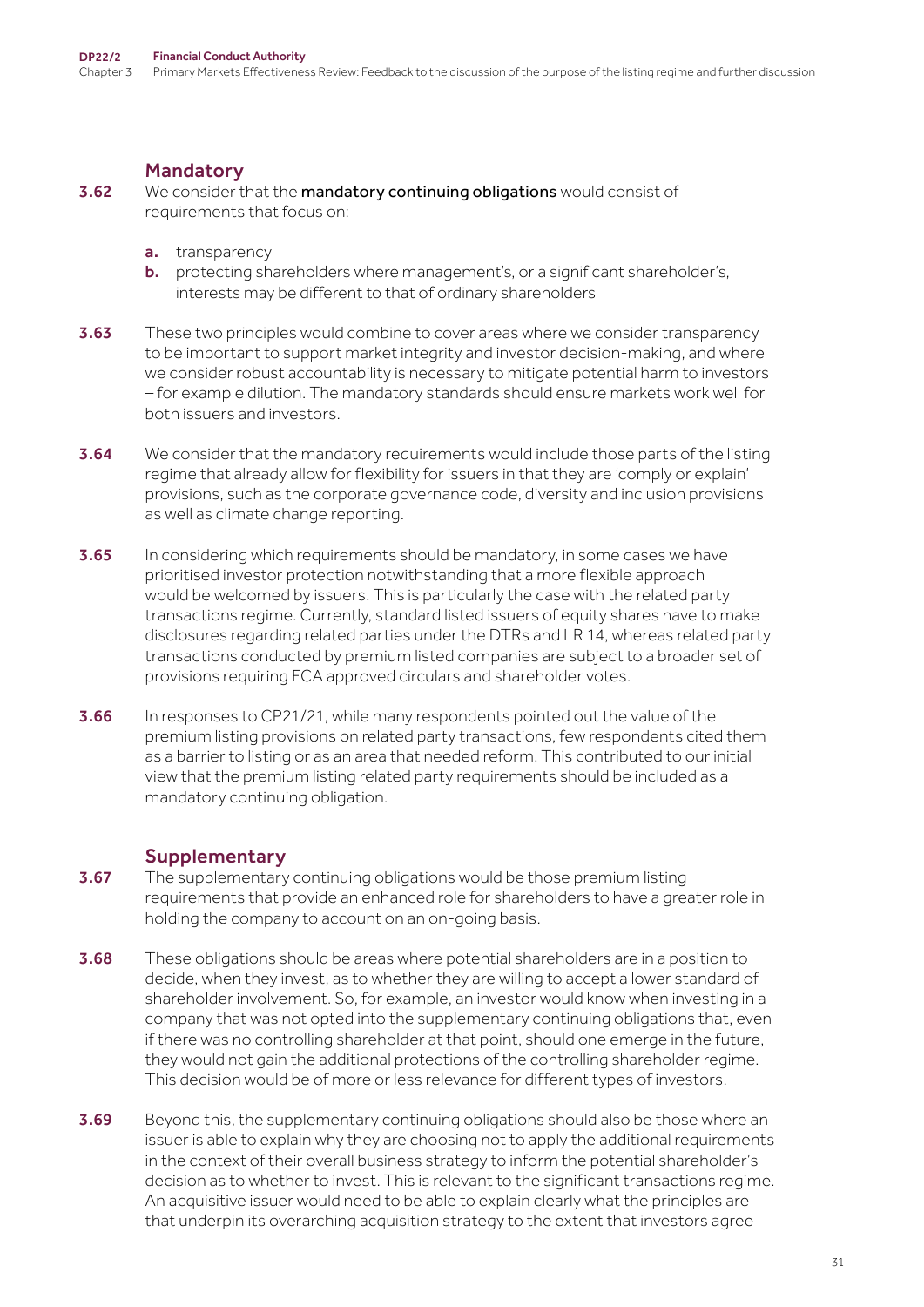that approval of each individual transaction is unnecessary and may hinder that strategy.

- 3.70 The table below outlines initial thinking of how the continuing obligations could be split between mandatory and supplementary.
- 3.71 Our intention would be for the division between the mandatory and supplementary requirements to be narrower than that which currently exists between standard and premium listing. That way issuers would have a genuine choice, based on their business structure and strategy as to whether they choose to apply the supplementary continuing obligations.
- **3.72** The mandatory continuing obligations would be set at such a level as to ensure that an appropriate baseline of transparency, investor protection and corporate governance is assured, but listing is still accessible to different types of issuers, with the supplementary continuing obligations being available for issuers where they feel they would add value for them and their shareholders.

| <b>Mandatory</b>                                                                                              |                                                                                                                                                               |                                                                                                                                                                               |  |
|---------------------------------------------------------------------------------------------------------------|---------------------------------------------------------------------------------------------------------------------------------------------------------------|-------------------------------------------------------------------------------------------------------------------------------------------------------------------------------|--|
| Control of Business (retaining<br>the adjusted regime for mineral<br>companies)                               | <b>Related Party Transactions</b><br>(issuers of equity shares in standard<br>listing already have to comply with<br>separate RPT requirements in DTR<br>7.3) | Constitutional Arrangements<br>(one share one vote<br>provisions in various parts of<br>the rules)                                                                            |  |
| Shareholder approval for<br>Cancellation of Listing                                                           | Rights issues/Open offers<br>(including 10% discount rule)                                                                                                    | Externally managed<br>companies                                                                                                                                               |  |
| Employee Share schemes                                                                                        | Discounted options arrangements                                                                                                                               | Dealing in own securities and<br>treasury shares                                                                                                                              |  |
| Pre-emption Rights                                                                                            |                                                                                                                                                               |                                                                                                                                                                               |  |
| Already apply to issuers of equity shares in standard listing                                                 |                                                                                                                                                               |                                                                                                                                                                               |  |
| <b>DTRs</b>                                                                                                   | Reverse takeover provisions<br>excluding shareholder vote                                                                                                     | MAR                                                                                                                                                                           |  |
| Comply or explain provisions (in some cases already apply to issuers of equity shares in<br>standard listing) |                                                                                                                                                               |                                                                                                                                                                               |  |
| UK Corporate Governance Code                                                                                  | Climate-related financial<br>disclosures                                                                                                                      | Diversity and Inclusion                                                                                                                                                       |  |
| <b>Supplementary</b>                                                                                          |                                                                                                                                                               |                                                                                                                                                                               |  |
| Controlling Shareholder Regime                                                                                | Independent Business                                                                                                                                          | <b>Significant Transactions</b><br>(including shareholder vote<br>for reverse takeovers)-<br>additional consideration<br>being undertaken regarding<br>class test thresholds. |  |

- Q7: Does the suggested division between the mandatory and supplementary continuing obligations provide enough flexibility for issuers, alongside appropriate investor protection?
- Q8: Should more be done to ensure there is a genuine choice for issuers to decide whether the supplementary continuing obligations are suited to their business model and strategy?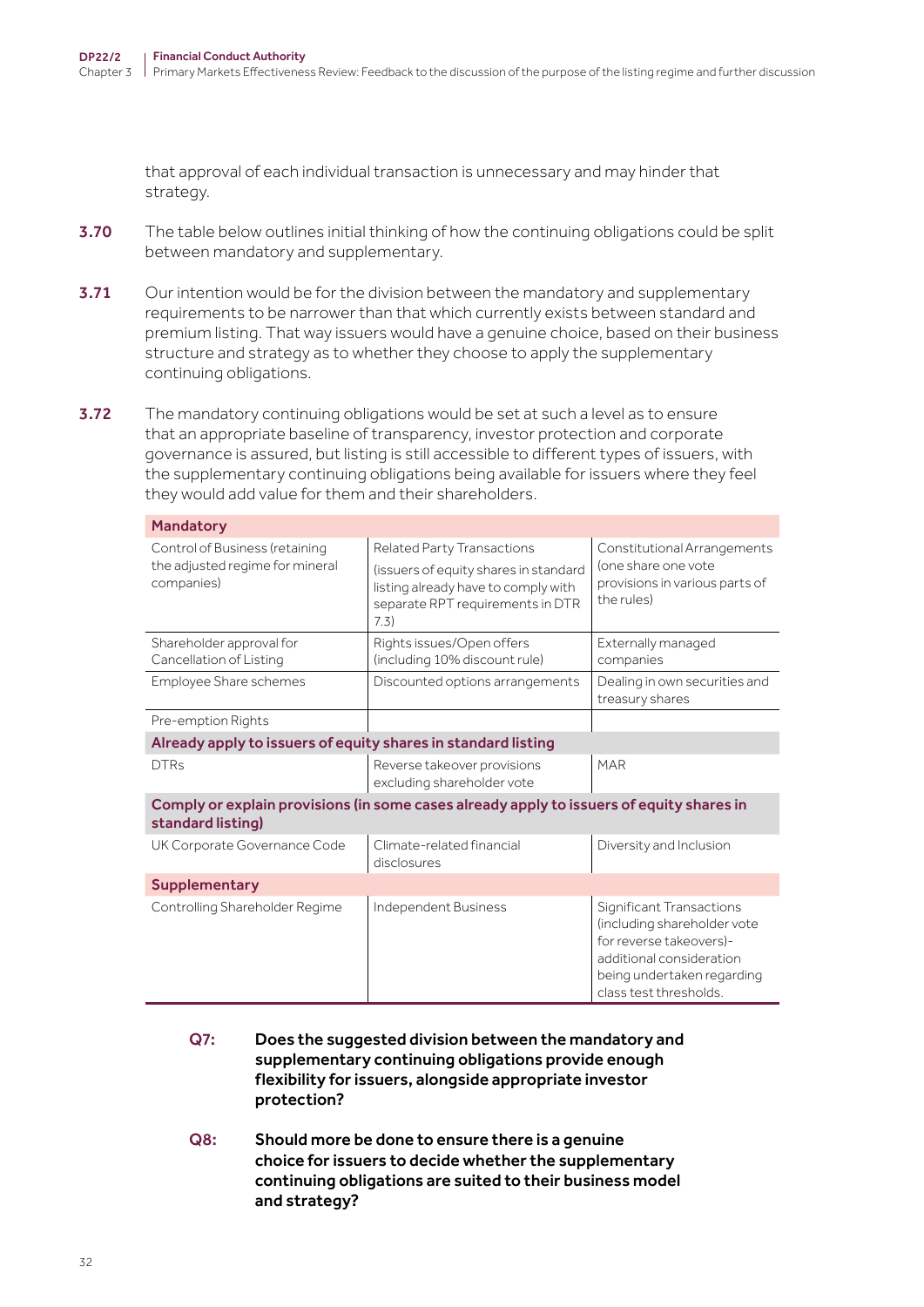Q9: What sort of labelling would be most helpful to ensure investors are aware of whether an issuer is opted into the supplementary continuing obligations? eg Annual reports, noted on the Official List, or made clear by the trading venue.

## Significant Transactions

- 3.73 The significant transactions regime set out in LR 10 currently applies only to premium listed companies. Its purpose is to ensure that shareholders are notified of certain transactions entered into by the listed company and, in certain circumstances, have the opportunity to vote on larger proposed transactions.
- **3.74** Class 1 transactions are those that reach the level of 25% under any of the four class tests set out in the Listing Rules:
	- gross assets test
	- profits test
	- consideration test
	- gross capital test
- 3.75 Should a proposed transaction be classified as Class 1, the listed company must send an explanatory circular, approved by the FCA, to shareholders and obtain their prior consent in a general meeting for the transaction.
- 3.76 Concerns around these requirements have generally focussed on the time it takes for the content of the circular to be prepared, including a working capital statement, but also for a general meeting and shareholder vote to be undertaken. Feedback to CP21/21 suggested this may be putting premium listed companies that are subject to these requirements at a disadvantage to private companies as well as to listed companies that are not subject to the regime.
- **3.77** While issuers were not opposed to being held to account by shareholders, they cited concerns around the length of time required to notify shareholders about a general meeting – a requirement that is set out in the Companies Act 2006 for UK companies, rather than the Listing Rules. They also cited concerns around the time it took to undertake the due diligence required for the working capital statement that needs to be included in the FCA approved circular.
- 3.78 While there was support for the concept of the significant transactions regime, largely from investors, there is merit in considering whether the thresholds are set at the right level. The current thresholds were set when the listing regime was operated by the London Stock Exchange and, although we have brought about changes to how the class tests are conducted, we have not reflected on the appropriate level of the thresholds since then.
- 3.79 As noted in feedback to CP21/21, one trade association found that around 17% of the Class 1 transactions the trade association's members were involved in since September 2013 fell within the 25% to 34% class test range. They suggested raising this threshold to 33%. We are interested in the views of other stakeholders on the appropriate threshold for Class 1 transactions.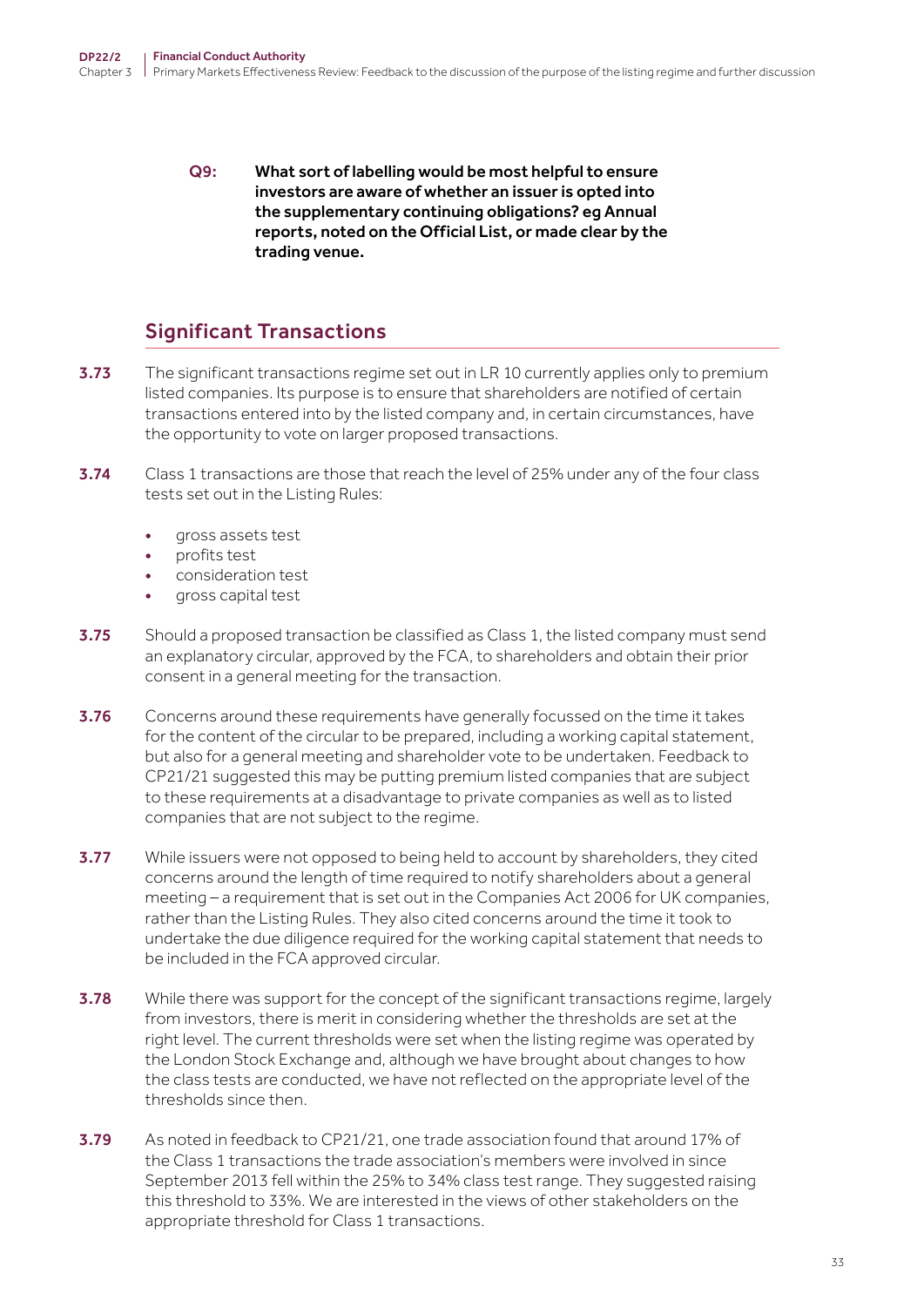- **3.80** Please also refer to chapter four, to see the potential impact on the role and application of the sponsor regime within a single segment regime.
	- Q10: What factors should we take into account when considering the level of the threshold for Class 1 transactions within the significant transactions regime? What threshold would be appropriate?

# Index inclusion

- **3.81** Although the FCA regulates benchmark providers we do not set the criteria for indices. This is done by the providers often following consultation with their users. Therefore, while many respondents to CP21/21 noted the relationship between the premium listing segment and the FTSE UK series, this is not a matter that is directly within the FCA's control to amend or maintain.
- **3.82** However, when considering the development of a single segment regime for equity shares in commercial companies, we have taken into account how index providers may react to such changes and have conducted ongoing open dialogue with index providers regarding these issues.
- 3.83 We acknowledge that it may be that indices choose to include criteria that require adherence to both the mandatory and supplementary continuing obligations or potentially other criteria beyond the listing regime. These are decisions index providers will make in line with their own processes. However, we hope that this paper will allow stakeholders to more clearly understand the purpose behind certain features of the single segment regime described here and therefore whether some or all are likely to be appropriate for the relevant index.

# Scope of the single segment

- **3.84** The single segment would primarily be for equity shares in commercial companies. We would therefore retain separate listing requirements for those companies that are currently listed in the standard listing segment with its current eligibility requirements for:
	- secondary listings by overseas companies of equity shares in commercial companies
	- Special Purpose Acquisition Companies (SPACs)
	- shares which are not equity shares (eq preference shares)
	- debt and debt like securities
	- certificates representing securities (ie, depository receipts)
	- securitised derivatives
	- certain shares of premium listed closed ended investment funds (ie those currently permitted to be listed under LR 14).
	- Open Ended Investment Companies (OEICs)
	- miscellaneous securities includes warrants and options and other similar securities)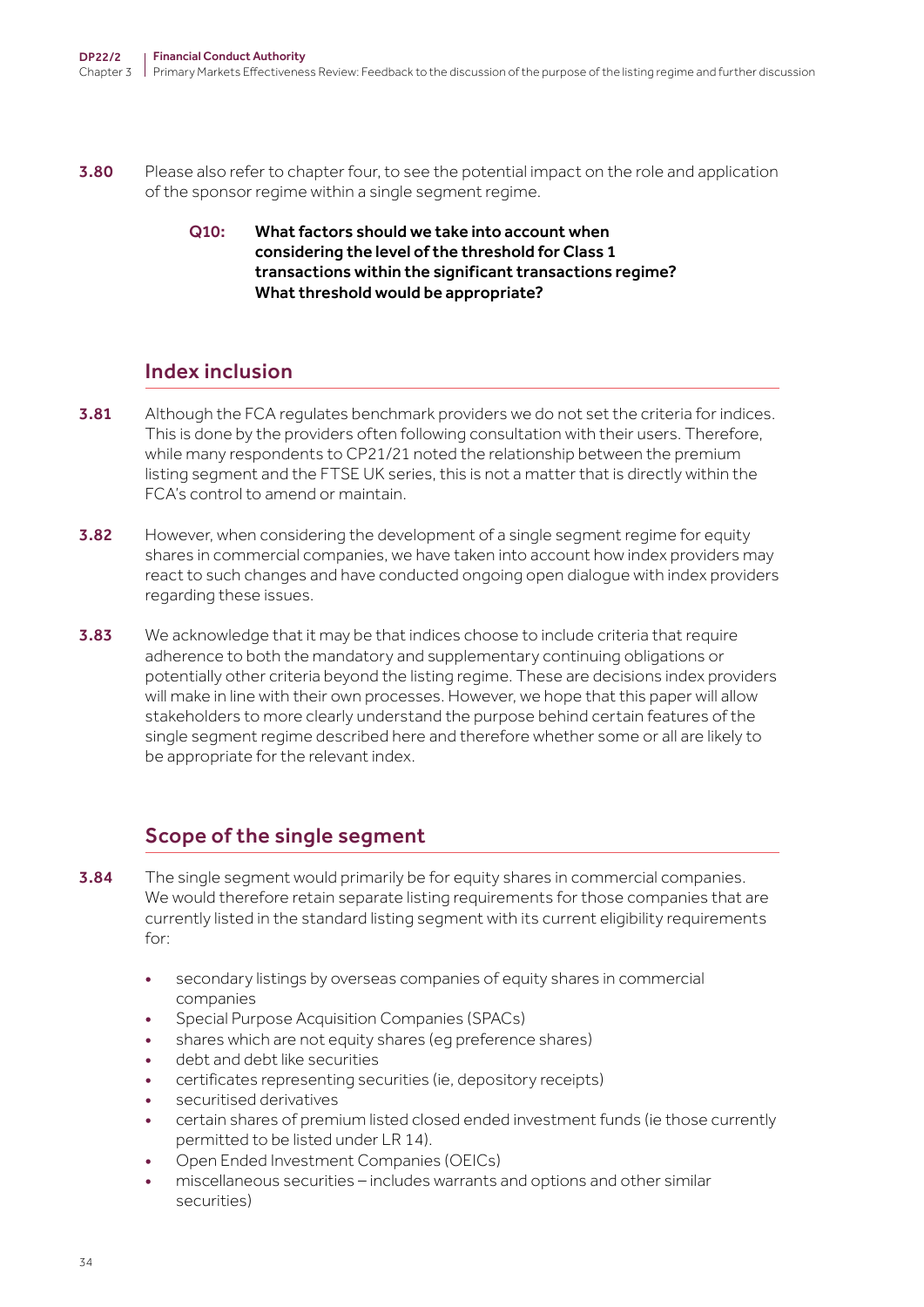- **3.85** While the single segment would be available for overseas issuers, including those with listings in other jurisdictions, we understand that it may be difficult for them to meet all of the requirements we are considering for the single segment, based on feedback to CP21/21. We would therefore seek to maintain flexibility for these issuers to have a secondary listing in the UK so UK investors can access these investment opportunities within the UK regulatory framework.
- **3.86** We will consider whether we need to develop criteria to ensure that overseas issuers have a primary listing elsewhere before they are admitted under these conditions.
- **3.87** We consider it unlikely that Special Purpose Acquisition Companies (SPACs) would be able to meet the requirements of the single segment regime as described. We do not consider that it would be in the interests of investors to calibrate the regime to include them due to the specific risks that are inherent to this type of issuer. We would instead consider allowing them to continue to list under the provisions currently applicable in the standard listing segment. However, SPACs would need to carefully consider any acquisition they made, as, following an acquisition, the combined company would likely need to meet the new eligibility criteria for the single segment regime to list its equity shares on the Official List.
- **3.88** Depository Receipts are similar to equity shares in commercial companies. We are therefore interested in views as to whether these securities should be eligible for listing in the single segment and whether there are any of the requirements described might prevent them doing so.
	- Q11: Do you consider the scope of the single segment to be appropriate? Should any additional instruments be eligible to list there? eg Depository Receipts (DRs)

# Closed ended investment funds

- 3.89 In contrast to equity shares in commercial companies, in general, shares in closed ended investment funds can only be listed in the premium segment. The eligibility criteria and continuing obligations for closed ended investment funds in LR 15 are tailored to be appropriate to the specific characteristics of those funds. Issuers seeking an alternative way to access public markets are either admitted to the Specialist Fund Segment of the main market of the London Stock Exchange, or AIM. Both are unlisted markets.
- **3.90** We have not identified any specific or fundamental concerns with these options, and therefore our intention under the new regime described here would be to maintain the content of the provisions in LR 15 and the substance of the existing regime. While it is currently labelled 'premium' the requirements within LR 15 could be maintained without the use of this label.
- **3.91** In general, we consider that the drivers behind the need for change in the listing regime for equity shares in commercial companies are not applicable to equity shares in closed ended investment funds, as the reasons for listing and the considerations regarding choice of markets are different. However, we would be interested in views as to whether there may be any benefits in considering some elements of the reforms described. For example, whether the removal of requirements related to 'clean'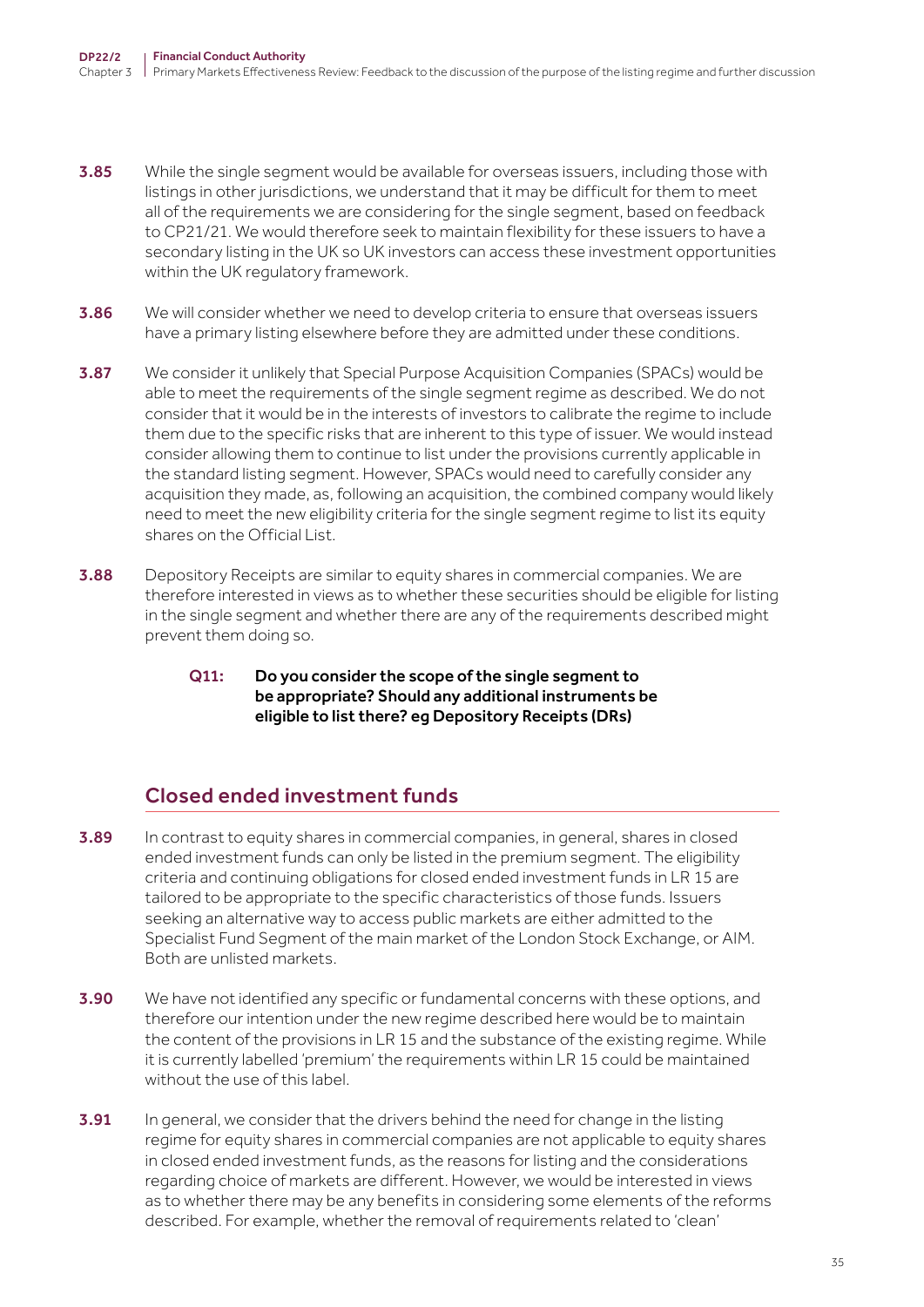working capital statements to be replaced with a prospectus disclosure regime would also be beneficial. We are also interested in any other views on desirable changes to the regime in LR 15.

#### Q12: Do you think the current regime for listing closed ended investment funds is fit for purpose?

### Overview of how the single segment regime compares to the existing regime

**3.92** We recognise that the changes to the listing regime described in this chapter would be a considerable change to the status quo.

| <b>Securities</b>                                                                                                                                                                     | <b>Listing Rules</b>                                    |
|---------------------------------------------------------------------------------------------------------------------------------------------------------------------------------------|---------------------------------------------------------|
| Equity Shares in commercial companies                                                                                                                                                 | New eligibility LRs<br>New continuing obligation<br>LRs |
| Equity shares in closed ended investment funds                                                                                                                                        | LR 15                                                   |
| Sovereign controlled commercial companies (equity shares or DRs)                                                                                                                      | LR 21                                                   |
| Secondary listings, SPACs, certain preference shares, certain shares<br>of closed ended investment companies (shares in commercial<br>companies subject to transitional arrangements) | LR 14                                                   |
| Equity shares in OEICs                                                                                                                                                                | <b>LR 16A</b>                                           |
| Debt and Debt-like securities                                                                                                                                                         | LR <sub>17</sub>                                        |
| Certificates representing securities                                                                                                                                                  | LR 18                                                   |
| Securitised derivatives                                                                                                                                                               | <b>LR 19</b>                                            |
| Miscellaneous securities - includes warrants and options and other<br>similar securities                                                                                              | LR 20                                                   |

- 3.93 Removing the option of listing equity shares in commercial companies in the standard segment would represent an increase in the requirements for issuers that would previously have used this segment to access public markets. However, this option has not proven hugely attractive to issuers of equity shares in commercial companies, possibly due to lack of index inclusion, but also because investors have sometimes shown an unwillingness to support listings without the additional shareholder protections of the premium listing segment. This suggests that the perceived flexibility of the standard listing segment may be of more theoretical than practical value to either companies or investors, especially given the success of junior markets in attracting new admissions in recent years.
- **3.94** When comparing the single segment regime described here to the premium listing segment some may interpret it as a lessening in standards. However, moving to a disclosure-based regime for some eligibility requirements is not intended to reduce standards. Instead, it should be seen as a move away from a one-size-fits-all quality standard set by the regulator, which is inflexible to business model or where the business is in its lifecycle. It would be a move towards an approach that allows investors to consider each issuer based on its own specific characteristics and decide what measure and level of quality is important to them.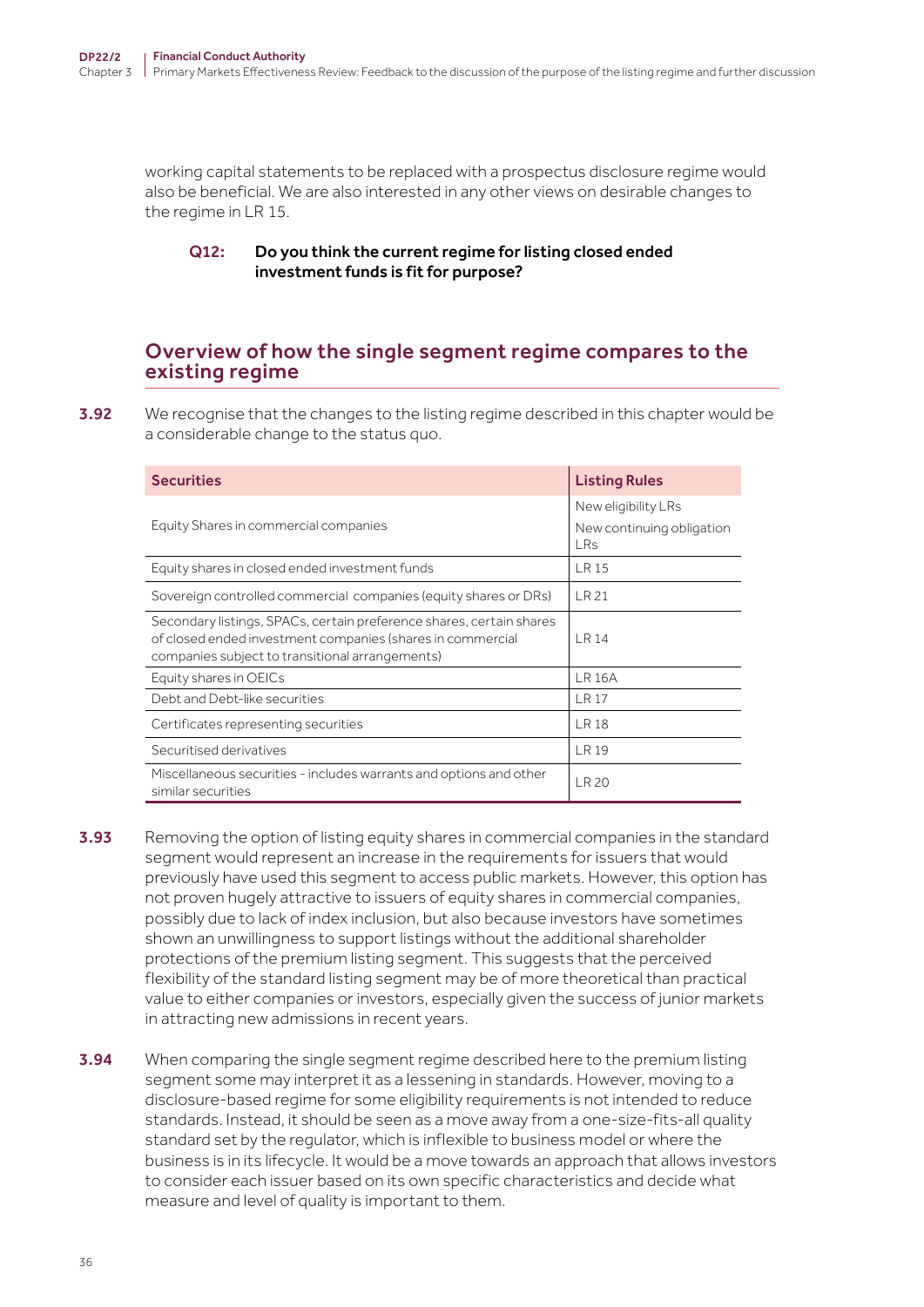- **3.95** We recognise that providing more flexibility than currently available for companies listed in the premium segment to opt into the supplementary elements of the continuing obligations could also lead to a reduction in shareholder protections in comparison to the existing regime. However, if it makes listing more attractive to issuers that would previously have listed in the standard segment, or in other jurisdictions with lower standards, it would represent, overall, an increase in the requirements and shareholder protections that would apply.
- **3.96** Further, we consider that the structure of the investor base in the UK, with active engagement of institutional investors who take their stewardship responsibilities seriously, means that a regime that places an emphasis on investor engagement with issuers about whether a certain set of obligations is appropriate to them is possible and desirable.
- **3.97** When taken together as a package, we consider that the single segment regime described in this chapter has the potential:
	- to ensure that the value of being listed is simpler to understand by removing complexity that is not serving a genuine and defined purpose
	- to promote broad access to listing for a wider range of companies, while continuing to set clear, simple and robust minimum ongoing standards for listed companies, providing greater investment opportunities for investors on UK markets
	- to empower investors to conduct their own decision-making over the suitability of listed issuers to meet their investment needs through clear, high-quality disclosures
	- to allow issuers and investors flexibility to agree where additional shareholder engagement, overseen by the FCA, is appropriate

# Branding of listing segments – 'A UK Listing'

- 3.98 When we restructured the listing regime into two segments in 2010 ([D](https://webarchive.nationalarchives.gov.uk/ukgwa/20091203202622/http:/www.fsa.gov.uk/pubs/discussion/dp08_01.pdf)P08/1, [CP08/21](https://webarchive.nationalarchives.gov.uk/20091203195325/http:/www.fsa.gov.uk/pubs/cp/cp08_21.pdf), [CP09/24,](https://webarchive.nationalarchives.gov.uk/20091203195327/http:/www.fsa.gov.uk/pubs/cp/cp09_24.pdf) [CP09/28](https://webarchive.nationalarchives.gov.uk/20091203172822/http:/www.fsa.gov.uk/pubs/cp/cp09_28.pdf) and [PS10/2\)](https://webarchive.nationalarchives.gov.uk/ukgwa/20110317080350/http:/www.fsa.gov.uk/pubs/policy/ps10_02.pdf) it was to denote the more stringent superequivalent requirements of the premium listed segment from those based on EU minimum standards in the standard segment. The main aim was to alleviate 'concern that market participants may, wrongly, attribute the higher quality status to Secondary Listing or Listed GDRs because they are all loosely referred to as a 'London Listing''.
- 3.99 Under the single segment regime described here, differences in the regulatory requirements would be based on the type of issuer and/or the type of instrument that is listed, which would determine which listing rules applied. In general terms, there would not be a two tier market as is currently the case.
- **3.100** As before, listing would be synonymous with the high standards of transparency, corporate governance and shareholder engagement that would be embodied in the single set of eligibility criteria and the mandatory continuing obligations. While one group of listed companies would be able to opt to enhance their listing in the form of the supplementary continuing obligations, and we would ensure this is clearly labelled, this would not be the step change that currently exists between the premium and the standard listing requirements.
- **3.101** Companies would simply be listed in the UK or denoted as having a 'UK Listing'.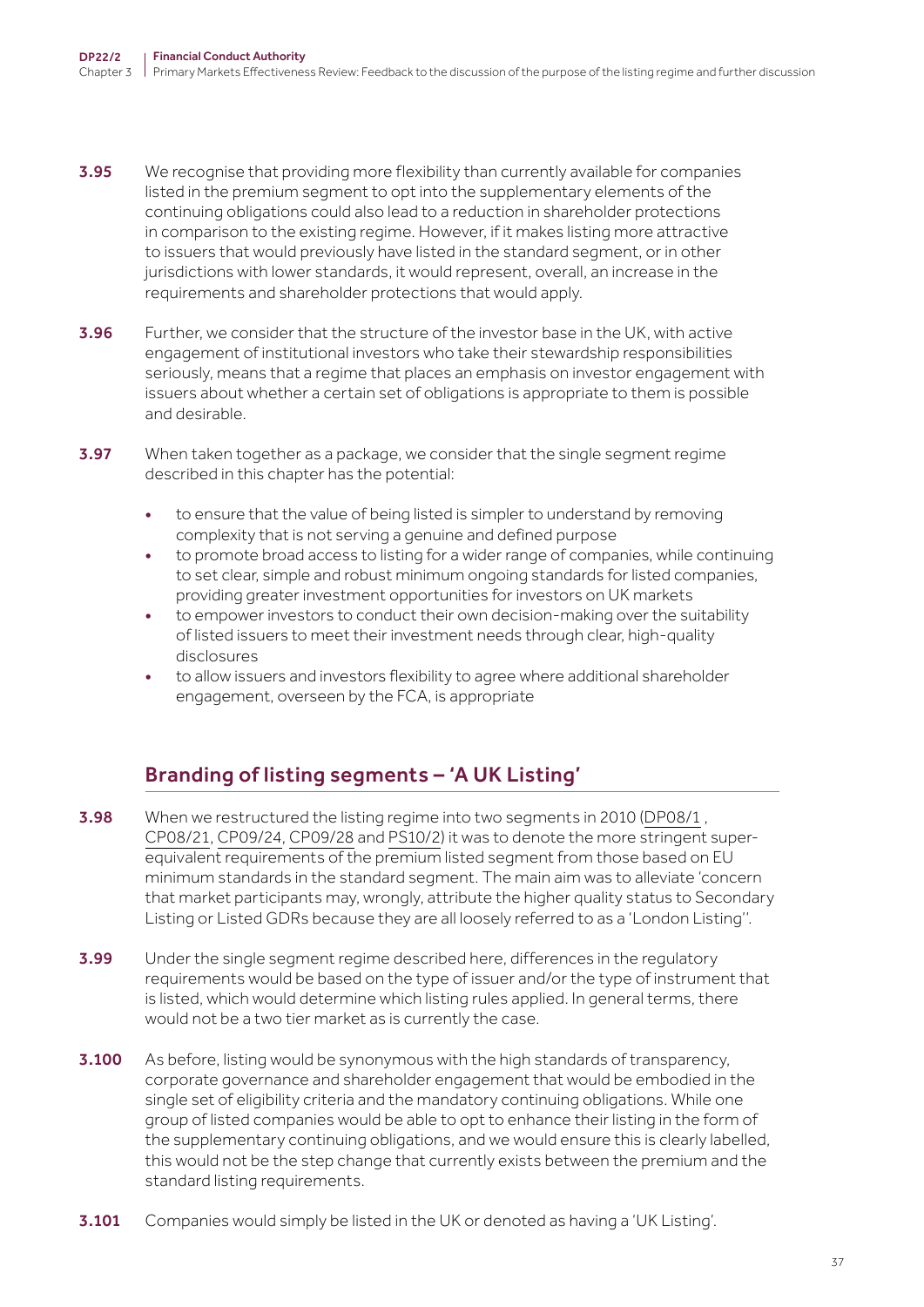#### Q13: Do you agree that 'UK listing' could be used to describe the possible regime described?

## Transition to a single segment regime

**3.102** If we were to proceed to consult on the regime discussed in this chapter, we would need to consider how to transition to the new regime. This would include consideration of existing premium listed companies as well as existing standard listed companies.

#### Existing standard listed issuers of equity shares in commercial companies

- **3.103** It would not be in the interests of shareholders to de-list those standard listed companies who were unable to meet the obligations within the new single segment, or those who chose not to change their business structure in order to do so. Initial analysis suggests there are just over 30 issuers of equity shares in commercial companies which would theoretically be eligible for the new single segment – in that they are not secondary listings, have a market capitalisation above £30 million and are not SPACs.
- 3.104 It is therefore likely that we would include transitional provisions that would allow these issuers to retain their listing in the standard listing segment. Alternatively, those standard listed issuers who wanted to move to the new segment, could undergo an eligibility assessment with the FCA and do so.

### Existing premium listed companies

- **3.105** Moving all companies listed in the premium segment as a block to either the mandatory only or mandatory and supplementary continuing obligations is unlikely to be appropriate. To ensure the new regime encourages the genuine flexibility we intend, we would encourage shareholders and listed companies to have an open conversation about whether the supplementary continuing obligations are appropriate for each listed company.
- 3.106 One way of achieving this, would be to require a shareholder vote in each premium listed company, to determine whether the supplementary continuing obligations are appropriate for them. We could specify a period for listed companies to consider what they would prefer and then propose a resolution be put forwards at the listed company's AGM. We would be interested in any views on this approach.
	- Q14: Are there any other factors we should take into account when considering the treatment of existing standard listed issuers?
	- Q15: What transition arrangements should we put in place for premium listed companies in order to optimise the benefits of a single segment regime?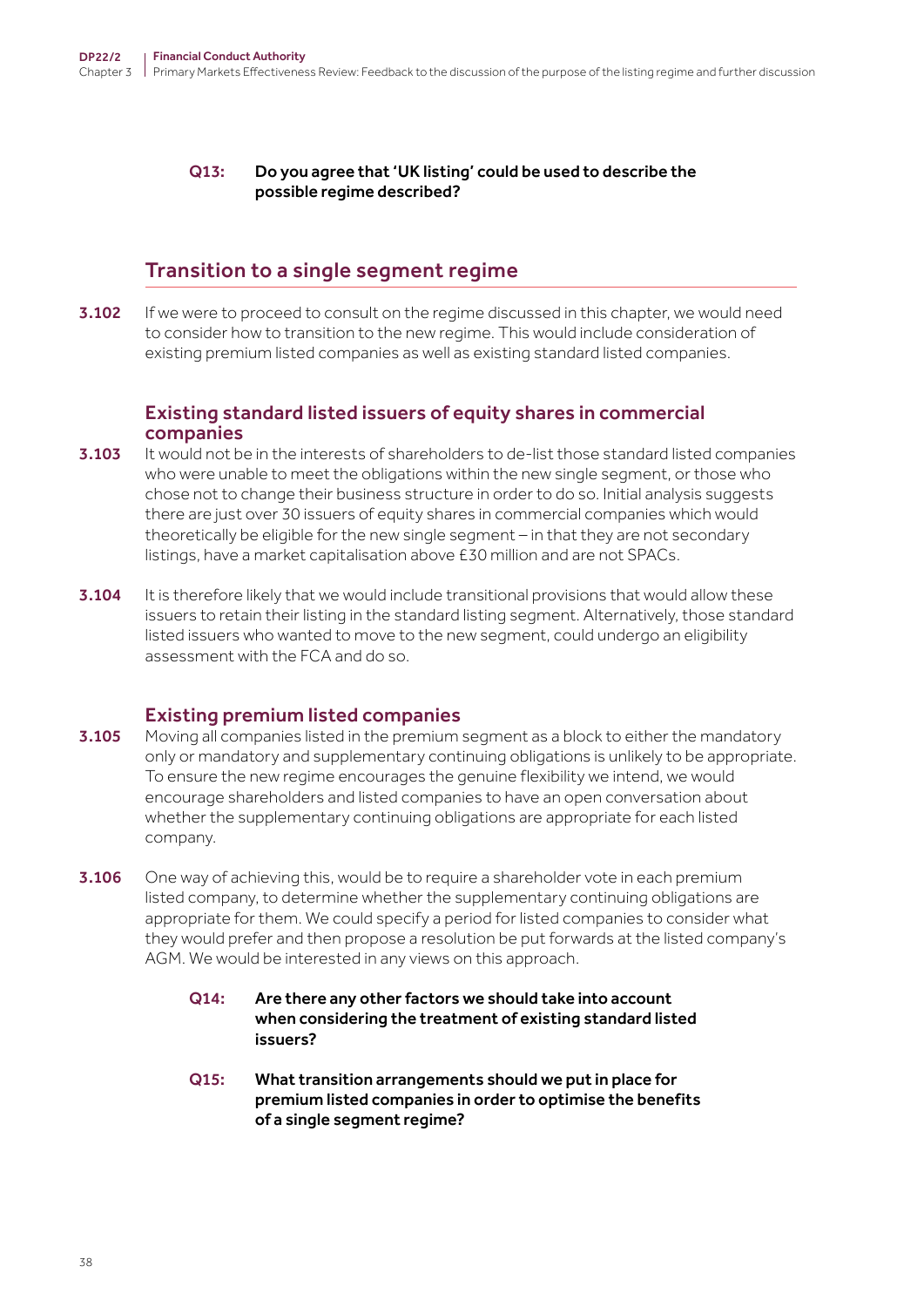# <span id="page-38-0"></span>4 The sponsor regime – forward looking approach

- 4.1 Following the feedback received on this subject in response to CP21/21 (set out in chapter two), this chapter includes a summary of the role and purpose of the sponsor regime along with further questions for discussion. The questions are designed to explore if inefficiencies exist in the current regime and, if they do exist, if any changes could be made to the current rules and guidance in LR 8.
- **4.2** We also explore how the sponsor regime could apply within a single segment regime.

## Overview of the role and purpose of the sponsor regime

#### Role and purpose

- 4.3 Sponsors currently have a dual-facing role, involving the provision of services to issuers in the premium listing segment (under a commercial arrangement) and regulatory obligations owed to the FCA. Sponsors:
	- provide expert advice and guidance to help ensure premium listed issuers, and applicants, understand and comply with the regulatory framework
	- provide the FCA with certain key confirmations and assurances, including that the issuer has procedures, systems and controls in place to enable it to comply with its listing obligations
- 4.4 The FCA's strategic objective is to ensure that relevant markets function well. The sponsor regime, which requires the appointment of a sponsor at key points during the life of a premium listed issuer, is a fundamental part of meeting that objective. It is designed to be a cost-effective and proportionate way for the FCA to obtain assurance on the ability of an issuer to meet required standards at admission to listing and on certain significant transactions or corporate actions thereafter (such as related party transactions or a reverse takeover), and for a wide range of issuers to obtain advice and guidance from appropriate experts. For example, prior to admission, a sponsor will assess and provide assurance to the FCA that an issuer has met all relevant listing and prospectus requirements and has established procedures to be able to comply with the listing obligations going forward.
- **4.5** The dual role of sponsors helps to facilitate access to listing for companies but also to maintain market standards and protect investors, which increases confidence and participation in the market by helping to reduce the risk of harm derived from misconduct. More specifically, the regime reduces risk of harm to investors by helping:
	- to prevent companies unwilling or unable to meet our standards becoming publicly listed (including companies where the admission of their securities would be detrimental to investors' interests)
	- issuers, and their directors, to understand their regulatory obligations and to put in place adequate resources, procedures, systems and controls to comply with their ongoing regulatory obligations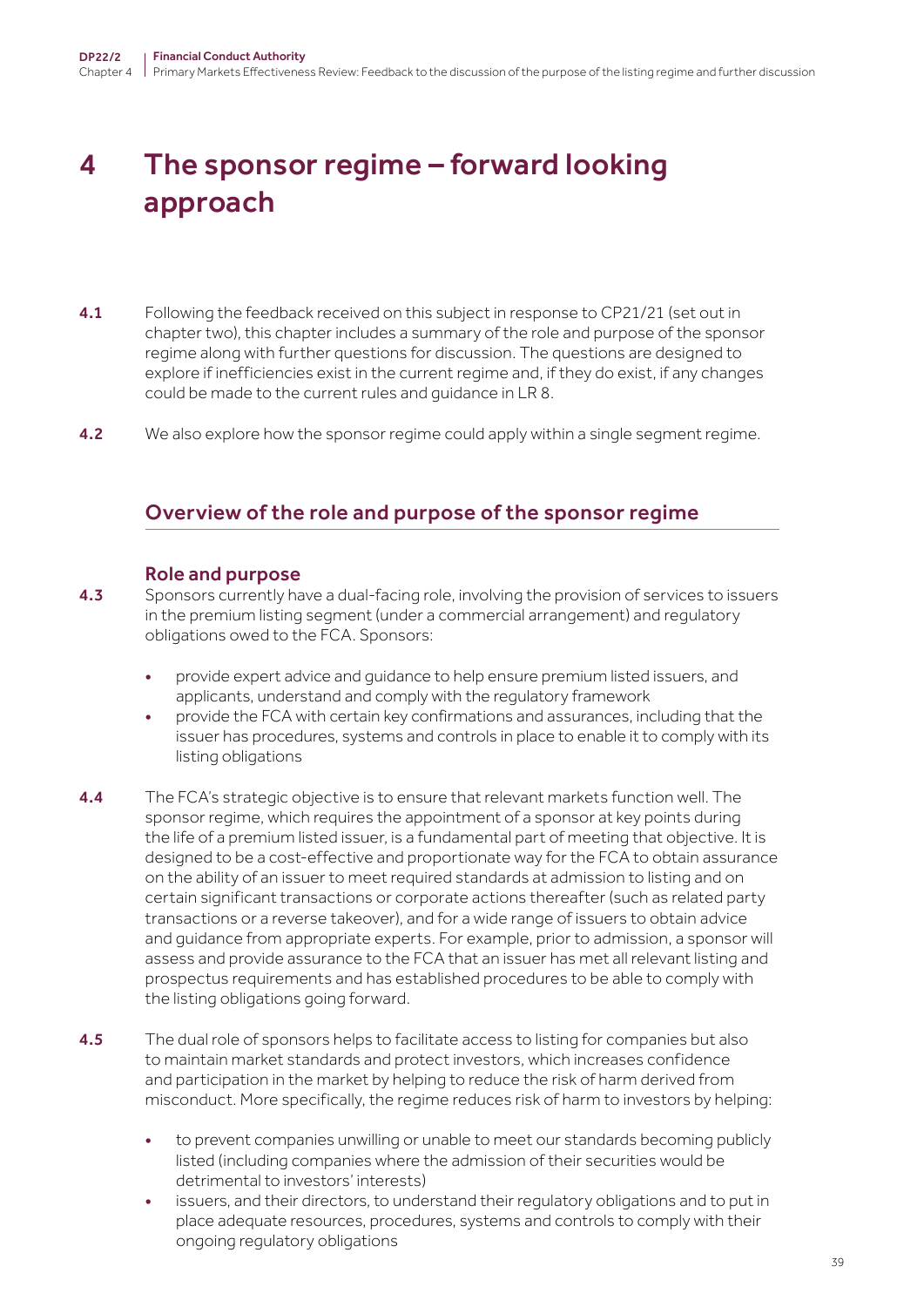- **4.6** Without the sponsor regime, the FCA would need to consider alternative means of obtaining the necessary comfort that an applicant or listed company meets the Listing Rule requirements. This may involve the FCA carrying out some of the roles performed by a sponsor which would likely require additional resources and higher FCA fees.
- 4.7 While the FCA may be able to fulfil some of the sponsor's role, it would not be possible for the FCA to fully replace them. For example, a sponsor seeks to ensure that an application for listing is only submitted when a company is able to meet the required regulatory standards. This is an important part of the sponsor regime, as it reduces potential harms arising from companies that may struggle to meet our requirements at listing or thereafter. It would not be appropriate for the FCA to advise and support individual prospective applicants for listing in the same way as a sponsor does. A consequence of not having this important sponsor gateway function is that applications to list could be made prematurely or inappropriately and as a result FCA may need to spend considerable additional resource assessing and processing such applications.
- 4.8 In addition, there are efficiencies that are gained by the FCA dealing with a sponsor as part of the application process and in relation to transactions requiring a sponsor thereafter, as sponsors are experts in our rules and guidance. Sponsors have experience of dealing with the FCA and of our processes, and also develop a depth of knowledge gained from dealing with different issuers over time.
- 4.9 It is important to note that issuers themselves are responsible and accountable for compliance with our rules and MAR. Appointing a sponsor does not dilute that responsibility or accountability in any way. Sponsors are responsible and accountable for compliance with the rules applicable to sponsors (LR 8).

# How the sponsor regime benefits issuers and their investors

- 4.10 Sponsors help to ensure that a company is supported and receives high-quality expert advice during the preparation and submission of an initial application for premium listing. Post admission to listing, a sponsor provides support and expert advice to the company for certain transactions or corporate actions outlined in our rules. The sponsor regime focuses on the need for a company to appoint a sponsor at those times where the risk of harm, especially to investors, may be heightened.
- 4.11 There are, of course, costs associated with appointing a sponsor at the time of listing, but the cost thereafter will be determined by an issuer's actions and the degree to which they undertake an action that requires the appointment of a sponsor under our rules. Some listed companies may never need to appoint a sponsor post listing, as they may never carry out one of the transactions or corporate actions that would require them to do so.
- **4.12** Alongside a sponsor an issuer will also need to appoint other advisers at key points throughout their life on public markets, such as financial advisers, accountants, and legal advisers. It may be the case that the due diligence undertaken by a sponsor is due diligence also carried out by an issuer's other advisers to support a specific action or transaction or to meet other non-FCA regulatory or legal obligations. This is not necessarily duplication, but a recognition that robust processes may serve more than one purpose.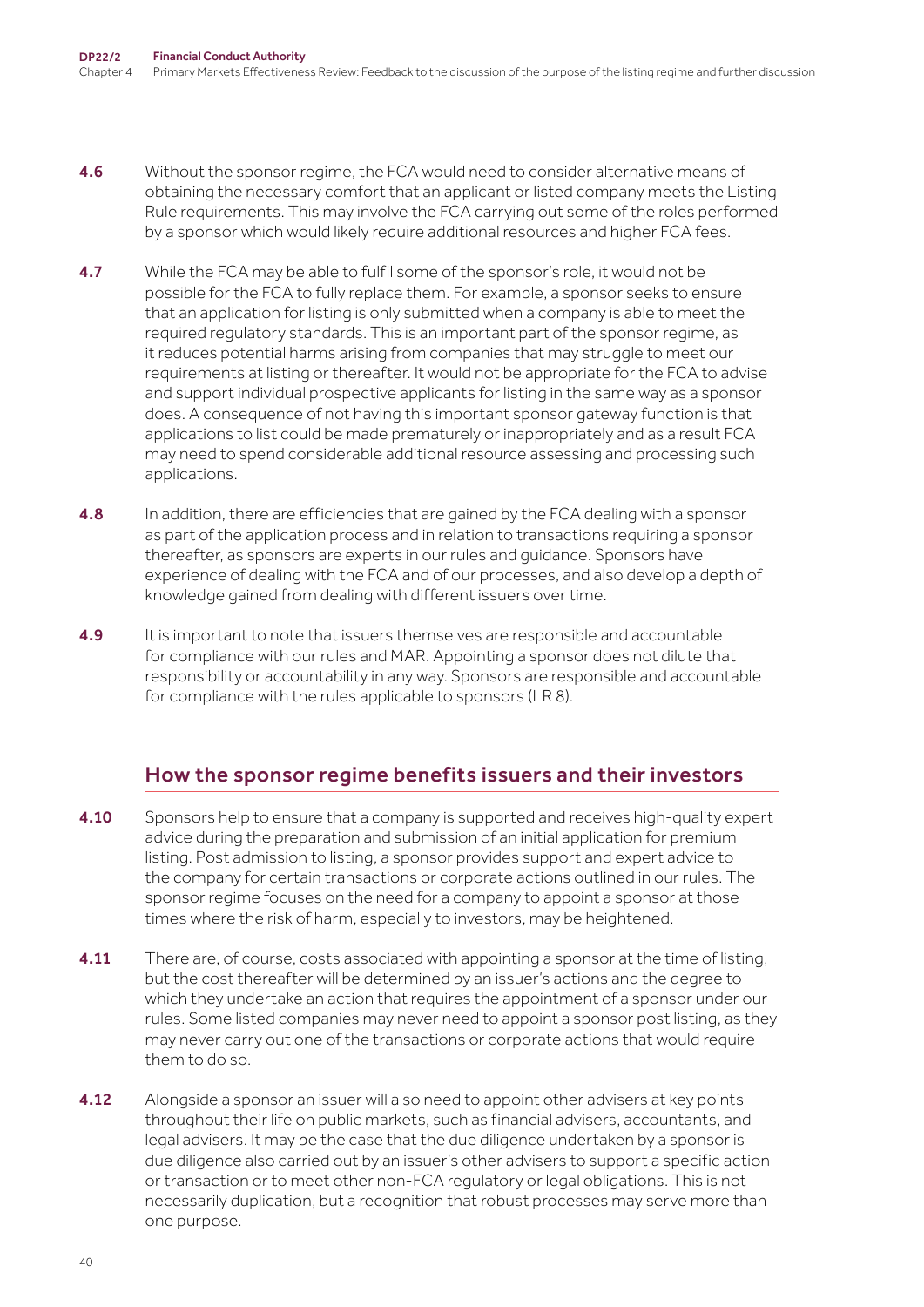- **4.13** The sponsor regime enables investors to be able to take comfort that a designated entity, which has been approved and is supervised by the FCA, is performing a role that has been designed specifically to help to ensure that the risk of harm to investors is minimised.
- 4.14 The support and high-quality advice provided by sponsors to issuers helps to safeguard market integrity and helps to protect investors. Feedback to CP21/21 indicates that this is a valued part of the listing regime, and that it is beneficial to both companies and investors.

#### Key duties of a sponsor

- **4.15** In forming its opinions of a company and to be able to provide the necessary assurances to the FCA, a sponsor needs to make due and careful enquiry that relevant requirements have been satisfied and that the directors of the issuer have put in place procedures which enable it to comply with relevant requirements on an ongoing basis.
- **4.16** This process will involve the sponsor working closely with an issuer and relevant individuals within it to ensure that the company and relevant individuals understand their regulatory obligations and to ensure the sponsor has sufficient information on which to base its opinions. We expect that a sponsor's engagement with a company will be a robust, thorough, and challenging process.
- 4.17 In carrying out its role a sponsor will also likely need to consult with and consider information from third parties (for example, where a specialist report is commissioned). Where this is the case, a sponsor needs to use its own knowledge, judgement and expertise to review and challenge the information provided by a third party.

### Legislative underpinning

- 4.18 The sponsor regime is underpinned by legislation. Section 88 of the Financial Services and Markets Act 2000 gives the FCA the power to approve sponsors and to make rules to require issuers to appoint a sponsor to provide certain services. Given the specialist nature of the role, only an authorised firm or a member of a designated professional body can become a sponsor, and they need to apply to the FCA for approval to provide sponsor services.
- **4.19** Our rules applicable to sponsors are set out in LR 8, and the criteria for approval is set out in LR 8.6. To be approved as a sponsor, firms must be able to demonstrate they are competent to provide sponsor services and that they have appropriate systems and controls in place to do so. Sponsors that are also authorised firms will also be subject to various other FCA rules, including the Principles for Businesses.

#### FCA Supervision of sponsors

**4.20** The Primary Market Specialist Supervision team (PMSS) at the FCA is responsible for maintaining the list of approved sponsors. The team approves new sponsor applicants and, where appropriate, takes action to remove a sponsor from the list (eg where the firm no longer complies with the approval criteria). PMSS uses a variety of supervisory tools to monitor whether a sponsor continues to satisfy the criteria for approval and remains in compliance with all applicable Listing Rules. The team makes programmed and reactive supervisory visits to sponsors, typically reviewing the sponsor's work on a recent sponsor transaction. The team provides feedback to sponsors following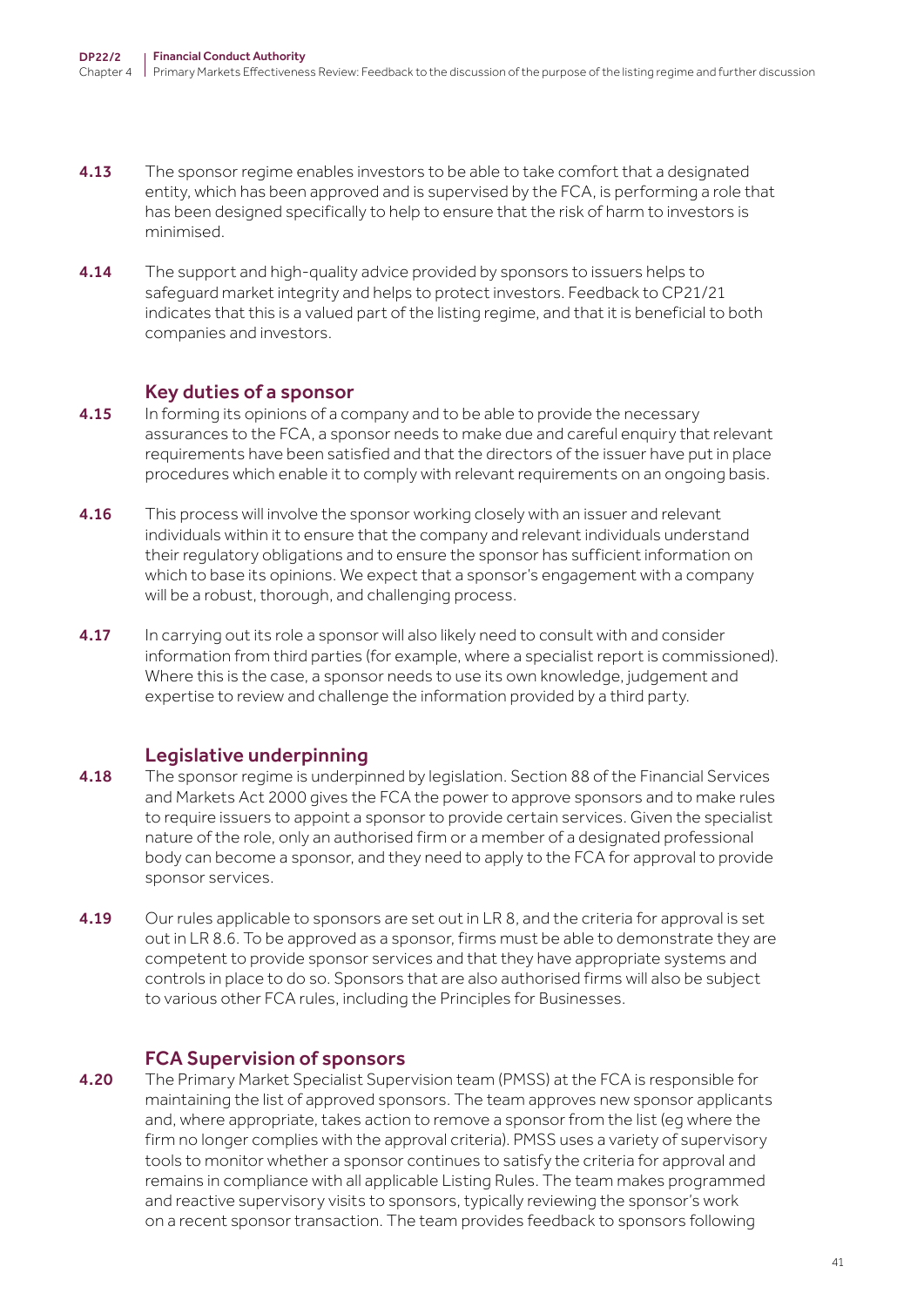such reviews, which may include observations on the efficacy of a firm's systems and controls for the provision of sponsor services. Given the expert nature of the sponsor regime, the team places emphasis on sponsors continuing to comply with the approval criteria and maintains a relationship with all sponsors which is considered mutually beneficial.

## Exploring scope for possible improvements

4.21 As explained in chapter two, sponsor record keeping requirements and sponsor remuneration were highlighted by some respondents to CP21/21 as areas the FCA could review to reduce burdens on issuers or to better align a sponsor's incentives with the long-term interests if an issuer. We discuss these two topics below and explore where it may be possible to make some improvements within the context of our package of potential reforms and the desired outcomes as set out in chapter one.

### Record keeping

- **4.22** The record keeping obligations on sponsors are designed to ensure sponsors retain information in a way that demonstrates how they have met their regulatory obligations, including the basis for any opinions or assurances they provide as a sponsor. This is an important part of us being able to rely on the confirmations and assurances sponsors provide to us and allows us to effectively supervise them (both with performance on individual sponsor services and their compliance with their obligations under LR 8).
- 4.23 A sponsor's records, which must be retained for six years, must be capable of demonstrating the basis of any:
	- declaration submitted to the FCA
	- opinion, assurance or confirmation provided
	- guidance given to a company
	- the steps taken to comply with its obligations under the sponsor regime
- 4.24 Sponsors that are authorised firms will also be subject to record keeping requirements in SYSC 9 (Record-keeping).
- **4.25** Where sponsors fail to retain adequate records, this can impede our ability to assess matters such as whether the sponsor complies with the sponsor approval criteria, is identifying and adequately managing conflicts, or, for a specific transaction, undertook due and careful enquiry before providing assurance to the FCA. Poor record keeping can lead to an increased risk that non-compliance or poor performance by sponsors remains undetected, or that the listed companies that appoint them may not be meeting required standards. This could subsequently result in failures that cause harm to investors or damage to the reputation of the UK listing regime. A lack of adequate records could also prevent the FCA investigating suspected cases of serious misconduct.
- 4.26 We note suggestions in the feedback to CP21/21 for a lighter touch or principles-based sponsor regime. In the context of record keeping, a reduction in the requirements on sponsors could risk introducing inconsistencies in the standard of record keeping among sponsors and increase the risk of inadequate records and the problems outlined above. This could impact our ability to effectively supervise sponsors and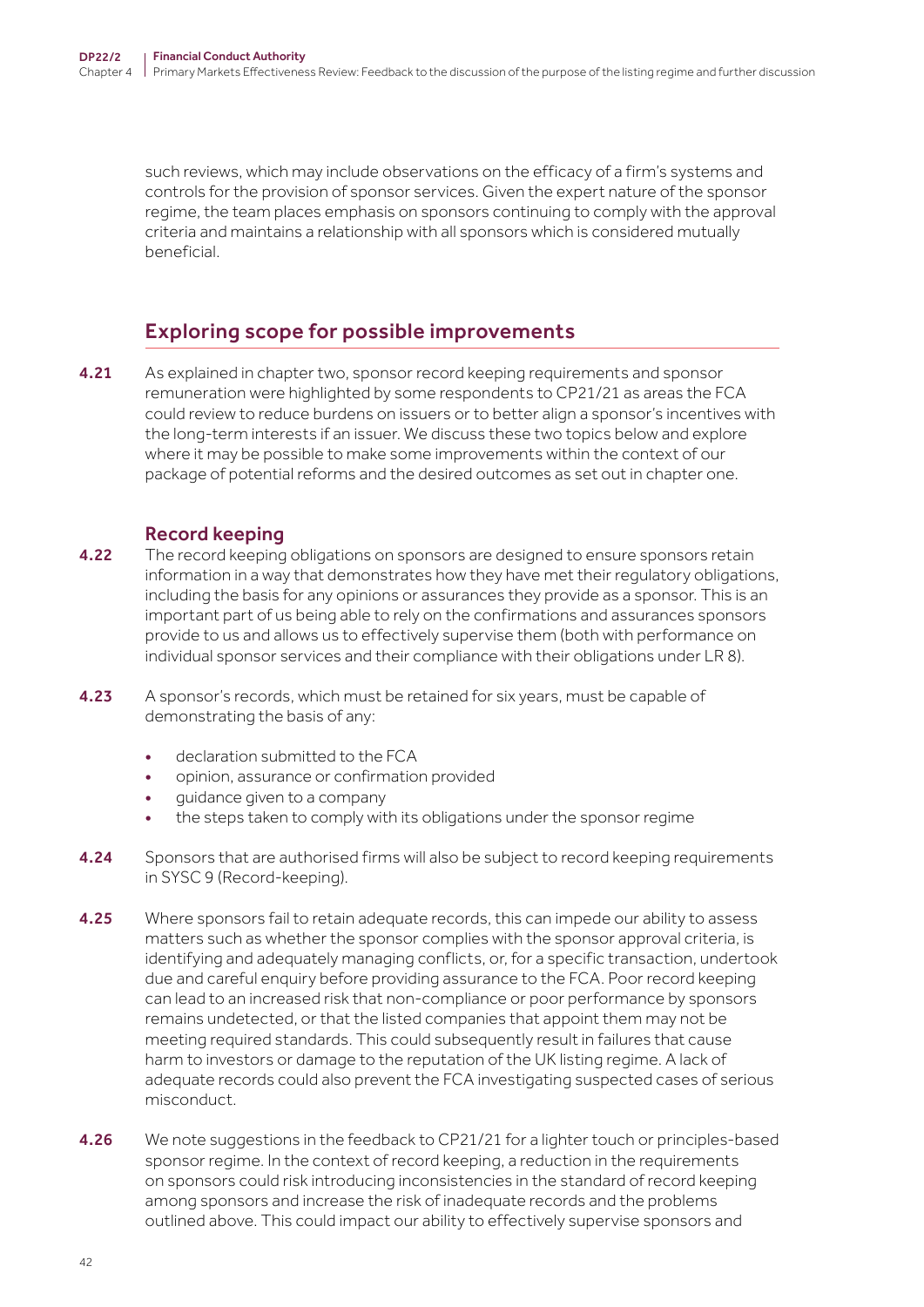to oversee the transactions or corporate actions of the listed companies that have appointed them. We are also conscious that some feedback asked for more guidance from us rather than less.

- 4.27 In 2017, we clarified our record keeping requirements in a Technical Note (entitled ['Sponsors: Record Keeping Requirements'\)](https://www.fca.org.uk/publication/ukla/tn-717-1.pdf). While we had seen significant improvements in the quality of most sponsors' records, at that time we explained that we had observed some areas of record keeping practices where further improvements were desirable. The purpose of the Technical Note was not to widen or increase the requirements, but rather to assist sponsors to understand the materiality threshold for matters that need to be recorded and the types of information that need to be recorded about material judgements.
- 4.28 We are conscious that complying with record keeping requirements can require a significant time commitment. We encourage sponsors to look for practical and efficient ways to meet the record keeping requirements. Some, but by no means all, sponsors have adopted relatively sophisticated control schedules which, can be an effective means of complying with our record keeping requirements. However, control schedules are not required by our systems and controls rules in LR 8.6.12R. We acknowledge that there is no 'one size fits all' and, when considering whether a sponsor meets the systems and controls requirement, we take into account various factors including the nature, scale and complexity of the firm's business as well as the size, volume and risk profile of the types of transactions it typically undertakes.
	- Q16: Given the purpose of the record-keeping requirements, are there specific elements of the rules or the FCA's approach that you think could be more proportionate?
	- Q17: Do you think a reduction in record-keeping requirements could be achieved without undermining the benefits of the sponsor regime to the FCA, listed companies and investors? If yes, please explain how and why.
	- Q18: Is the record keeping guidance in our Technical Note (entitled ['Sponsors: Record Keeping Requirements'](https://www.fca.org.uk/publication/ukla/tn-717-1.pdf)) helpful or not in seeking to be clearer on the record keeping thresholds and the types of information that should be recorded about material judgements (noting that there will always be differences depending on the individual circumstances of a case)? If not, what would be helpful?
	- Q19: Is market practice aligned with the record keeping requirements or is market practice driving disproportionate record-keeping standards and costs? For example, by sponsors not adjusting their record keeping processes to reflect the circumstances of a specific transaction.
	- Q20: If you consider there is misalignment between the record keeping requirements and market practice, do you have any suggestions as to what changes could be made to meet the record-keeping requirements more efficiently?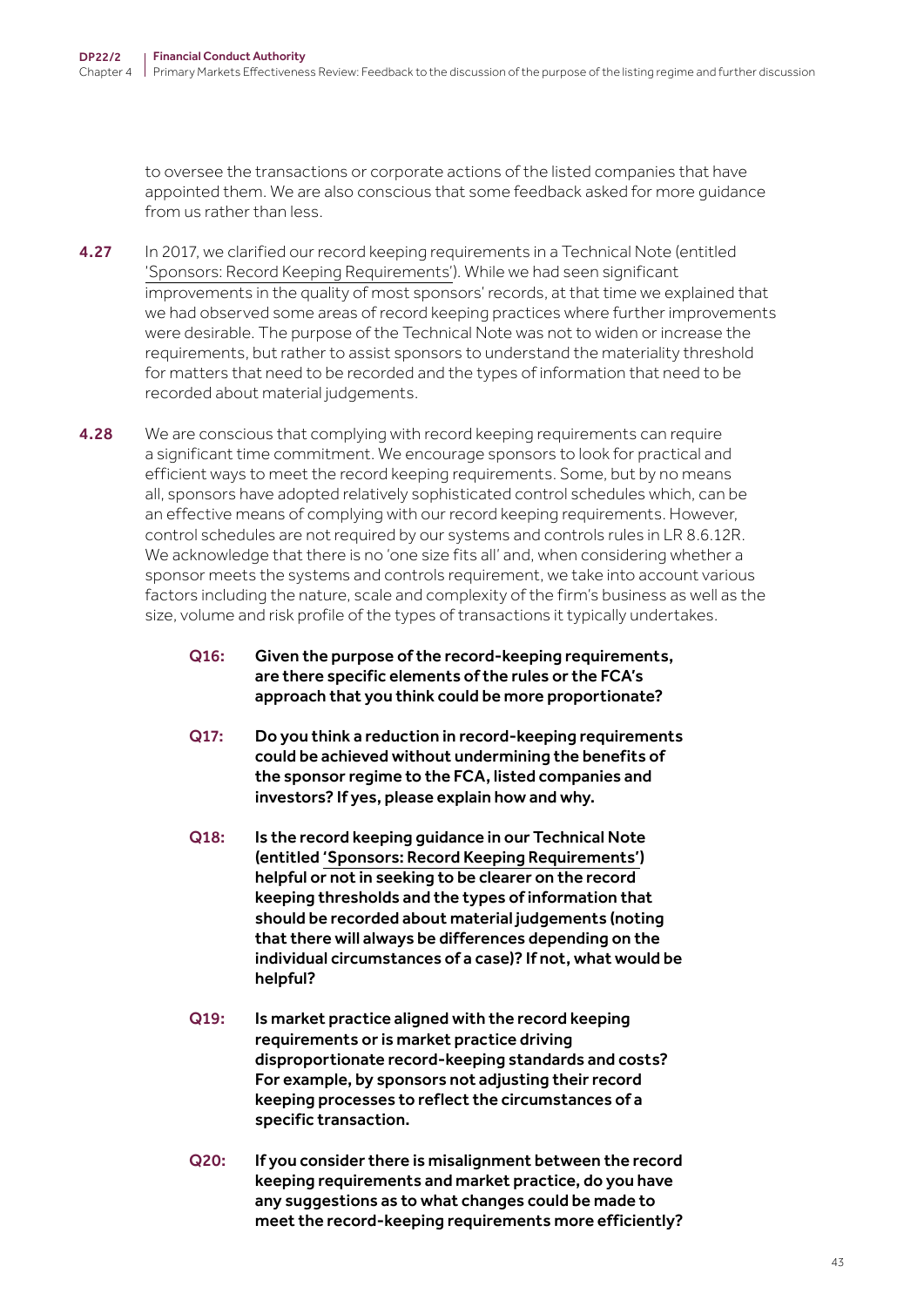#### Conflict of interests and fee structures

- 4.29 As explained in chapter two, we received some feedback to CP21/21 which suggested conflict of interests could be addressed if there was better alignment of sponsors' fees with the long-term interests of an issuer. There was also a suggestion that sponsor firms providing multiple services to a company, should differentiate the sponsor and non-sponsor fees for transparency.
- 4.30 Sponsor conflicts is a subject we have sought views on in the past, and in 2017 we published a Technical Note (entitled ['Identifying and managing conflicts'\)](https://www.fca.org.uk/publication/ukla/tn-701-3.pdf). We recognise there is potential for conflicts and misaligned incentives to arise when a sponsor performs their function. For example, if a sponsor performs both sponsor and non-sponsor services on a transaction. A regulatory conflict can also arise if a sponsor prioritises its contractual duties to its clients over its regulatory obligations to the FCA. This risks a sponsor not delivering against its role and purpose to help maintain standards and protecting investors.
- **4.31** An investment bank, for example, that is also a sponsor may provide an issuer with a number of different services on a single transaction, including sponsor and nonsponsor services. The due diligence undertaken by the investment bank in this situation could be relevant to both the non-sponsor and sponsor services provided. If an issuer is required to appoint an independent sponsor, that firm would need to perform the same due diligence as the other advisers, leading to an increase in fees overall. Our approach recognises that there are synergies between the different roles played by investment banks on a transaction where a sponsor is required; the bank will perform substantially the same due diligence to support these different roles (for example, as underwriter and as sponsor). This is why our rules do not prevent sponsors playing multiple roles. Instead, they require sponsors to identify and manage conflicts of interest.
- 4.32 Given some of these complexities, it is important that the FCA knows not only who an issuer's sponsor contact is, but also that the line of responsibility and accountability within a sponsor, or sponsors, is clear.
- 4.33 Sponsors are required to take all reasonable steps to identify conflicts of interest that could adversely affect their ability to perform their functions under LR 8 properly (LR 8.3.7BR). In identifying conflicts of interest, sponsors should take into account circumstances that could:
	- create a perception in the market that a sponsor may not be able to perform its functions properly
	- compromise the ability of a sponsor to fulfil its obligations to the FCA in relation to the provision of a sponsor service.
- **4.34** Both of the above risk compromising the objective of the sponsor regime to help maintain market standards and protect investors.
- 4.35 Sponsors, when considering their potential conflicts, should consider whether the fees and commissions payable to them for the provision of sponsor and non-sponsor services could impact their ability to perform the sponsor function effectively or could be perceived to adversely affect their ability to perform the sponsor function effectively. This may happen, for example, where the sponsor fee is unusually high or structured in a way which is unusual for that sponsor for the type of sponsor service being provided.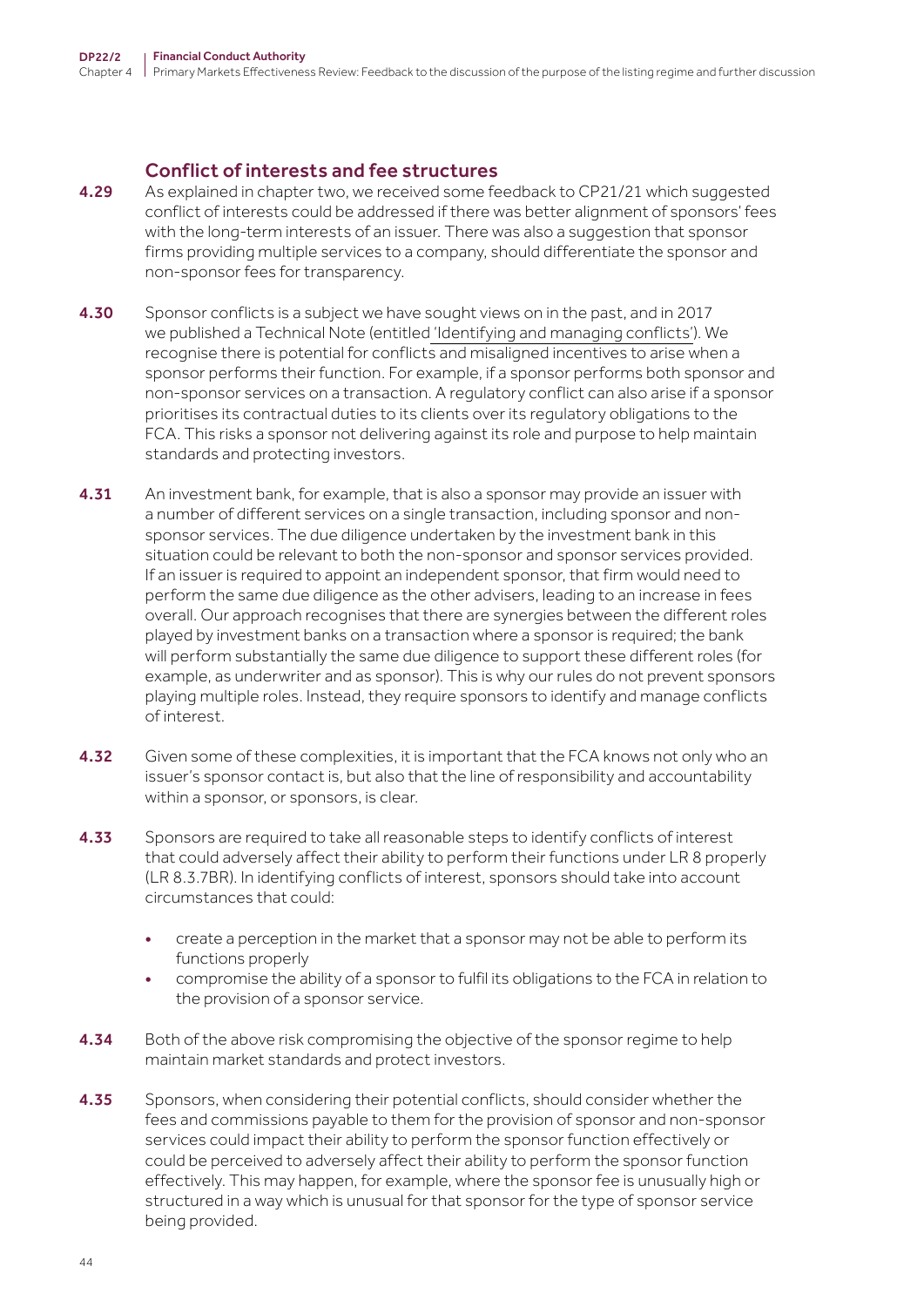- **4.36** We do not specify how sponsors charge issuers. This is generally a matter for issuers to discuss directly with their sponsor, as with any other commercial arrangement. However, we welcome views on whether more transparency or disclosure of how a sponsor's fees are derived would help to clarify the role of a sponsor or to avoid conflicts of interest that could adversely affect a sponsor's ability to perform its function.
	- Q21: Would more transparency of how sponsor fees are calculated help issuers and investors to better understand sponsor services and the role of a sponsor?
	- Q22: Would it also help to be able to differentiate more clearly between the sponsor services and non-sponsor services that may be provided by the same provider? How might this clearer differentiation be achieved?
	- Q23: What more could be done to better align a sponsor's incentives with the long-term interests of an issuer, and the interests of their investors, to seek to maximise the benefits to be gained from the sponsor regime? Is there more information regarding the performance of a sponsor and of the performance of an issuer, at IPO and thereafter, that could be used to demonstrate this?

# The role of the sponsor regime within the wider reforms

- 4.37 Within the context of the wider reforms being discussed in chapter three, we consider the sponsor regime to be key to delivering our desired outcome of promoting broader access to listing for a wider range of companies, with different business models, in order to offer greater investment opportunities for investors on UK markets. It would provide a key role in helping to ensure that robust minimum standards are supported in a single segment regime. This will particularly be the case when an issuer first lists.
- 4.38 Therefore, based on the single segment regime described in chapter three, we are seeking views as to whether the role and purpose of the sponsor regime should generally remain the same as now but be expanded to all issuers of equity shares in commercial companies in the single segment. The companies listed within such a segment would then gain the benefit of the support provided by appropriately qualified experts at listing and for key transactions and corporate actions, and investors would have the additional protection that a sponsor provides.
- 4.39 A requirement to have a sponsor would help to clearly communicate the high standards expected of issuers in the segment to investors. Therefore, under this regime, issuers of equity shares in commercial companies that may have otherwise opted for standard listing currently, where the sponsor regime does not apply, would come under the scope of the sponsor regime for the purpose of initial listing. This would be a raising of standards for such issuers. While we acknowledge that this would increase costs, it would also provide the benefits of the sponsor regime to a wider population of issuers and investors. This will also increase the benefit to the FCA.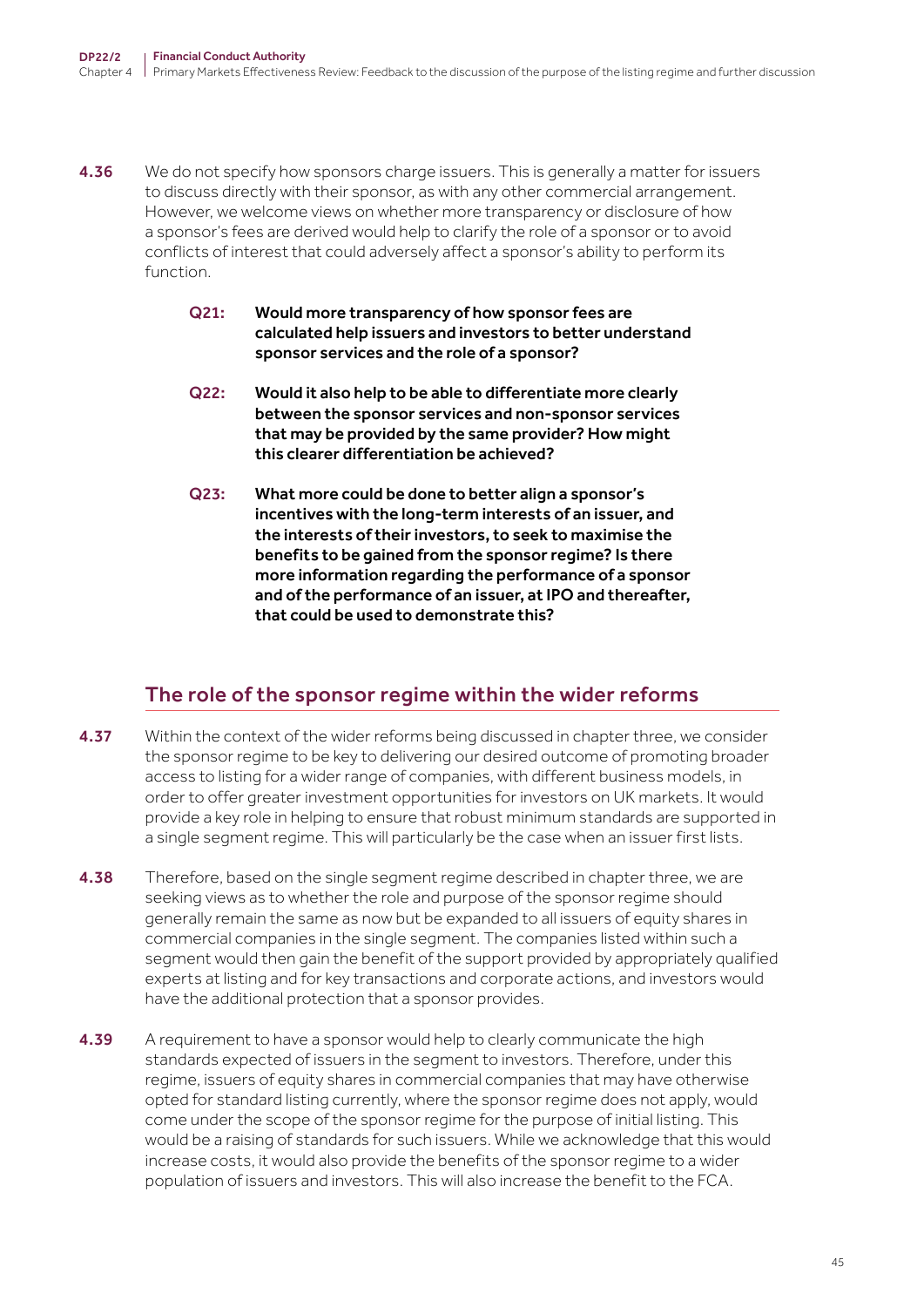- 4.40 The extent to which a sponsor would be required after initial listing, as part of fulfilling the continuing obligations of issuers in the single segment, would depend on the chosen design of any new single segment regime for equity shares in commercial companies. For example, the division between mandatory and supplementary obligations, and the application of the sponsor regime within that.
- **4.41** The number of times that a sponsor would be required after initial listing could be reduced. For example, for the significant transactions regime:
	- if the threshold for requiring shareholder approval for a significant transaction is increased, there would be fewer transactions requiring a sponsor
	- if significant transaction obligations are not applied to all companies listed in the single segment regime but only those who opt into the supplementary continuing obligations, there may be fewer points during an issuer's lifecycle at which a company would need to appoint a sponsor
- **4.42** As a result, while the reforms discussed in chapter three would extend the sponsor regime to a wider range of issuers under a single segment regime, other changes may reduce the frequency of touchpoints that a sponsor and the FCA has with certain listed companies during their life cycle or mean that longer periods of time elapse between sponsor assurances being provided to the FCA.
- **4.43** We do not consider this would be a reduction in standards given that a sponsor would continue to play a role in ensuring that an issuer meets the required standards of eligibility for listing and would be required to provide assurance for related party transactions and, for some listed companies, significant transactions (wherever it may be deemed appropriate to set that threshold). As is the case currently, the sponsor regime would not be intended to provide general and ongoing assurance that a company is complying with our rules. However, we understand listed companies often, in practice, engage other advisers on an ongoing basis to advise on regulatory obligations.
- 4.44 We welcome views and suggestions on the role of the sponsor in a single segment regime.
	- Q24: Are there any specific modifications to the role of the sponsor that you think would be needed, if the sponsor regime were applied to all issuers of equity shares in commercial companies under a single segment regime? For example, are there risks that may arise from longer periods of time between sponsor engagement with a company and the provision of assurances to the FCA and, if so, how might they be mitigated?
	- Q25: Are there circumstances where the role of a sponsor after initial listing could be reduced, without materially impacting the benefits gained from the sponsor regime? If so, please provide details and explain how investor protections would or would not be impacted.
	- Q26: Are there other circumstances in which the sponsor regime should be extended/applied more widely? For example, to any other issuers of securities currently listed in the standard listing segment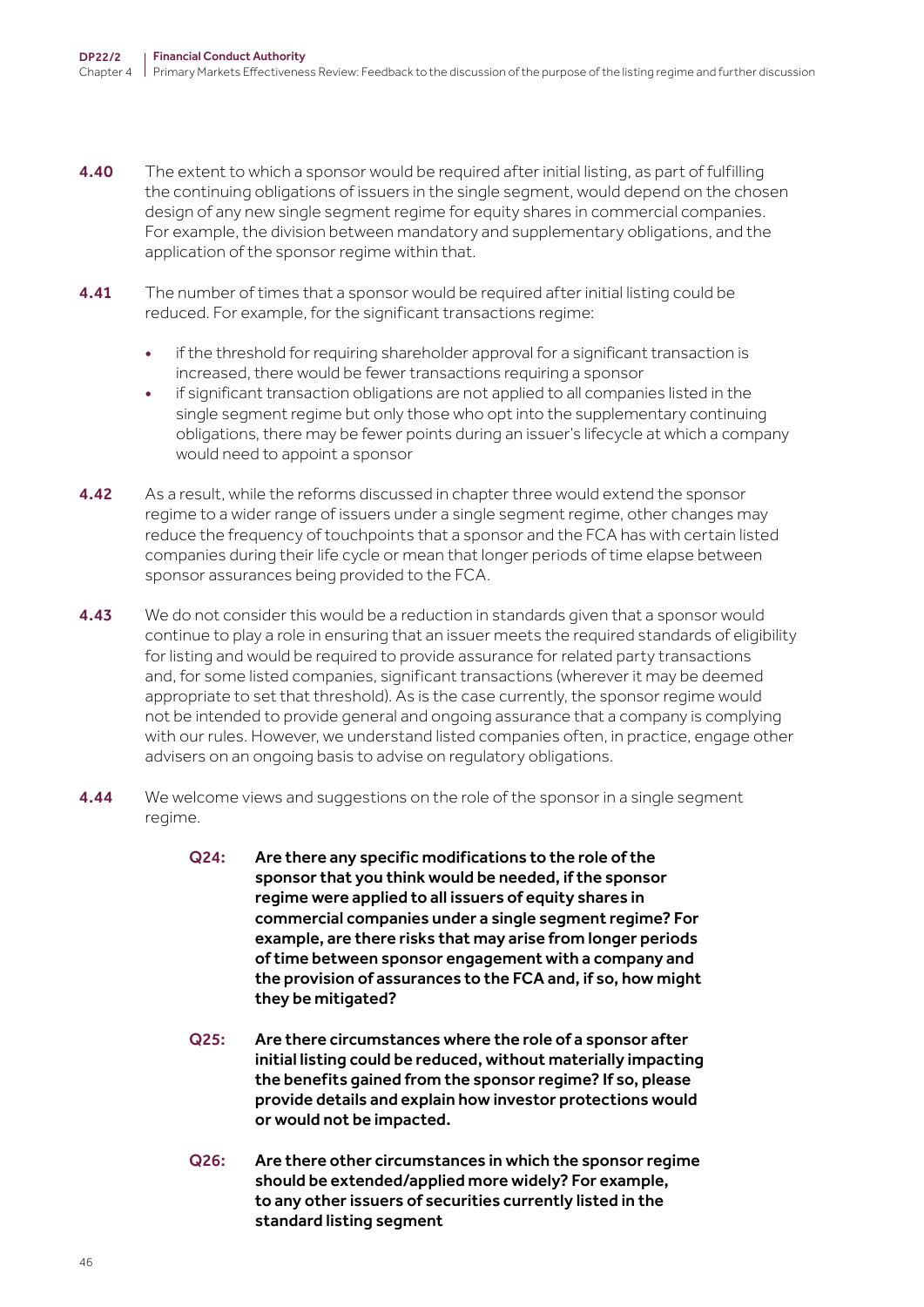# <span id="page-46-0"></span>Annex 1 List of non-confidential respondents to chapter three of CP21/21

Aquis Stock Exchange

BNY Mellon

British Private Equity and Venture Capital Association

City of London Law Society

Coca Cola Europacific Partners plc

Deloitte LLP

Ernst and Young LLP

Federation of European Securities Exchanges

GC100 Group

Herbert Smith Freehills LLP

International Capital Market Association

Jardine Matheson Ltd

McCarthy Denning

Personal Investment Management and Financial Advice Association

PricewaterhouseCoopers plc

Quoted Companies Alliance

Roliscon Ltd

Scale Up Institute

Schroder Investment Management Ltd

Several individual respondents

The 100 Group

The Association of Investment Companies

The Coalition for Digital Economy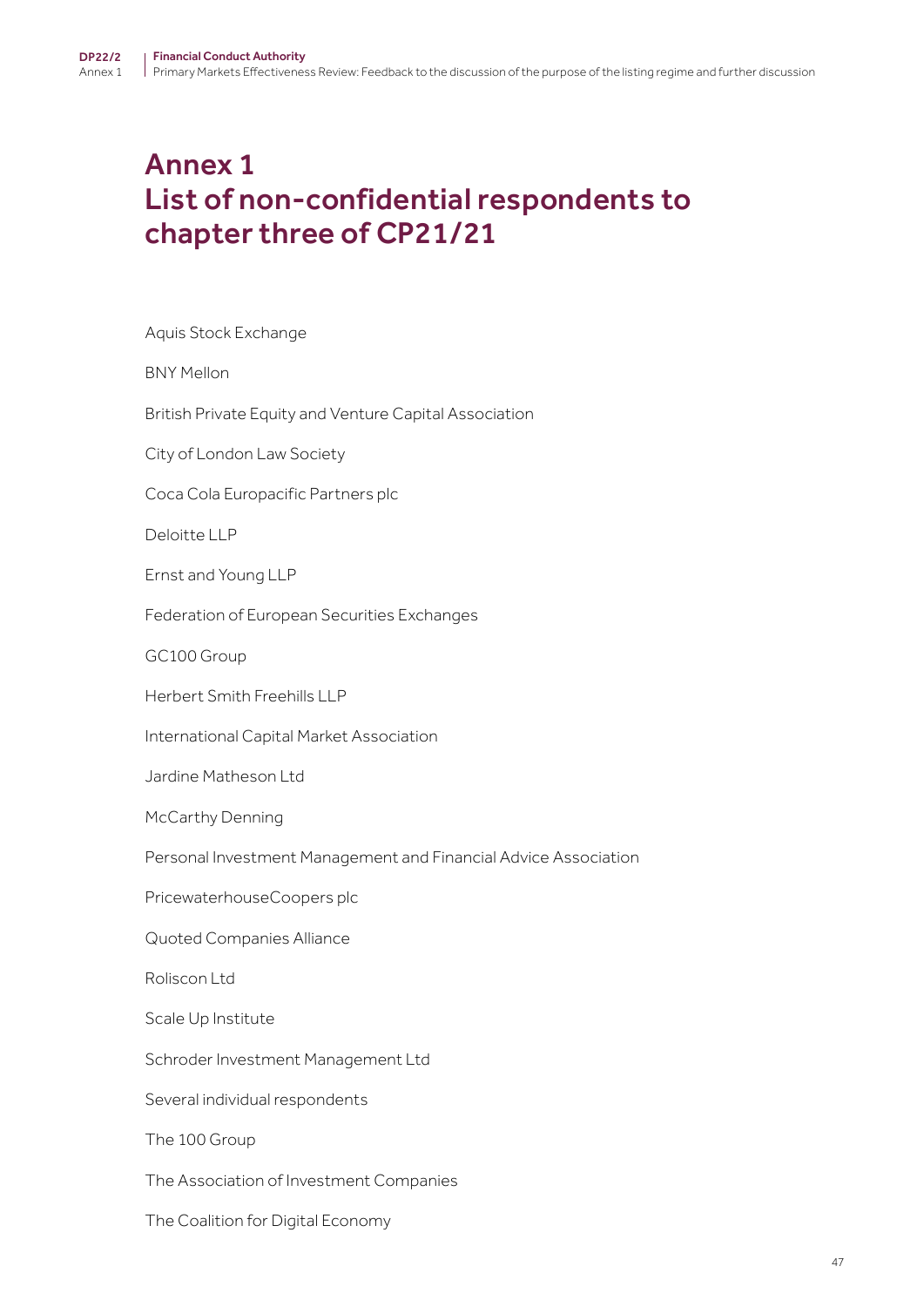The Institute of Chartered Accountants England and Wales

The Investment Association

The Investor Relations Society

UK Equity Markets Association

UK Finance & Association for Financial Markets in Europe

UK Individual Shareholders Society

Universities Superannuation Scheme Ltd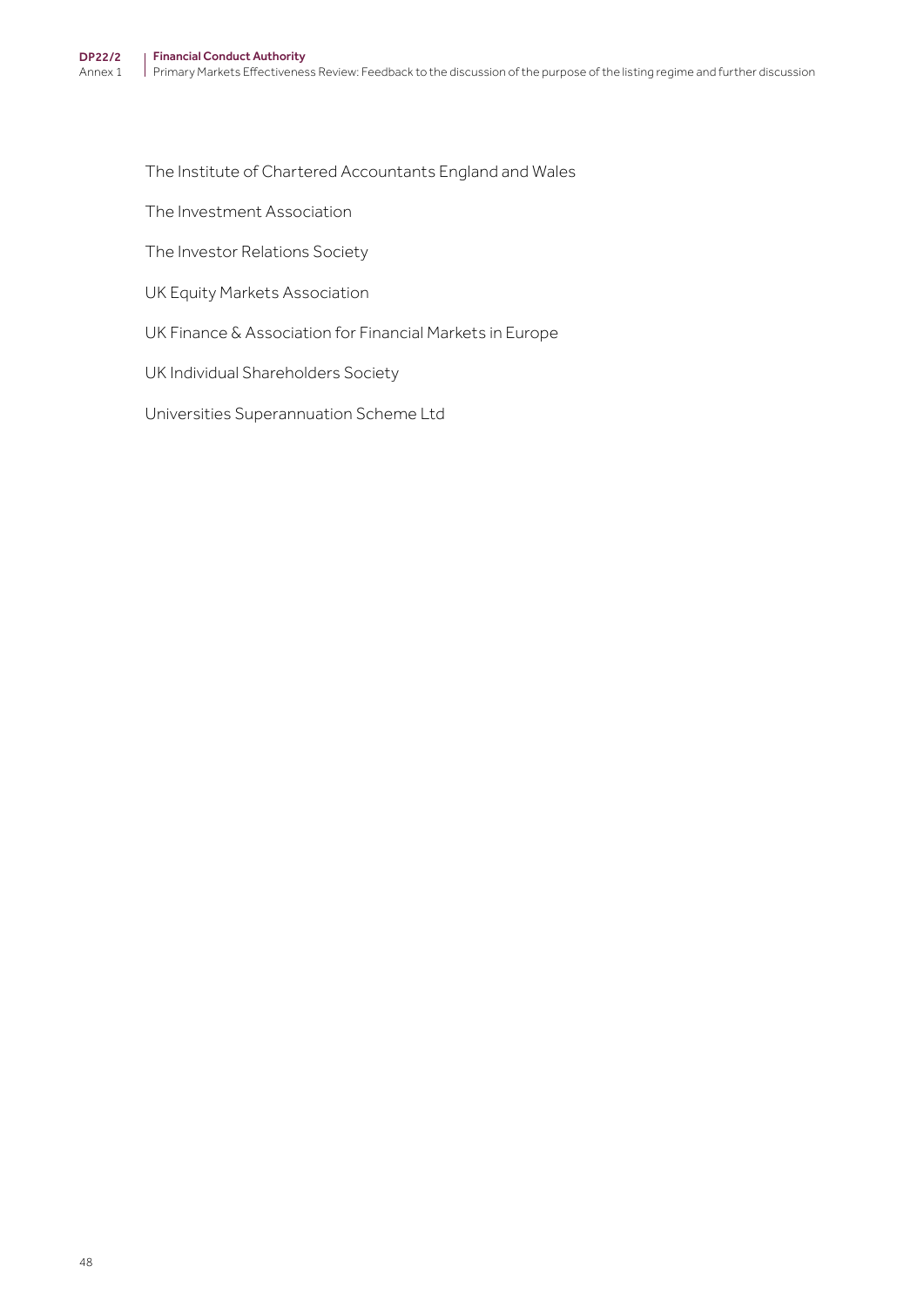# <span id="page-48-0"></span>Annex 2 Questions in this paper

## Chapter 3: The structure of the listing regime

Q1: Do you think that a single segment regime would meet the outcomes we have described? Are there any changes or enhancements that could be included to enhance the effectiveness of a future regime? Q2: Do you agree that revenue track record, historical financial information and the requirement for a 'clean' working

capital statement can be replaced by disclosure in listing

Q3: Under a disclosure-based regime, are there any elements of the listing regime that should be incorporated into future changes to the prospectus regime to ensure that investors receive appropriate information upon which to base their investment decisions?

documentation such as prospectuses?

- Q4: Do you agree with extending the Premium Listing Principles to all issuers of equity shares in commercial companies under a single segment regime? Would any specific changes to the principles be necessary to do so?
- Q5: Do you agree that we should consider allowing dual class share structures in the single segment? Do you agree that the only form of dual class share structure that should be permitted within a single segment regime should be the regime recently introduced in PS21/22?
- Q6: Do you think the eligibility requirements for the single segment regime described will broaden access to listing to a wider range of companies?
- Q7: Does the suggested division between the mandatory and supplementary continuing obligations provide enough flexibility for issuers, alongside appropriate investor protection? Please provide any evidence and examples where possible.
- Q8: Should more be done to ensure there is a genuine choice for issuers to decide whether the supplementary continuing obligations are suited to their business model and strategy?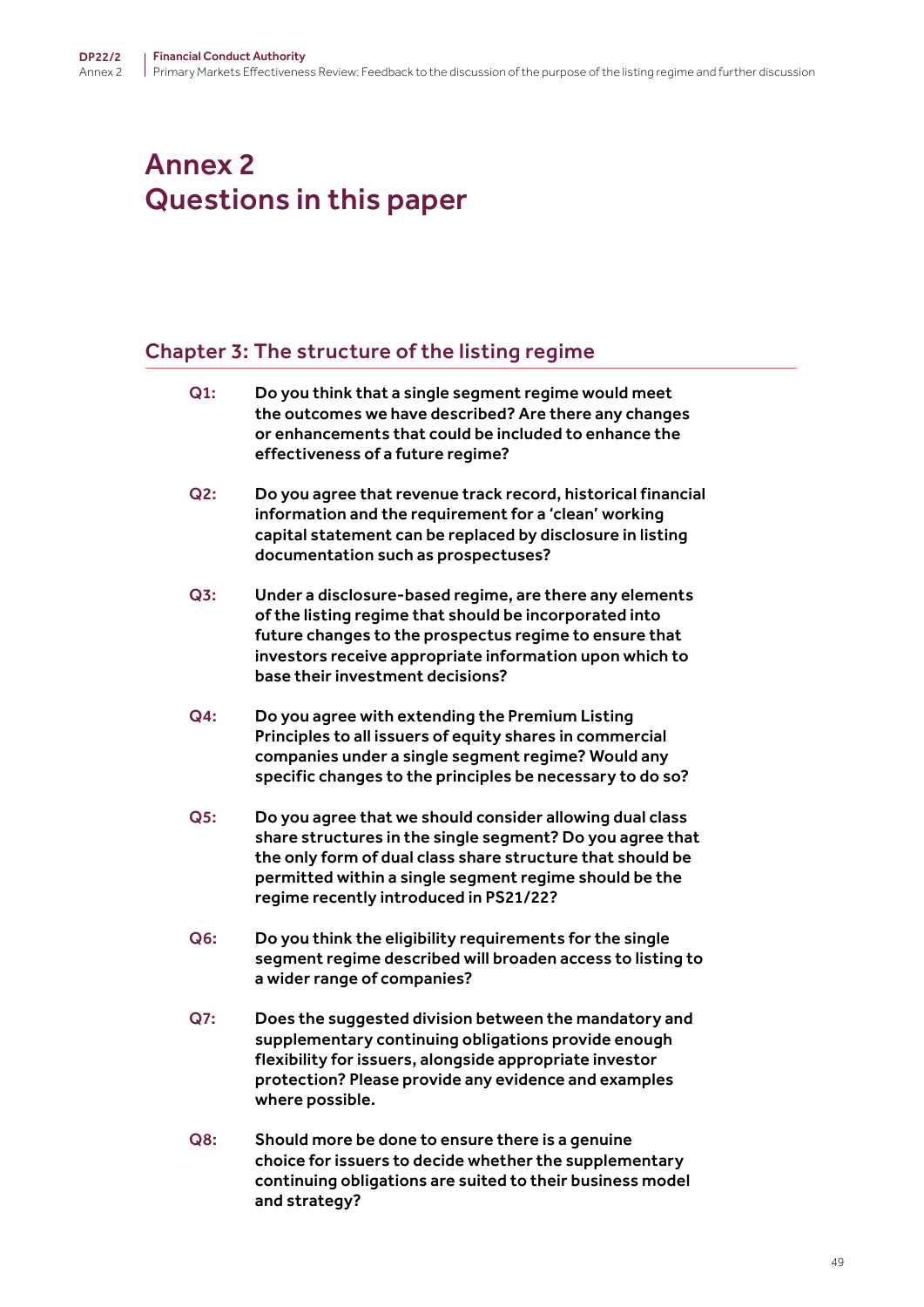- Q9: What sort of labelling would be most helpful to ensure investors are aware of whether an issuer is opted into the supplementary continuing obligations? eg Annual reports, noted on the Official List, or made clear by the trading venue.
- Q10: What factors should we take into account when considering the level of the threshold for Class 1 transactions within the significant transactions regime? What threshold would be appropriate?
- Q11: Do you consider the scope of the single segment to be appropriate? Should any additional instruments be eligible to list there? eg Depository Receipts (DRs)
- Q12: Do you think the current regime for listing closed ended investment funds is fit for purpose?
- Q13: Do you agree that 'UK listing' could be used to describe the possible regime described?
- Q14: Are there any other factors we should take into account when considering the treatment of existing standard listed issuers?
- Q15: What transition arrangements should we put in place for premium listed companies in order to optimise the benefits of a single segment regime?

## Chapter 4: The sponsor regime – forward looking approach

- Q16: Given the purpose of the record-keeping requirements, are there specific elements of the rules or the FCA's approach that you think could be more proportionate?
- Q17: Do you think a reduction in record-keeping requirements could be achieved without undermining the benefits of the sponsor regime to the FCA, listed companies and investors? If yes, please explain how and why.
- Q18: Is the record keeping guidance in our Technical Note (entitled ['Sponsors: Record Keeping Requirements'\)](https://www.fca.org.uk/publication/ukla/tn-717-1.pdf) helpful or not in seeking to be clearer on the record keeping thresholds and the types of information that should be recorded about material judgements (noting that there will always be differences depending on the individual circumstances of a case)? If not, what would be helpful?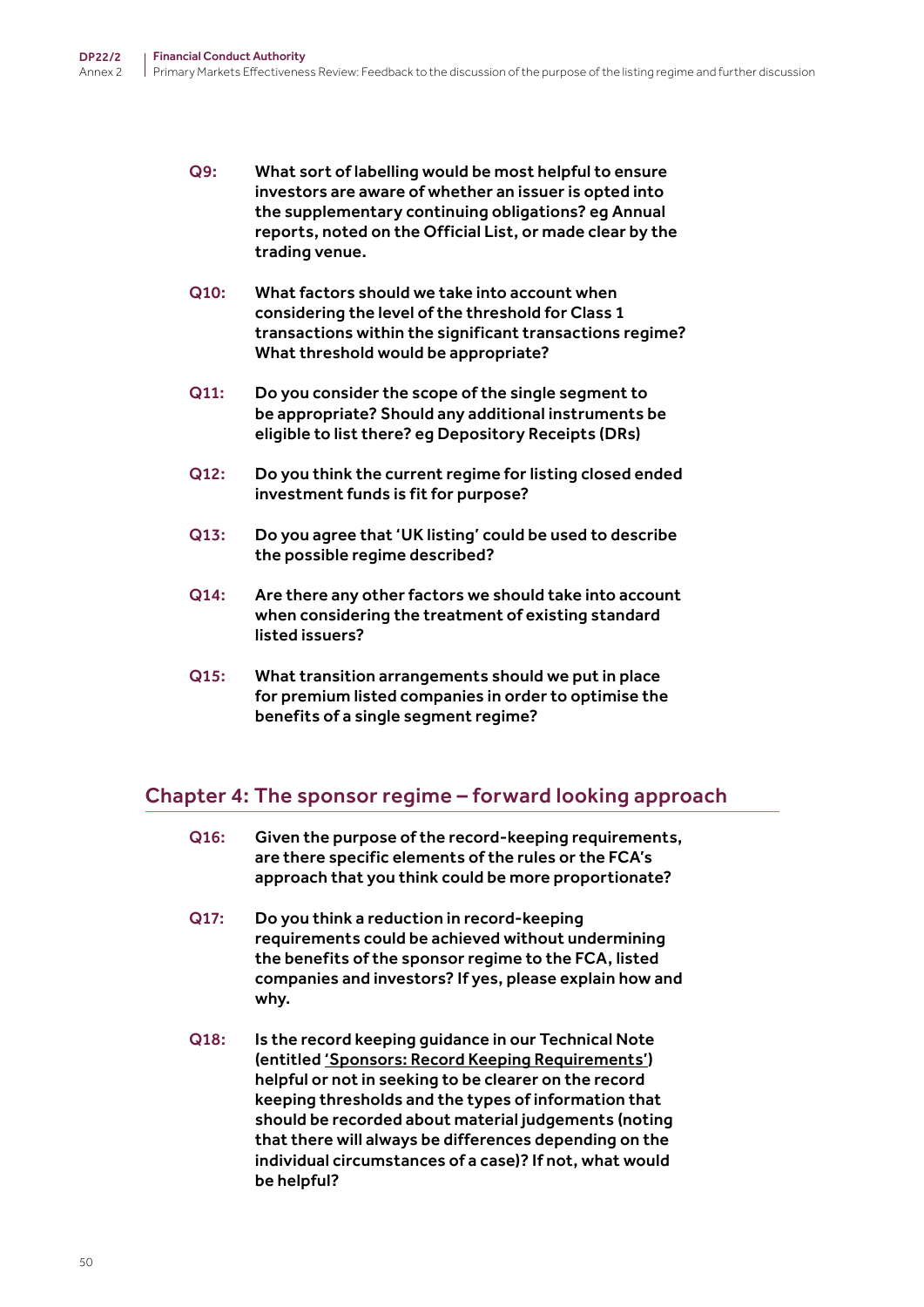- Q19: Is market practice aligned with the record keeping requirements or is market practice driving disproportionate record-keeping standards and costs? For example, by sponsors not adjusting their record keeping processes to reflect the circumstances of a specific transaction.
- Q20: If you consider there is misalignment between the record keeping requirements and market practice, do you have any suggestions as to what changes could be made to meet the record-keeping requirements more efficiently?
- Q21: Would more transparency of how sponsor fees are calculated help issuers and investors to better understand sponsor services and the role of a sponsor?
- Q22: Would it also help to be able to differentiate more clearly between the sponsor services and non-sponsor services that may be provided by the same provider? How might this clearer differentiation be achieved?
- Q23: What more could be done to better align a sponsor's incentives with the long-term interests of an issuer, and the interests of investors, to seek to maximise the benefits to be gained from the sponsor regime? Is there more information regarding the performance of a sponsor and of the performance of an issuer, at IPO and thereafter, that could be used to demonstrate this?
- Q24: Are there any specific modifications to the role of the sponsor that you think would be needed, if the sponsor regime were applied to all issuers of equity shares in commercial companies under a single segment regime? For example, are there risks that may arise from longer periods of time between sponsor engagement with a company and the provision of assurances to the FCA and, if so, how might they be mitigated?
- Q25: Are there circumstances where the role of a sponsor after initial listing could be reduced, without materially impacting the benefits gained from the sponsor regime? If so, please provide details and explain how investor protections would or would not be impacted.
- Q26: Are there other circumstances in which the sponsor regime should be extended/applied more widely? For example, to any other issuers of securities currently listed in the standard listing segment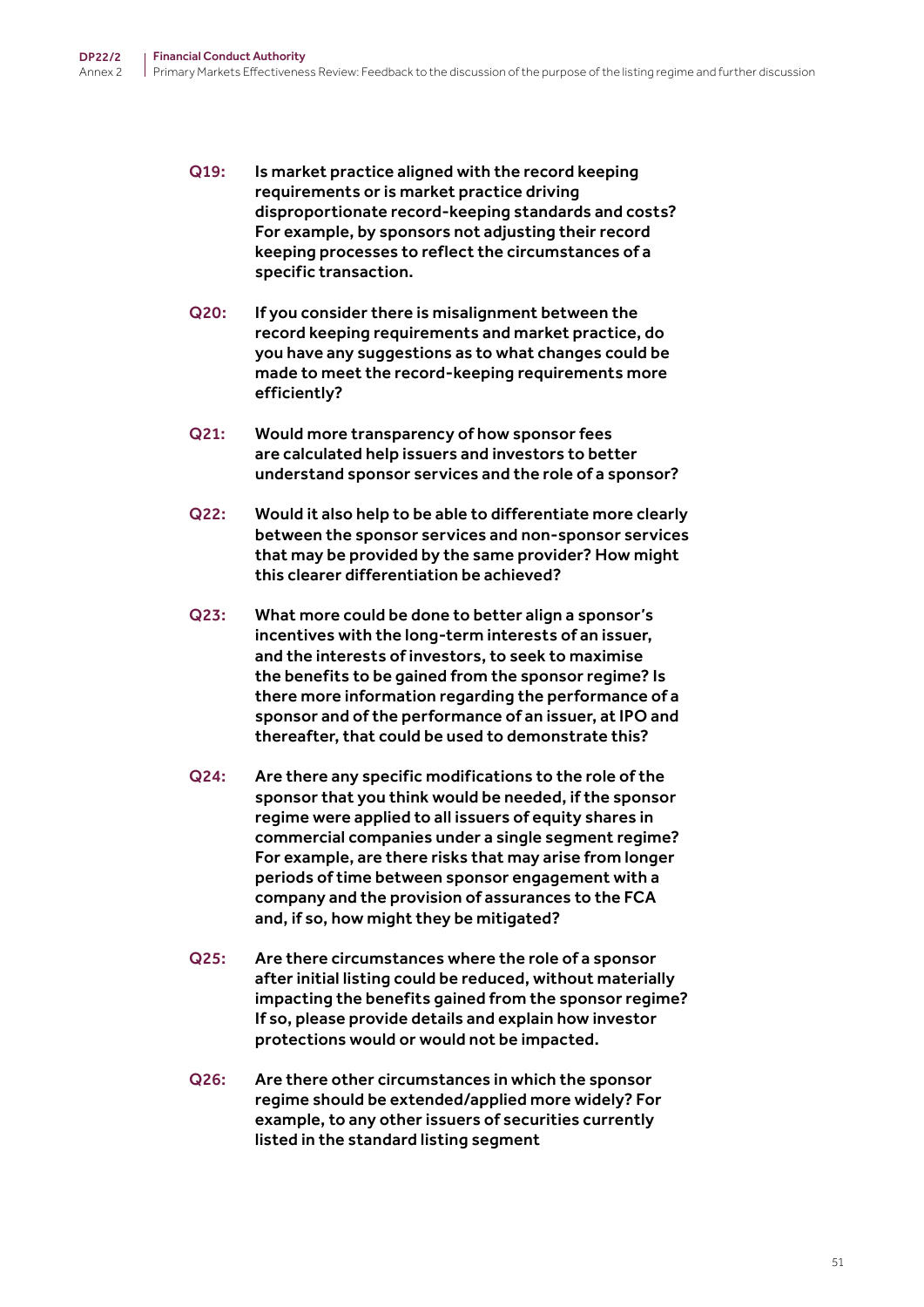# <span id="page-51-0"></span>Annex 3 Abbreviations used in this paper

| <b>Abbreviation</b>    | <b>Description</b>                                    |
|------------------------|-------------------------------------------------------|
| <b>AIM</b>             | Alternative Investment Market                         |
| <b>CARD</b>            | Consolidated Admissions and Reporting Directive       |
| $\mathsf{C}\mathsf{P}$ | Consultation Paper                                    |
| <b>DCSS</b>            | Dual class share structures                           |
| <b>DP</b>              | Discussion Paper                                      |
| <b>DR</b>              | Depository Receipt                                    |
| <b>DTRs</b>            | Disclosure Guidance and Transparency Rules sourcebook |
| <b>ESG</b>             | <b>Environmental, Social and Governance</b>           |
| <b>FCA</b>             | <b>Financial Conduct Authority</b>                    |
| <b>IPO</b>             | Initial Public Offering                               |
| <b>LR</b>              | Listing Rule                                          |
| <b>MAR</b>             | Market Abuse Regulation                               |
| <b>NOMAD</b>           | Nominated Advisor                                     |
| <b>OEIC</b>            | Open Ended Investment Company                         |
| <b>PS</b>              | <b>Policy Statement</b>                               |
| <b>TD</b>              | Transparency Directive                                |
| <b>SPACs</b>           | Special Purpose Acquisition Companies                 |

All our publications are available to download from www.fca.org.uk. If you would like to receive this paper in an alternative format, please call 020 7066 7948 or email: publications\_graphics@fca.org.uk or write to: Editorial and Digital team, Financial Conduct Authority, 12 Endeavour Square, London, E20 1JN



**[Sign up](https://www.fca.org.uk/news-and-publications-email-alerts?doc=#utm_source=signup&utm_medium=document&utm_campaign=newsandpubs)** for our news and publications alerts